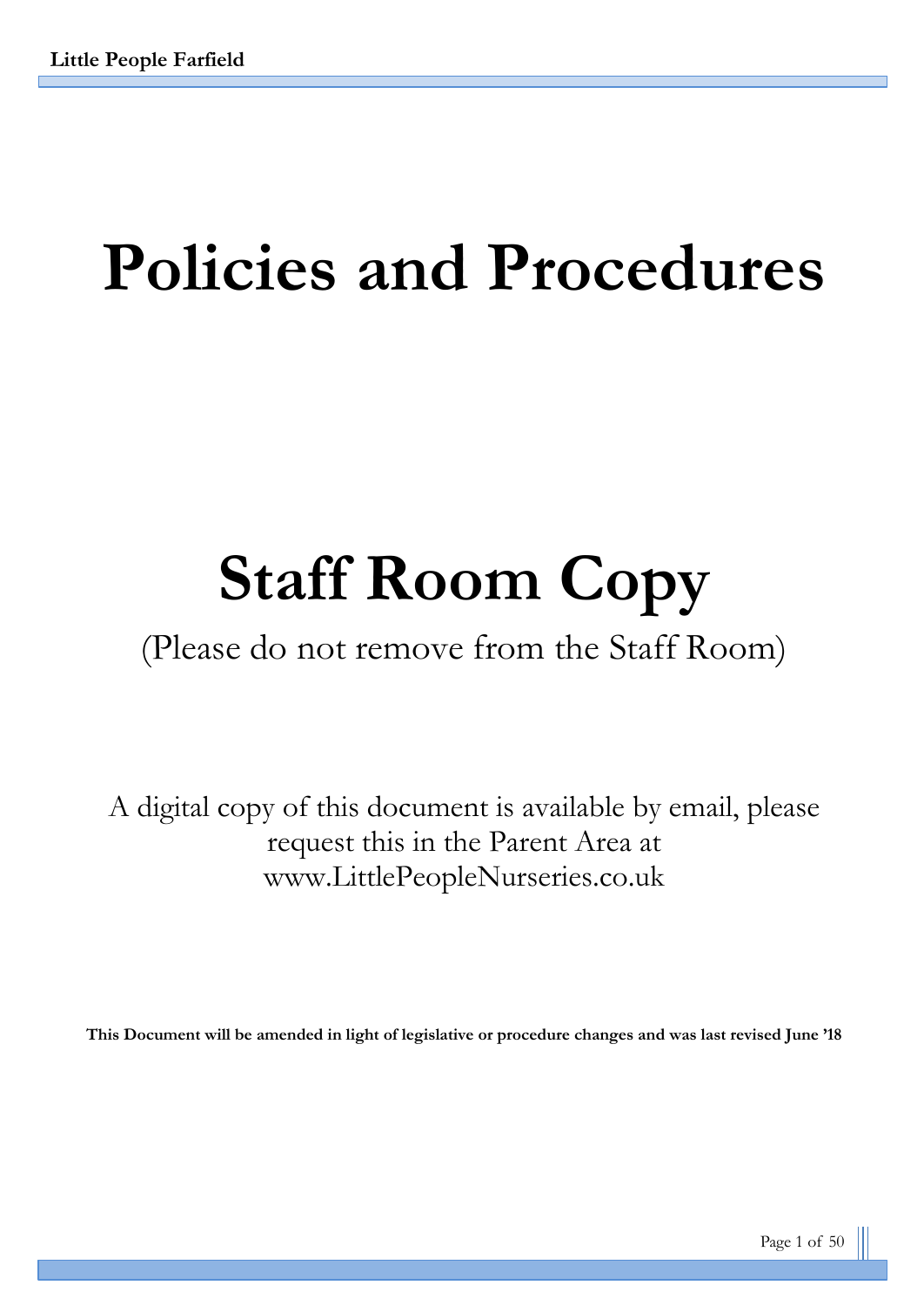# **Contents**

# 1. Behaviour

- a. Promoting positive behaviour
- b. Play policy
- c. Fundamental British Values and the Prevent Duty

# 2. Business Information and Records

- a. Data and Information Policy (inc. GDPR)
- b. Privacy
- c. Data Retention
- d. Marketing Policy

# 3. Child Protection and Safeguarding Children

- a. Children's rights and entitlements
- b. Safeguarding Children and Child Protection
- c. Whistleblowing
- d. Looked after children
- e. Intimate Care
- f. Uncollected child
- g. Missing Child
- h. Use of mobile phones and cameras
- i. Child Attendance Policy

# 4. Equal Opportunities

- a. Valuing Diversity and Promoting Equality
- b. Supporting Children with SEND
- c. Identification and Assessment
- d. Links with Support Services and other Agencies
- e. Facilities, Staffing and Training
- f. Transition to School

# 5. Health

- a. Breast feeding, Formula milk and Progression to cow's milk
- b. Healthy Food and Drink policy
- c. Medication policy
- d. Sun Safe Policy
- e. Unwell Child policy, including infectious diseases
- f. Accidents First Aid Policy
- g. Reporting of accidents and incidents
- h. Smoking
- i. Food hygiene

# 6. Partnership

- a. Admissions
- b. Collections
- c. Key person
- d. Parent-Partnership
- e. Partnership with Outside Agencies
- f. Concerns, Comments and Complaints

# 7. Safety and Suitability of Premises, Environment and Equipment

- a. Health and Safety Policy, general standards including maintaining children's safety and security on premises
- b. Supervision of children on outings and visits (including Escort policy)
- c. Risk assessment
- d. Waste management
- e. Emergency Evacuation
- f. Critical Incident & Extreme Weather Policy
- g. Environment policy
- h. Animals in the setting

# 8. Suitable People

- a. Recruitment and Staffing
- b. The Interview Process
- c. New Staff Induction Procedure
- d. Staff Qualifications, training, support and skills
- e. Students and Volunteers
- f. Visitors
- g. Behaviour of Staff
- h. Behaviour of Visitors, Parents and Carers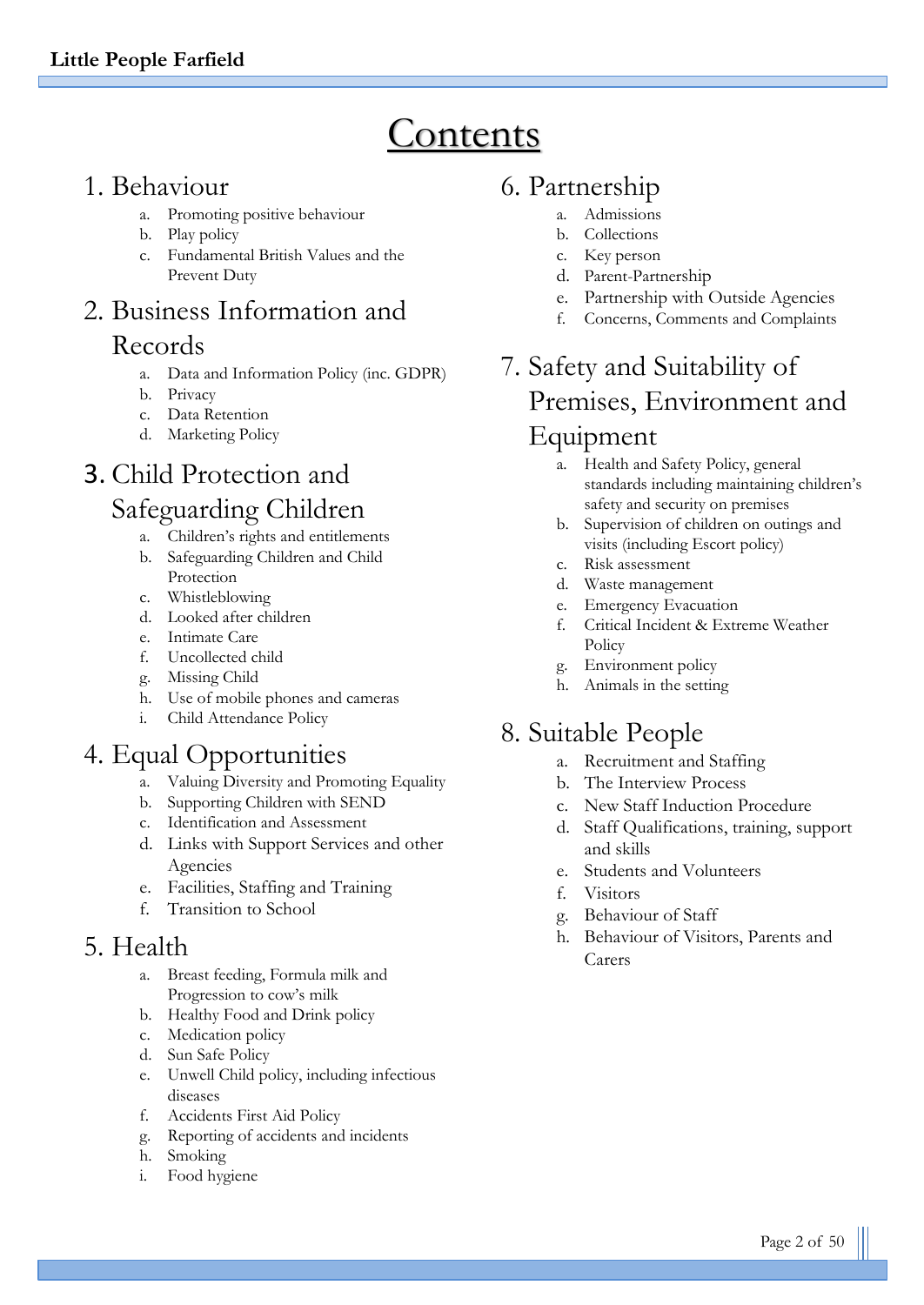\*Please note wherever the term Parent is used throughout this document, it is deemed to mean Parent or Carer.

# **1. Behaviour Policy**

At Little People we are committed to establishing a caring environment that promotes positive behaviour and relationships where children learn to treat each other with care and respect.

We are an inclusive setting that supports all children as they take increasing responsibility for themselves and their actions, and consider the welfare and well-being of others.

#### **Our Practice**

- We organise both the indoor and outdoor learning environments to ensure they have a positive impact on behaviour in terms of space, access and choice of activities
- We take a positive and consistent approach towards managing children's behaviour
- We handle issues of behaviour in ways appropriate to the child's stage of development and level of understanding. This may be 'time out' of the immediate situation with support or comforting
- We encourage appropriate behaviour in all interactions with children and staff and show that good behaviour is valued
- We establish clear expectations and boundaries for behaviour appropriate to the children's level of understanding, working with parents to ensure consistency
- We identify and implement strategies that encourage positive behaviour
- We implement strategies to support challenging and negative behaviour at the earliest opportunity

# **a. Encouraging Positive Behaviour**

- We use praise specifically related to the children's actions or behaviour
- If appropriate, we refocus the child's attention on another activity
- We focus on activities and routines to encourage sharing, negotiation and co-operation
- We encourage children to develop a sense of responsibility through activities which offer opportunities to care for others and the environment (helping with tidying, snack time monitors, feeding the fish etc.)
- We encourage positive behaviour through play and learning activities and develop awareness of their own emotions and those of others (circle time, stories and puppets).
- We model appropriate behaviour in different contexts
- We involve the children in establishing rules for appropriate behaviour
- We ensure all children feel valued, included and they are supported according to individual needs
- We support children's behaviour in developing and achieving positive interactions in all areas of learning and experiences
- We encourage the children to express openly their feelings/likes and dislikes
- We help the children to understand the consequences and effects of their behaviour on others
- We support, through close and secure key practitioner relationships, children to develop assertive strategies to challenge bullying
- We support the children to resolve conflicts with other children and therefore build successful relationships with peers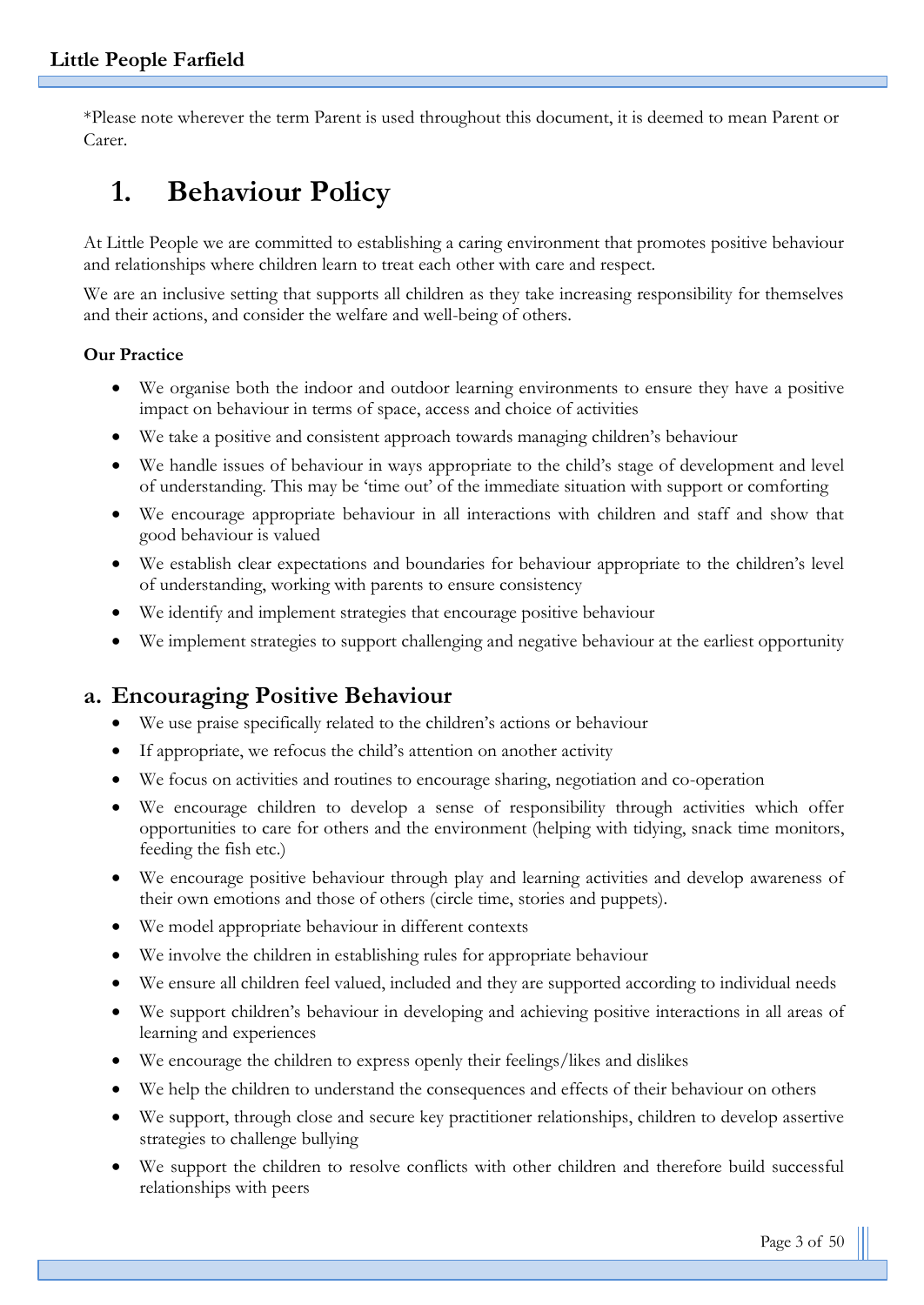- To develop and encourage high levels of self-esteem, we work closely with children by enabling them to be successful in play experiences and activities
- To development responsibility for their learning environment, respecting equipment, their own work, work of others and others feelings.
- Encouraging manners and courtesy, please and thank you, and fundamental British values.

#### **Implementation of the Policy within the Setting**

- Ensure the behaviour policy is discussed with all staff at induction
- Ensure that all staff have training in positive behaviour management
- Share the procedures for behaviour management with parents at induction
- Actively promote high expectations of children's behaviour within the setting

Our designated person who behaviour management issues is:

# **Nicola Rayner – Deputy Manager**

The named person with arrange, alongside the child's key practitioner, regular meeting with parents and work in partnership to support their child's individual needs and methods used to promote positive behaviour.

We will work closely with other professionals/agencies where applicable, to ensure all children are well supported and able to make progress.

#### **Physical Intervention**

Any serious incidents which occur as a result of a child's behaviour will be logged on an Incident Report Form, which will be shared with parents. This includes instances where Physical Intervention has been necessary to protect the child, or others, from harm.

#### **Bullying – Peer on Peer Abuse**

We recognise that children under 5 years are still learning about acceptable behaviour. If there are incidents within the setting which could be perceived as 'Bullying' these will be recorded and action taken, which will involve sharing information with both parents. Each child will be supported to recognise inappropriate behaviour, and build a culture of using assertive strategies to challenge bullying.

# **b. Play Policy**

We operate a play based curriculum. Play is child centred and not solely adult led.

Playrooms and areas of provision are set up attractively to encourage interest, following the EYFS and the children's interests.

Play rooms are set up to allow free access to a wide and varied range of equipment and activities which are appropriate to the child's age/stage of development.

Equipment and activities are monitored to ensure children are able to re-visit areas of choice to practise and build on new skills. Resources and equipment are enhanced/changed and built depending on the children's interest.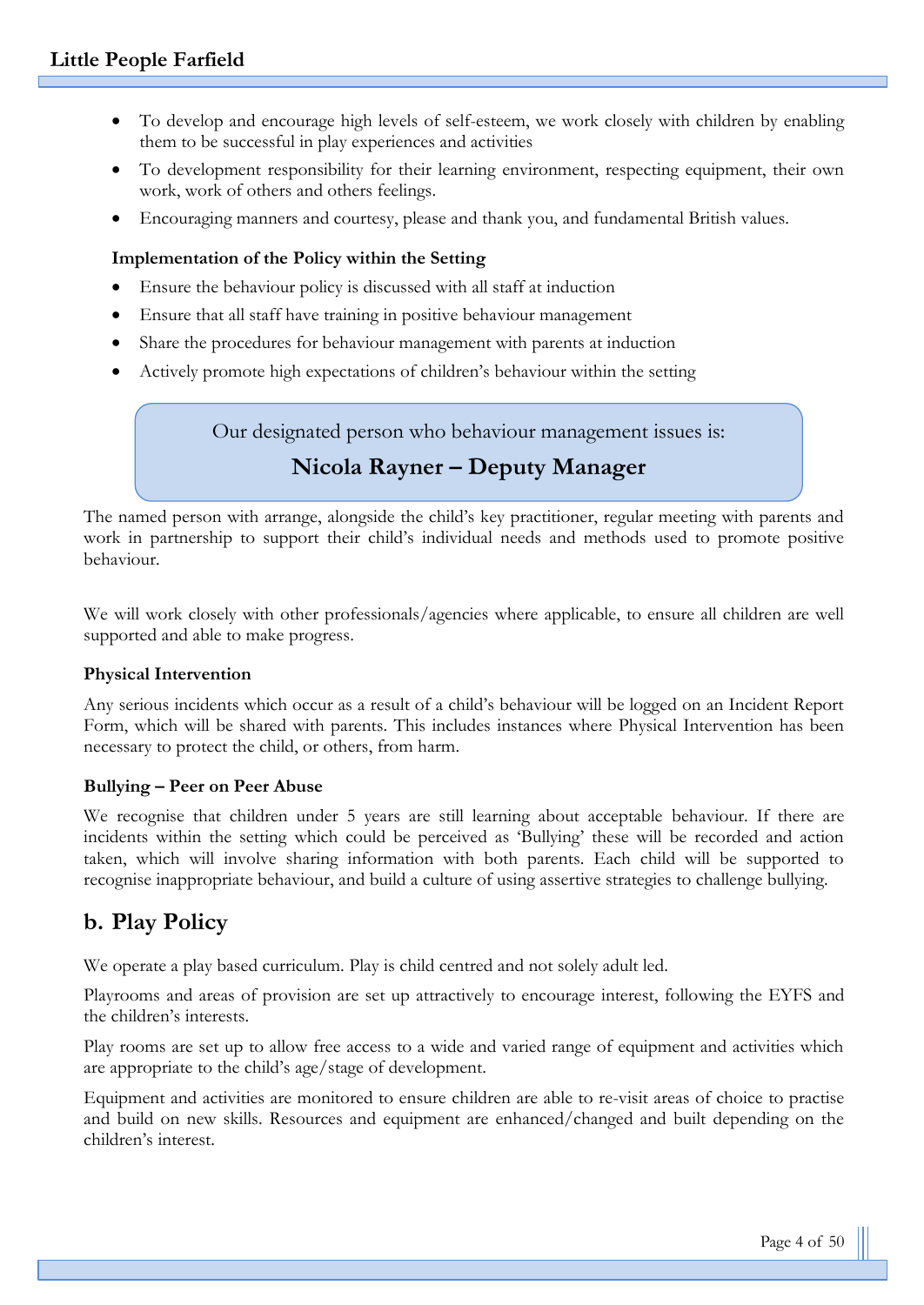Equipment and activities are provided which support and promote each area of development. These are enhanced to reflect the seasons, currents interests, special times in the child's life, religious festivals, beliefs etc.

We are an inclusive setting and each child's individual needs, interests and learning styles are met through play with the support of a key practitioner.

Toys and resources reflect the cultures of all children within the setting at the time.

Parents/carers are encouraged to work in partnership with their child's key practitioner to allow continuity of learning and enjoyment between home and in the setting. Sharing experiences through faceto-face communication, shared information sheets and the children's' development profile, Tapestry.

Children are encouraged to communicate their preferences during play and their thoughts and ideas are recognised and affirmed.

We encourage a creative environment where children are stimulated, encouraged, and supported to be interested in, explore and investigate their surroundings.

Equipment and activities are provided which are challenging yet achievable to help build confidence and self-esteem and encourage a positive approach to learning and new experiences. Next steps are put in place to encourage development in areas of learning.

Outdoor experiences are provided which aim to compliment and support the play opportunities offered indoors. The children have free flow access to the outdoor environment which is carefully planned to encourage a wide range of experiences which are appropriate to their learning.

Positive images of the children playing are displayed at their level.

Any broken or incomplete toys are immediately disposed of.

Outdoor play areas are risk assessed and there are appropriate daily checks in place.

# **c. Fundamental British Values and the Prevent Duty**

From 1 July 2015, all schools and childcare providers have a duty to pay due regard to the need to prevent people being drawn into terrorism. Childcare and Early Years Providers subject to the Prevent duty are expected to demonstrate activity in the following areas:

- Assessing the risk of children being drawn into terrorism.
- Demonstrate that they are protecting children and young people from being drawn into terrorism by having robust safeguarding policies.
- Ensure that their safeguarding arrangements take into account the policies and procedures of the Local Safeguarding Children Board.
- Make sure that staff have training that gives them the knowledge and confidence to identify children at risk of being drawn into terrorism, and to challenge extremist ideas which can be used to legitimise terrorism
- Expected to ensure children are safe from terrorist and extremist material when accessing the internet. **The British Values and examples of how these are implemented in our setting are as follows:**

**Democracy:** making decisions together, for example giving opportunities to develop enquiring minds in an atmosphere where questions are valued. Encouraging children to know their views count and to value the views of others through carefully planned learning opportunities that involve turn taking, sharing and collaboration.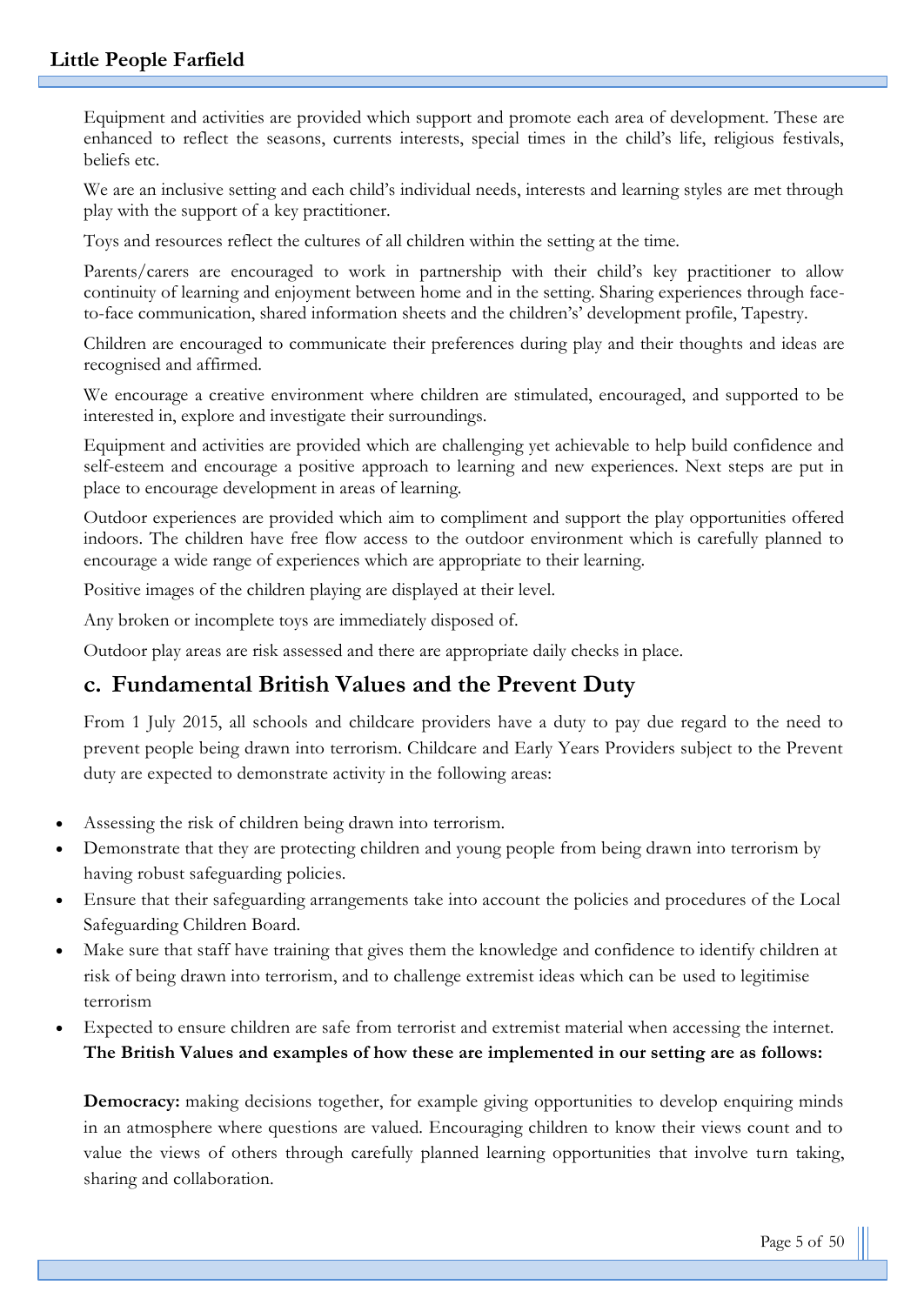**Rule of law:** understanding that rules matter, as cited in Personal Social and Emotional development for example collaborating with children to create rules and codes of behaviour. Encouraging children to understand that the rules apply to everybody and support them in adhering to these.

**Individual liberty:** freedom for all, for example reflecting on their differences and understanding we are free to have different opinions. Provide plentiful opportunity for children to speak together in small groups about their thoughts and feelings and talk about their experiences and learning.

**Mutual respect and tolerance:** treat others as you want to be treated, for example sharing and respecting other's opinions. Children will acquire a knowledge and appreciation of their own and others cultures through celebrating a variety of traditions and cultures of their friends within the setting. Staff will promote diverse attitudes and challenge stereotyping.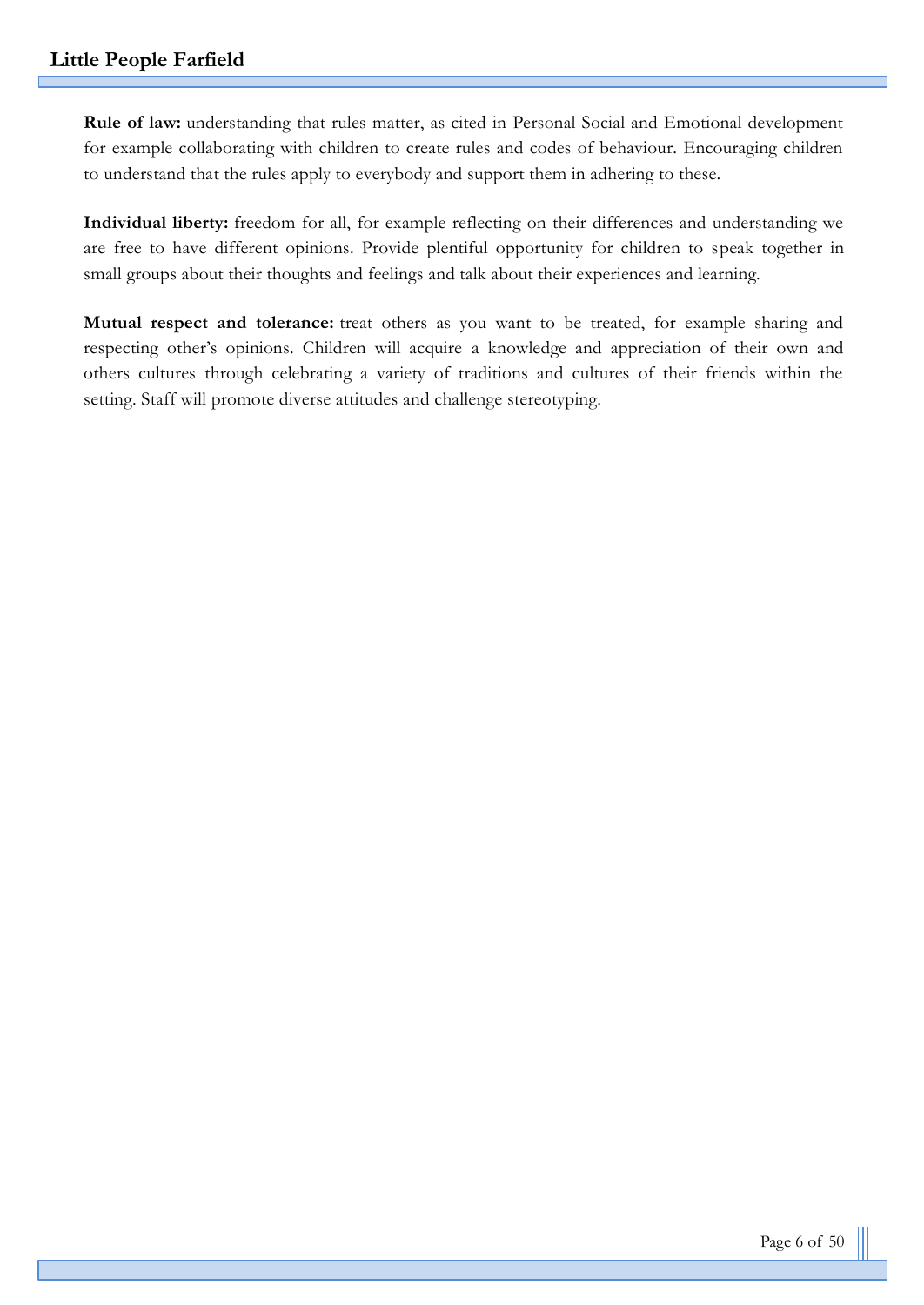# **2. Business Policies**

# **a. Data and Information Policy**

All documents which contain personal details are kept in secure locations to comply with GDPR regulations. Paper forms of documents are stored in locked offices, and where appropriate also in lockable filing cabinets. Access codes to offices are regularly changed.

Electronic information, including email, is stored on a password accessed server, and regularly checked for viruses and data breaches.

Personal information, including that of employees, parents, and children is treated with the highest level of confidentiality and only stored for the relevant length of time, and destroyed when necessary in line with GDPR.

For reasons of privacy, customers and staff are asked to knock before entering the office, in order to allow time for sensitive material to be removed from view. A "meeting in progress" sign is used for discussions of a confidential nature.

Customer contact details are stored in the nursery office and also on our finance system, which is secure and accessible externally in the event that the building needs to be evacuated and children need to be sent home.

Sensitive documents are shredded.

Our staff are aware that they may be party to sensitive information about the business and our customers. It is stated in the Contract of Employment that this information should be classed as confidential. Issues of confidentiality are also addressed in the Parent Partnership in-house training course.

The setting is registered with the ICO Information Commissioners Office as per GDPR. All team members must be aware of GDPR when dealing with any documents that may be considered confidential or personal.

Should you require a meeting in confidence please contact the office and we will arrange a mutually convenient time.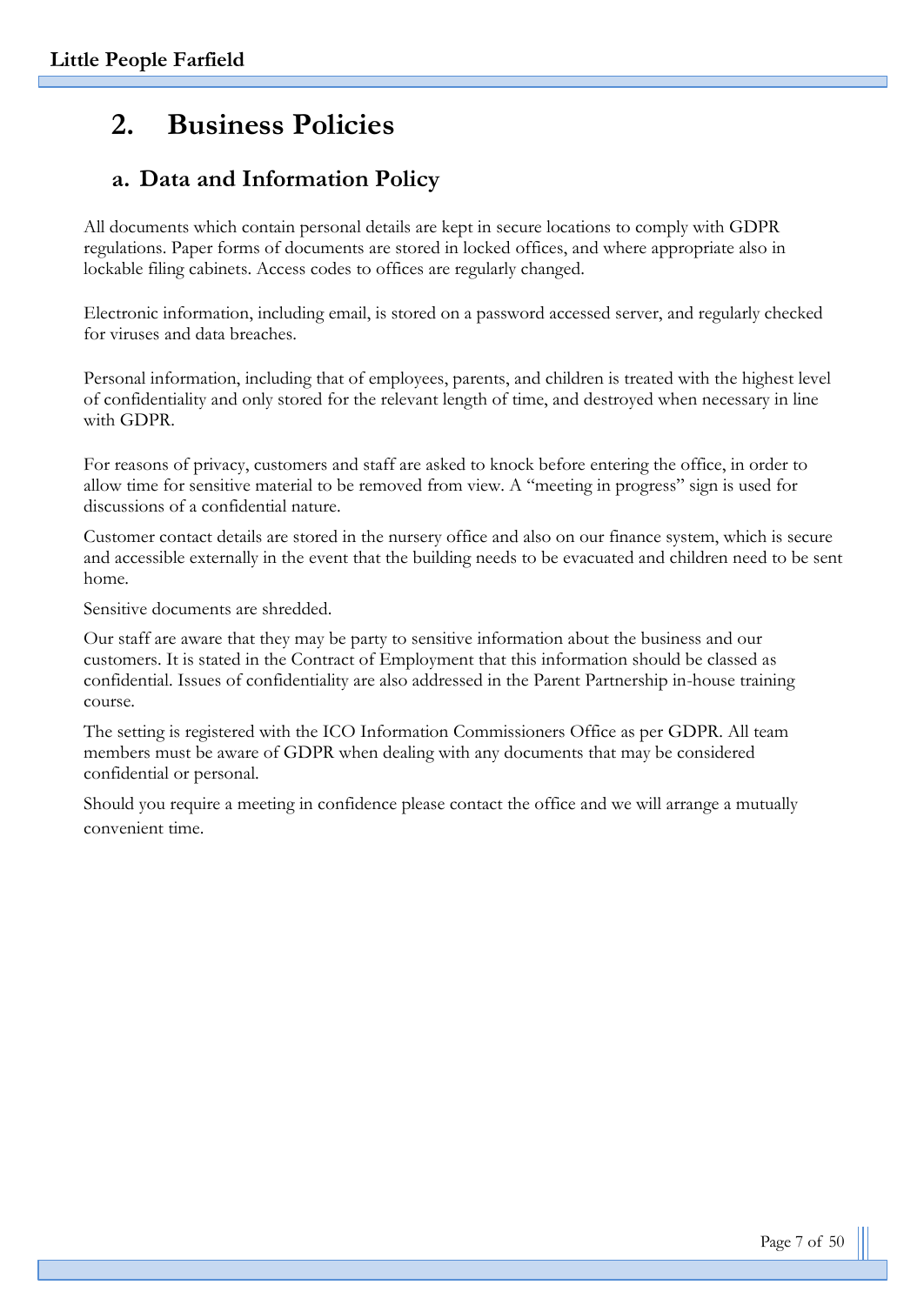# **b. Privacy Policy**

Little People ("the Nursery" or "we") is committed to protecting the privacy and security of your personal information. This privacy notice describes how the Nursery collects and uses personal information about children attending the Nursery ("Child" or "Children") and the parents of the Children ("Parents") (known collectively as "You" or "Your"), in accordance with the General Data Protection Regulation (GDPR).

The Nursery is a "data controller". This means that we are responsible for deciding how we hold and use personal information about you. We are required under data protection legislation to notify you of the information contained in this privacy notice.

This notice applies to Children and Parents. This notice does not form part of any contract to provide services. We may update this notice at any time but if we do so, we will provide you with an updated copy of this notice as soon as reasonably practical.

It is important that Parents read and retain this notice, together with any other privacy notice we may provide on specific occasions when we are collecting or processing personal information about you, so that you are aware of how and why we are using such information and what your rights are under the data protection legislation.

#### **DATA PROTECTION PRINCIPLES**

We will comply with data protection law. This says that the personal information we hold about you must be:

1. Used lawfully, fairly and in a transparent way.

2. Collected only for valid purposes that we have clearly explained to you and not used in any way that is incompatible with those purposes.

3. Relevant to the purposes we have told you about and limited only to those purposes.

- 4. Accurate and kept up to date.
- 5. Kept only as long as necessary for the purposes we have told you about.
- 6. Kept securely.

# **The kind of information we hold about you**

Personal data, or personal information, means any information about an individual from which that person can be identified. It does not include data where the identity has been removed (anonymous data).

There are "special categories" of more sensitive personal data which require a higher level of protection, such as information about a person's health or sexual orientation.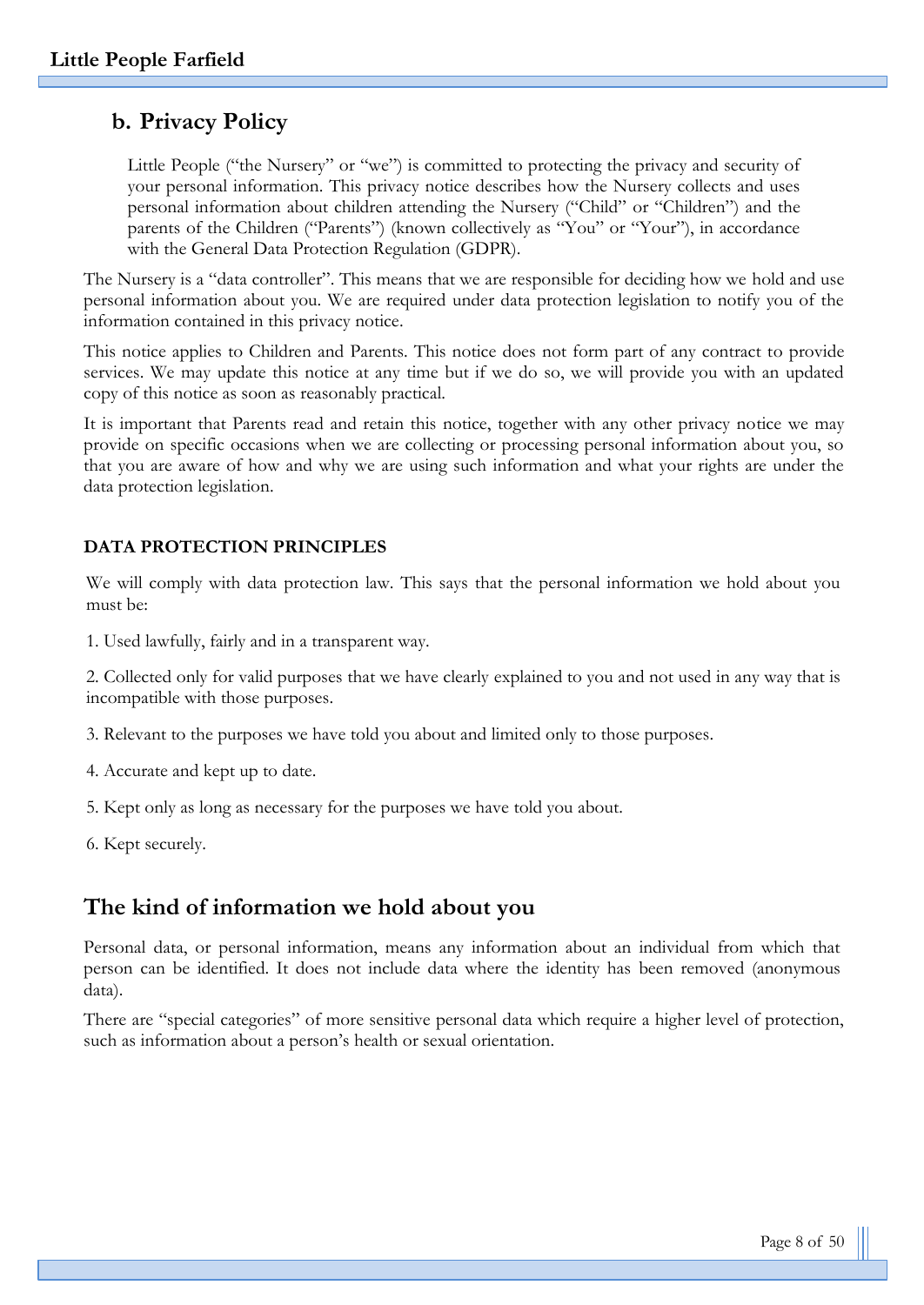#### **Parents:**

We will collect, store, and use the following categories of personal information about Parents:

- Name
- Home address
- Telephone numbers, and personal email addresses.
- National Insurance number.
- Bank account details.

We may also collect, store and use the following "special categories" of more sensitive personal information:

- Information about a Parent's race or ethnicity, spoken language and nationality.
- Conversations with Parents where Employees of the Nursery deem it relevant to the prevention of radicalisation or other aspects of the Government's Prevent strategy

#### **Children:**

We will collect, store, and use the following categories of personal information about Children:

- Name
- Date of birth
- Home address
- Dietary requirements
- Attendance information
- Photographs and video clips of the Child to signpost Children to where their belongings are stored at the Nursery that they attend, and also for general display purposes
- Emergency contact should Parents be unavailable and the emergency contact's contact details
- Record book for each Child containing the work of the Child whilst at the Nursery, observations about the Child's development whilst at the Nursery from Employees of the Nursery, specific examples of the Child's progress, photographs demonstrating the Child's development whilst at the Nursery, and personal details of the Child (e.g. their date of birth) ("Progress Report")
- Records relating to individual Children e.g. care plans, common assessment frameworks, speech and language referral forms
- Accidents and pre-existing injuries forms
- Records of any reportable death, injury, disease or dangerous occurrence
- Observation, planning and assessment records of Children

We may also collect, store and use the following "special categories" of more sensitive personal information:

- Information about a Child's race or ethnicity, spoken language and nationality.
- Information about a Child's health, including any medical condition, health and sickness records.
- Information about a Child's accident or incident reports including reports of pre-existing injuries.
- Information about a Child's incident forms / child protection referral forms / child protection case details / reports.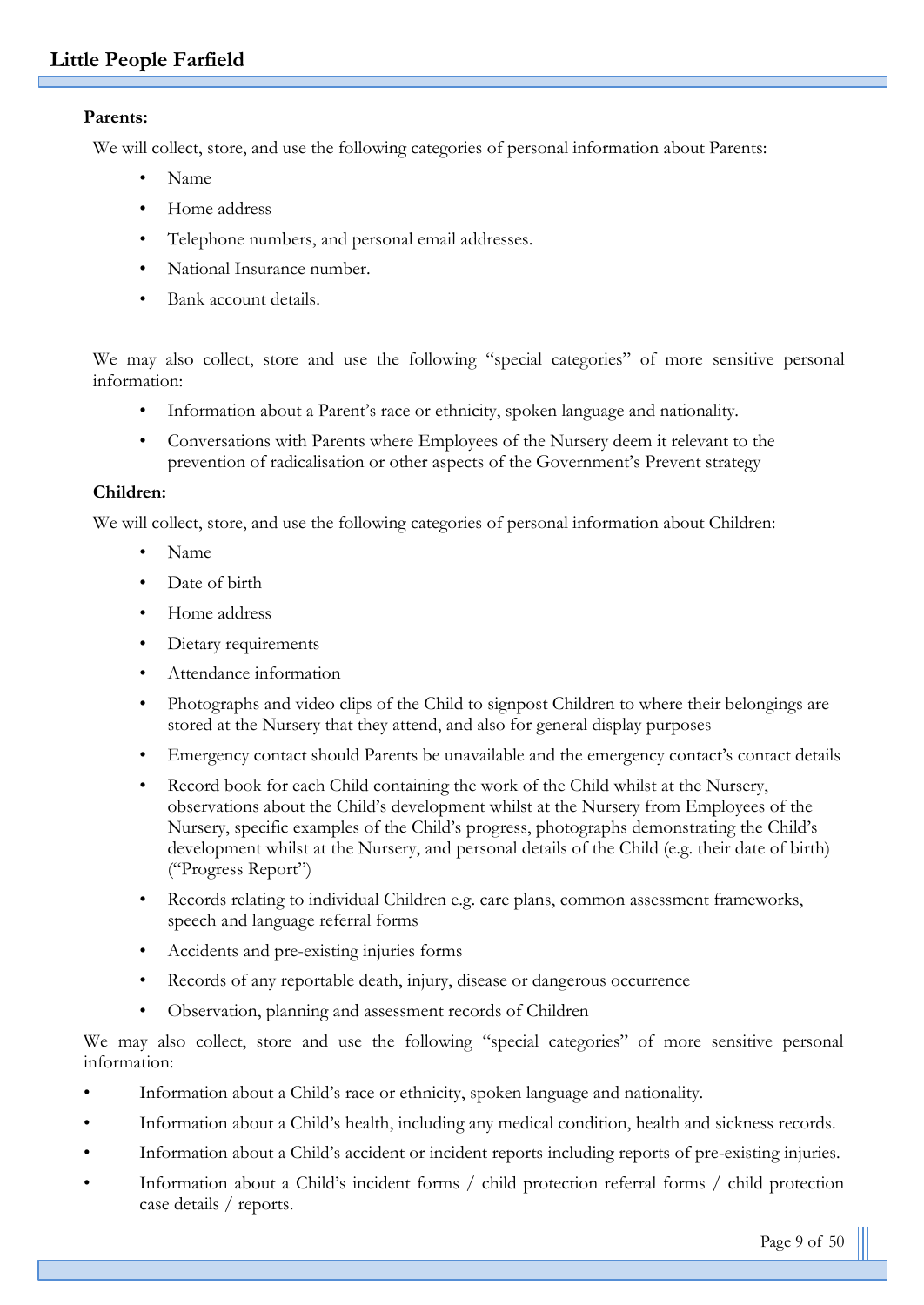# **How is your personal information collected?**

We collect personal information about Children and Parents from when the initial enquiry is made by the parents, through the enrolment process and until the Children stop using the Nursery's services.

## **How we will use information about you**

We will only use your personal information when the law allows us to. Most commonly, we will use your personal information in the following circumstances:

1. Where we need to perform the contract we have entered into with you.

2. Where we need to comply with a legal obligation.

3. Where it is necessary for our legitimate interests (or those of a third party) and your interests and fundamental rights do not override those interests.

We may also use your personal information in the following situations, which are likely to be rare:

1. Where we need to protect your interests (or someone else's interests).

2. Where it is needed in the public interest or for official purposes.

# **Situations in which we will use personal information of children**

We need all the categories of information in the list above (see Children section within the Paragraph entitled 'The Kind of Information We Hold About You') primarily to allow us to perform our obligations (including our legal obligations to Children. The situations in which we will process personal information of Children are listed below.

- Upon consent from the Parents, Personal Data of Children will be shared with schools for progression into the next stage of their education.
- Personal information of Children will be shared with local authorities without the consent of Parents where there is a situation where child protection is necessary.
- The personal information of Children will be shared with local authorities without the consent of Parents for funding purposes.
- Ofsted will be allowed access to the Nursery's systems to review child protection records.
- To ensure we meet the needs of the Children
- To enable the appropriate funding to be received
- Report on a Child's progress whilst with the Nursery
- To check safeguarding records
- To check complaint records
- To check attendance patterns are recorded
- When a Child's Progress Report is given to its Parent in order for that Parent to pass the same Progress Report to a school for application or enrolment purposes

# **Situations in which we will use personal information of parents**

We need all the categories of information in the list above (see Parents section within the Paragraph entitled 'The Kind of Information we Hold About You') primarily to allow us to perform our contracts with Parents and to enable us to comply with legal obligations. The situations in which we will process personal information of Parents are listed below.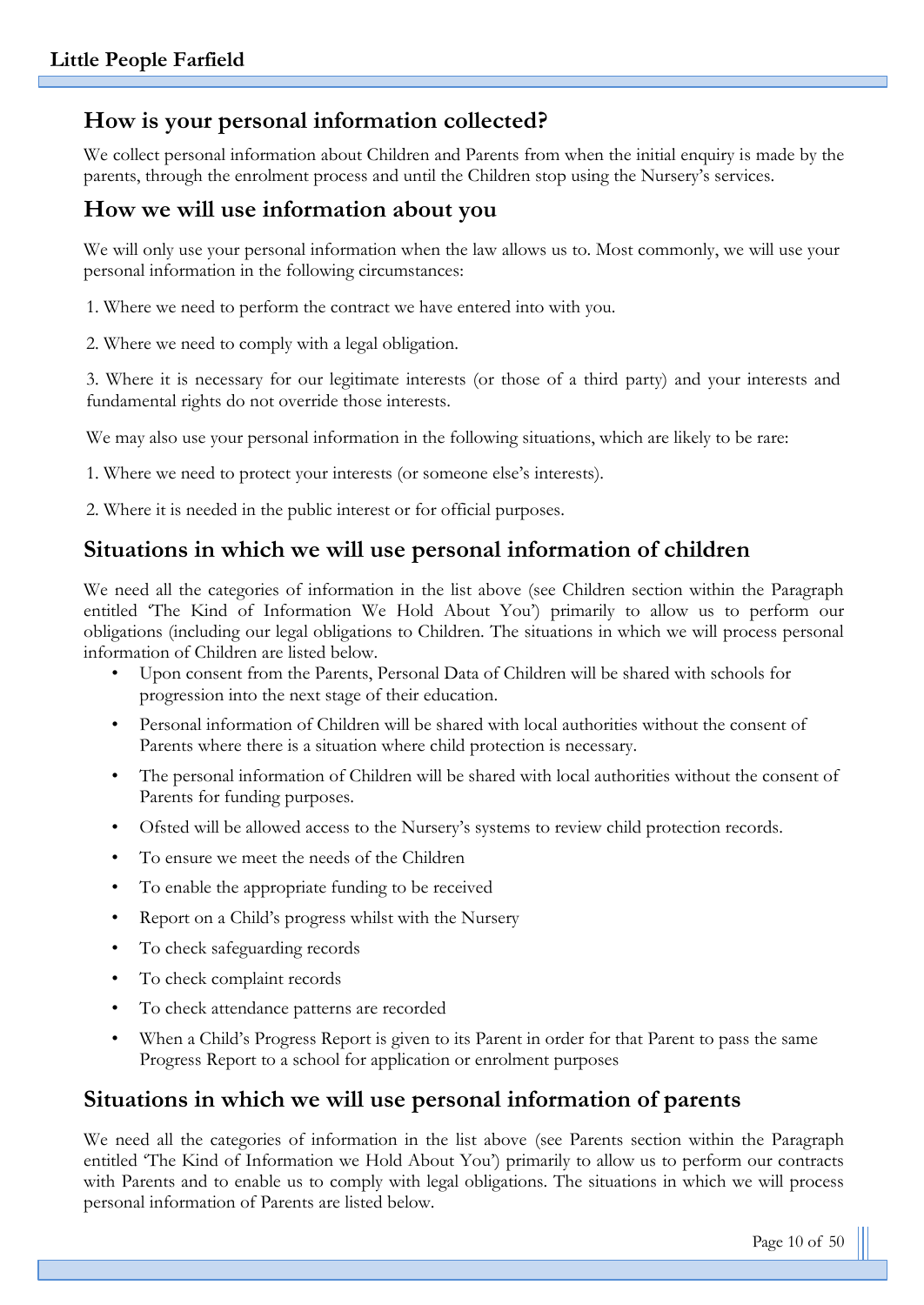- The personal information of Parents will be shared with local authorities without the consent of Parents for funding purposes.
- To report on a Child's attendance
- To be able to contact a Parent or a Child's emergency contact about their Child
- To ensure nursery fees are paid

#### **If Parents fail to provide personal information**

If Parents fail to provide certain information when requested, we may not be able to perform the respective contracts we have entered into with Parents, or we may be prevented from complying with our respective legal obligations to Children and Parents.

#### **Change of purpose**

We will only use your personal information for the purposes for which we collected it, unless we reasonably consider that we need to use it for another reason and that reason is compatible with the original purpose. If we need to use your personal information for an unrelated purpose, we will notify the Child or Parent, as is appropriate in the circumstances, and we will explain the legal basis which allows us to do so.

Please note that we may process a Child's or a Parent's personal information without their respective knowledge or consent, as relevant to the circumstances, in compliance with the above rules, where this is required or permitted by law.

## **How we use particularly sensitive personal information**

"Special categories" of particularly sensitive personal information require higher levels of protection. We need to have further justification for collecting, storing and using this type of personal information. We have in place an appropriate policy document and safeguards which we are required by law to maintain when processing such data. We may process special categories of personal information in the following circumstances:

- 1. In limited circumstances, with Parent explicit written consent.
- 2. Where we need to carry out our legal obligations.

3. Where it is needed in the public interest, such as for equal opportunities monitoring.

Less commonly, we may process this type of information where it is needed in relation to legal claims or where it is needed to protect a Child or a Parents' interests (or someone else's interests) and the Child or Parent as is appropriate is not capable of giving consent, or where the Parent has already made the information public.

# **Automated Decision Making**

Automated decision-making takes place when an electronic system uses personal information to make a decision without human intervention. We are allowed to use automated decision-making in the following circumstances:

1. Where we have notified Parents of the decision and given the Parent as is appropriate 21 days to request a reconsideration.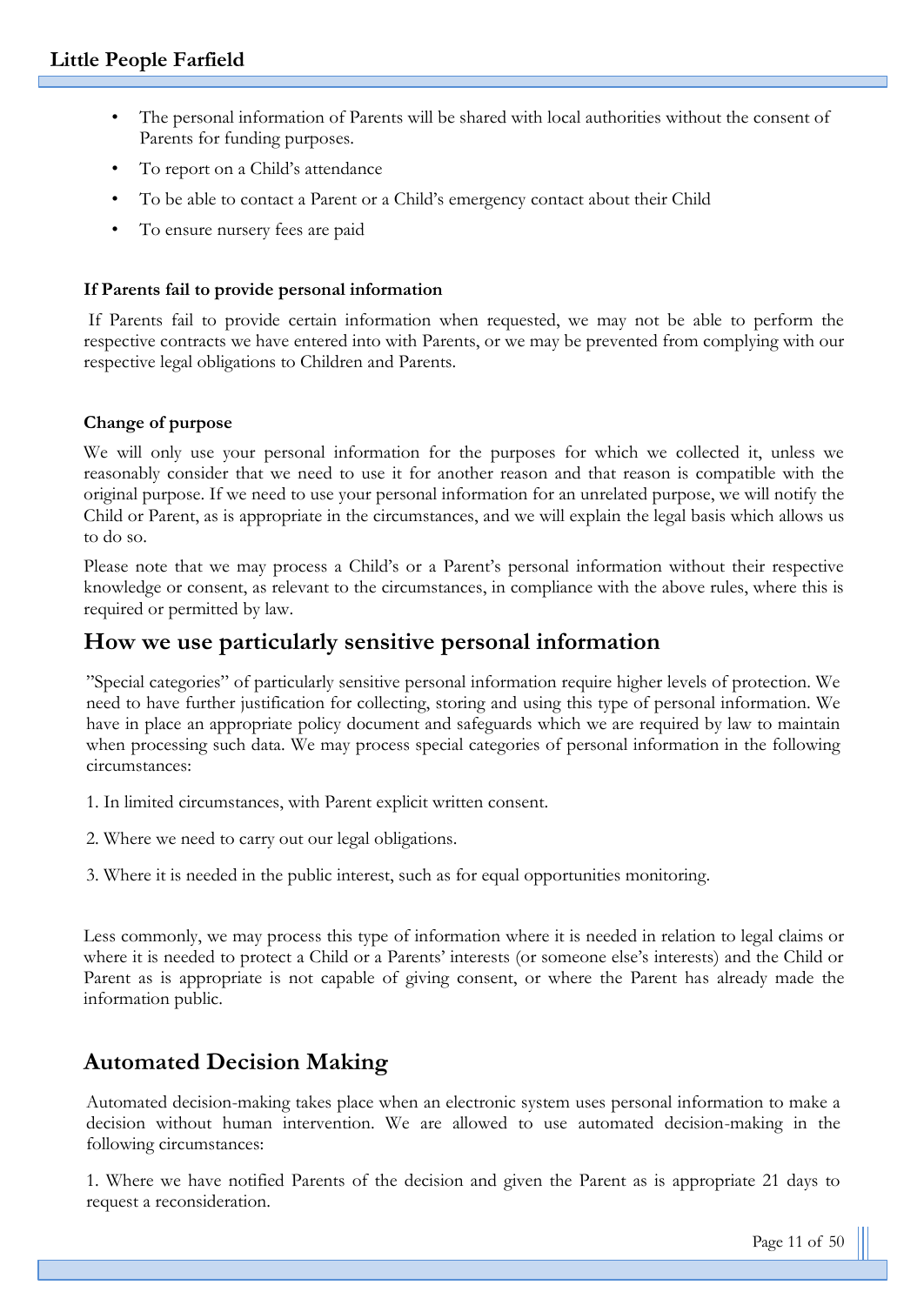2. Where it is necessary to perform the contract with a Parent and appropriate measures are in place to safeguard the Child's or the Parent's rights as is appropriate.

3. In limited circumstances, with explicit written consent from the Parent, as is appropriate, and where appropriate measures are in place to safeguard Parent rights.

If we make an automated decision on the basis of any particularly sensitive personal information, we must have either explicit written consent from a Parent as is appropriate, or it must be justified in the public interest, and we must also put in place appropriate measures to safeguard a Parents rights as is relevant in the circumstances.

You will not be subject to decisions that will have a significant impact on you based solely on automated decision-making, unless we have a lawful basis for doing so and we have notified the Parent as is appropriate in the circumstances.

# **Data Sharing**

We may have to share Child or Parent data with third parties, including third-party service providers and other entities in the group.

We require third parties to respect the security of your data and to treat it in accordance with the law.

#### **Why might the Nursery share Child or Parent personal information with third parties?**

We will share your personal information with third parties where required by law, where it is necessary to administer the working relationship with you or where we have another legitimate interest in doing so.

#### **Which third-party service providers process my personal information?**

"Third parties" includes third-party service providers (including contractors and designated agents), local authorities, regulatory bodies, schools and other entities within our group. The following third-party service providers process personal information about you for the following purposes:

- Local Authorities for funding and monitoring reasons (e.g. equal opportunities and uptake of funded hours)
- Regulatory bodies for ensuring compliance and the safety and welfare of the children
- Schools to provide a successful transition by ensuring information about the child's progress and current level of development and interests are shared

We will share personal data regarding your participation in any pension arrangement operated by a group company with the trustees or scheme managers of the arrangement in connection with the administration of the arrangements.

#### **How secure is my information with third-party service providers and other entities in our group?**

All our third-party service providers and other entities in the group are required to take appropriate security measures to protect your personal information in line with our policies. We do not allow our third-party service providers to use your personal data for their own purposes. We only permit them to process your personal data for specified purposes and in accordance with our instructions.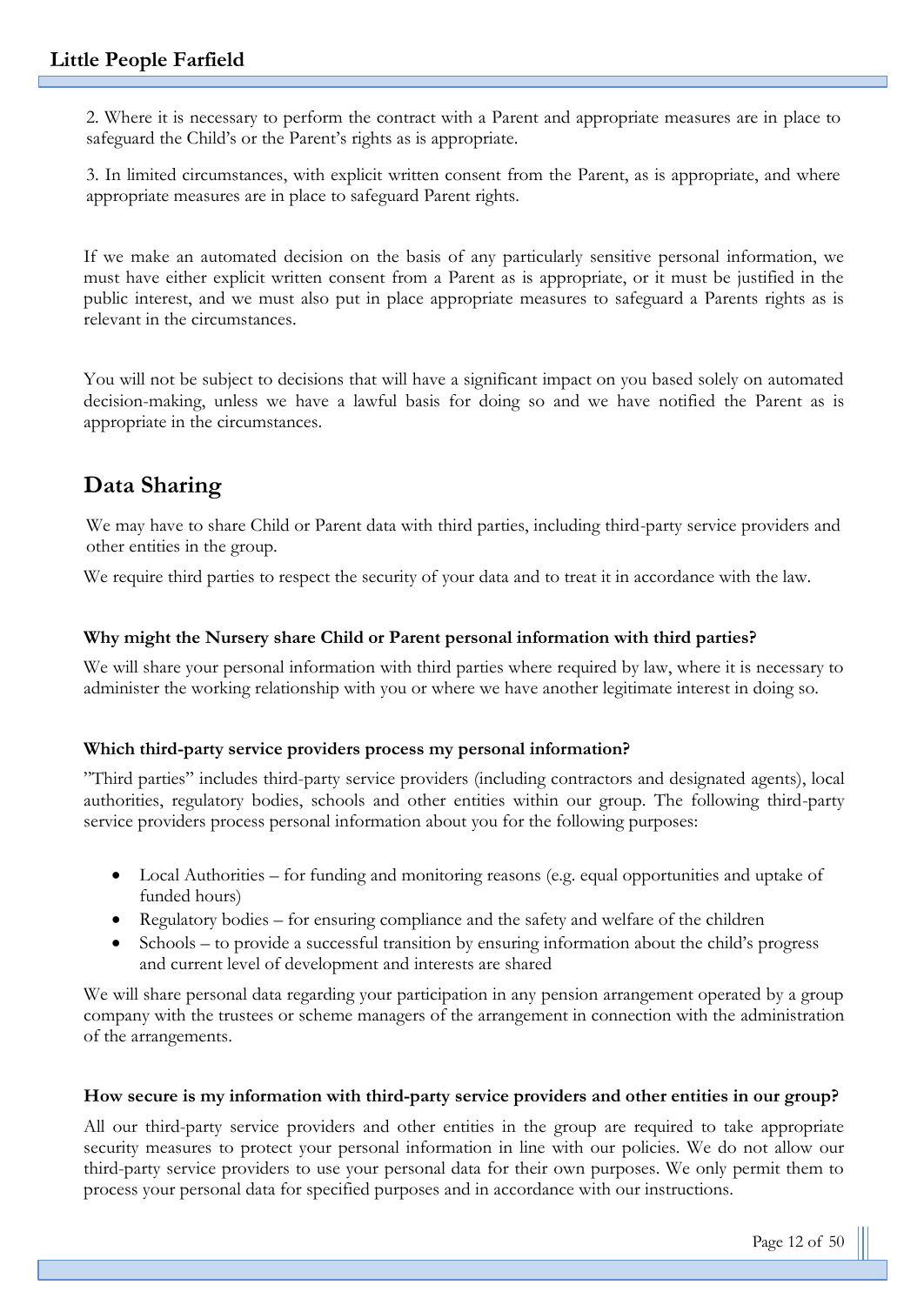#### **When might you share my personal information with other third parties?**

We may share your personal information with other third parties, for example in the context of the possible sale or restructuring of the business. In this situation we will, so far as possible, share anonymised data with the other parties before the transaction completes. Once the transaction is completed, we will share your personal data with the other parties if and to the extent required under the terms of the transaction.

We may also need to share your personal information with a regulator or to otherwise comply with the law.

## **Data Retention**

#### **How long will you use my information for?**

We will only retain your personal information for as long as necessary to fulfil the purposes we collected it for, including for the purposes of satisfying any legal, accounting, or reporting requirements. Details of retention periods for different aspects of your personal information are available in our retention policy which is available from the manager. To determine the appropriate retention period for personal data, we consider the amount, nature, and sensitivity of the personal data, the potential risk of harm from unauthorised use or disclosure of your personal data, the purposes for which we process your personal data and whether we can achieve those purposes through other means, and the applicable legal requirements.

In some circumstances we may anonymise your personal information so that it can no longer be associated with you, in which case we may use such information without further notice to you. Once you are no longer a Child benefiting from the Nursery's services or a Parent, as is appropriate, we will retain and securely destroy your personal information in accordance with our data retention policy **OR** applicable laws and regulations.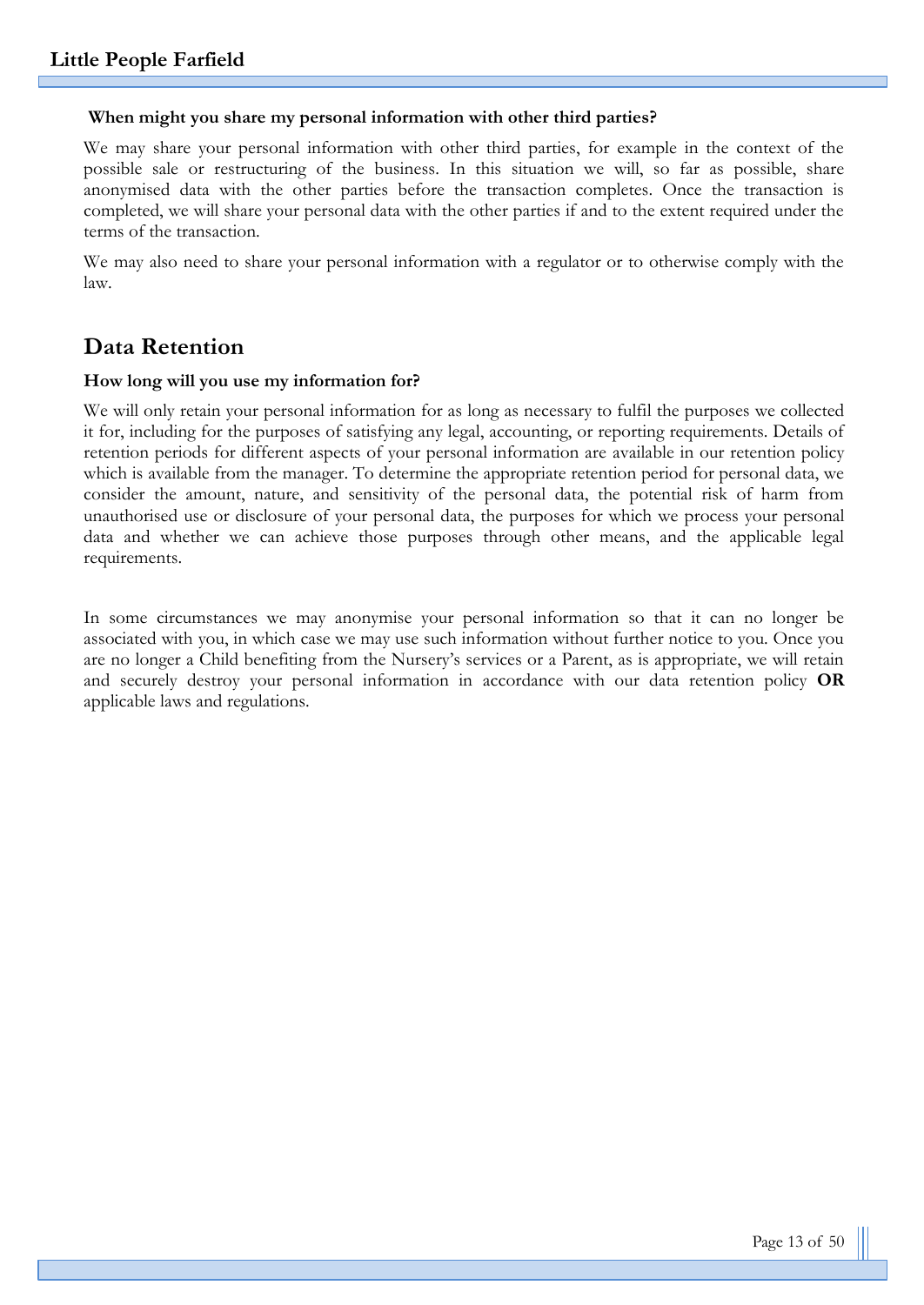# **Rights of access, correction, erasure and restriction**

#### **Your duty to inform us of changes**

It is important that the personal information we hold about you is accurate and current. Please keep us informed if your personal information changes during your working relationship with us.

#### **Your rights in connection with personal information**

Under certain circumstances, by law you have the right to:

- **Request access** to your personal information (commonly known as a "data subject access request"). This enables you to receive a copy of the personal information we hold about you and to check that we are lawfully processing it.
- **Request correction** of the personal information that we hold about you. This enables you to have any incomplete or inaccurate information we hold about you corrected.
- **Request erasure** of your personal information. This enables Parents to ask us to delete or remove personal information where there is no good reason for us continuing to process it. You also have the right to ask us to delete or remove your personal information where you have exercised your right to object to processing (see below).
- **Object to processing** of your personal information where we are relying on a legitimate interest (or those of a third party) and there is something about your particular situation which makes you want to object to processing on this ground. You also have the right to object where we are processing your personal information for direct marketing purposes.
- **Request the restriction of processing** of your personal information. This enables Parents, as is appropriate, to ask us to suspend the processing of personal information about you for example if you want us to establish its accuracy or the reason for processing it.
	- **Request the transfer** of your personal information to another party.

If you want to review, verify, correct or request erasure of your personal information, object to the processing of your personal data, or request that we transfer a copy of your personal information to another party, please contact the manager in writing.

You will not have to pay a fee to access your personal information (or to exercise any of the other rights).

#### **What we may need from you**

We may need to request specific information from you to help us confirm your identity and ensure your right to access the information (or to exercise any of your other rights). This is another appropriate security measure to ensure that personal information is not disclosed to any person who has no right to receive it.

# **Right to withdraw consent**

In the limited circumstances where you may have provided your consent to the collection, processing and transfer of your personal information for a specific purpose, you have the right to withdraw your consent for that specific processing at any time. To withdraw your consent, please contact the person detailed at the end of this document. Once we have received notification that you have withdrawn your consent, we will no longer process your information for the purpose or purposes you originally agreed to, unless we have another legitimate basis for doing so in law.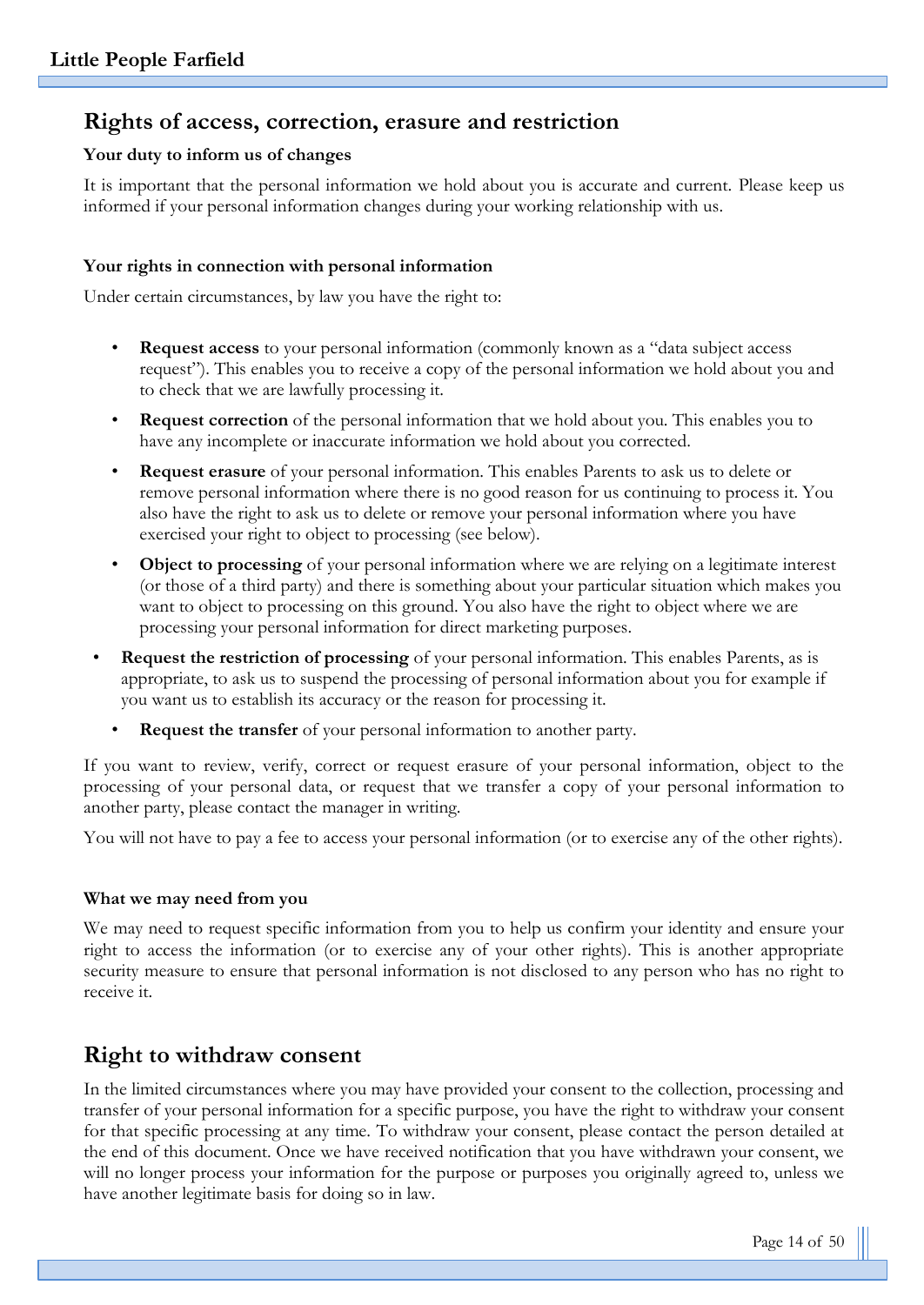# **c. Data Retention**

The table below sets out the Company's policy for retaining different types of records and information in relation to children and the management of the provision. Where it is acceptable to scan documents and keep them electronically in order to save space, we will do so. Files are labelled with the destroy dates and those that contain confidential information are password protected.

Where there are data protection issues owing to records containing personal data, paper records must be disposed of securely at the end of their life via confidential waste bins or cross-cut shredders.

| <b>Children's Records</b>                                                                                                                                                                                                                                                                                                                                                                                                                            | <b>Retention Period</b>                                                                                                                                                                                                                                                                                               | Authority                                                                                                                                                                                                                                                                                                |
|------------------------------------------------------------------------------------------------------------------------------------------------------------------------------------------------------------------------------------------------------------------------------------------------------------------------------------------------------------------------------------------------------------------------------------------------------|-----------------------------------------------------------------------------------------------------------------------------------------------------------------------------------------------------------------------------------------------------------------------------------------------------------------------|----------------------------------------------------------------------------------------------------------------------------------------------------------------------------------------------------------------------------------------------------------------------------------------------------------|
| Children's records, including<br>registers, medication records and<br>accident records pertaining to<br>children<br>Note: children's learning and<br>development records i.e. learning<br>journeys are maintained by the<br>setting and handed to parents<br>when the child leaves.<br>*If a concern is identified that<br>legal action may be instigated, all<br>relevant information will be<br>retained until the child reaches<br>the age of 25. | Until child reaches age of 21 - or<br>until the child reaches the age of<br>25 for child protection records,<br>SEND records and health care<br>plans.<br>Records in relation to<br>safeguarding concerns will also<br>need to be kept in accordance<br>with the Local Safeguarding<br>Children Board's requirements. | Limitation Act 1980<br>Normal limitation rules (which<br>mean that an individual can claim<br>for negligently caused personal<br>injury up to three years after, or<br>deliberately caused personal<br>injury up to six years after the<br>event) are postponed until the<br>child reaches 18 years old. |
| Records of any reportable death,<br>injury, disease or dangerous<br>occurrence.                                                                                                                                                                                                                                                                                                                                                                      | Three years from the date of the<br>last entry (or, if the accident<br>involves a child, then until the<br>person reaches the age of 21).                                                                                                                                                                             | The Reporting of Injuries,<br>Diseases and Dangerous<br>Occurrences Regulations 1995<br>(RIDDOR)                                                                                                                                                                                                         |
| Safeguarding and welfare records<br>(inc written summary of<br>information transferred to<br>schools) which resulted in a<br>Child Protection referral or Child<br>In Need referral being made to<br>the local authority.                                                                                                                                                                                                                            | Until the child reaches age 25<br>years, or for Looked After<br>Children 75 years.                                                                                                                                                                                                                                    | Limitation Act 1980                                                                                                                                                                                                                                                                                      |
| Safeguarding and welfare records<br>(inc written summary of<br>information transferred to<br>school) which resulted in a<br>referral being made to CAF or<br>other early help support services.                                                                                                                                                                                                                                                      | Six years from time referral<br>made, or for Looked After<br>Children 75 years.                                                                                                                                                                                                                                       | Limitation Act 1980                                                                                                                                                                                                                                                                                      |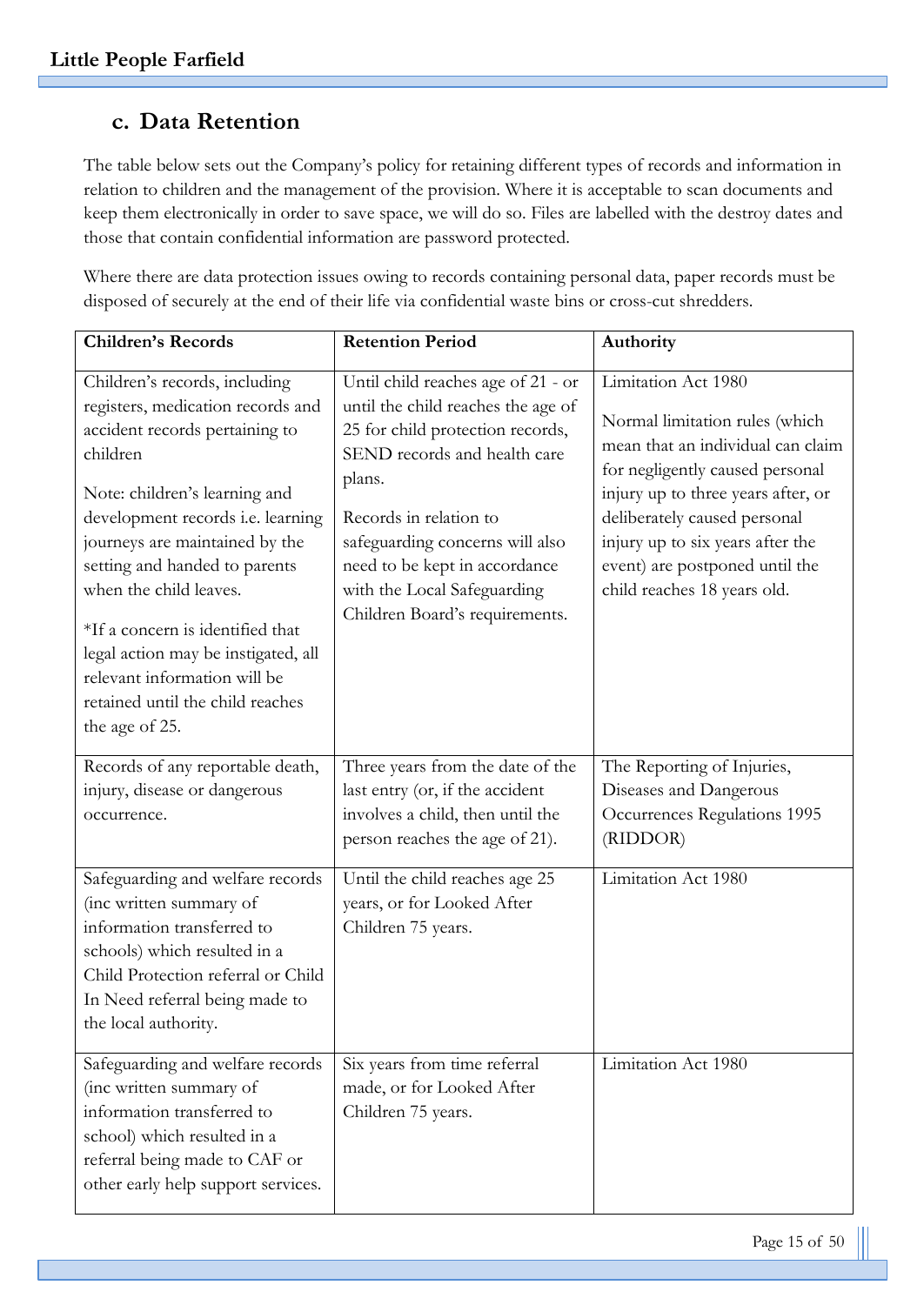| Health & Safety                  | <b>Retention Period</b>            | Authority                    |
|----------------------------------|------------------------------------|------------------------------|
| Records of any reportable death, | Three years from the date of the   | The Reporting of Injuries,   |
| injury, disease or dangerous     | last entry.                        | Diseases and Dangerous       |
| occurrence.                      |                                    | Occurrences Regulations 1995 |
|                                  |                                    | (RIDDOR)                     |
| Accident/medical records as      | 40 years from the date of the last | The Reporting of Injuries,   |
| specified by the Control of      | entry.                             | Diseases and Dangerous       |
| Substances Hazardous to Health   |                                    | Occurrences Regulations 1995 |
| regulations (COSHH) 1999         |                                    | (RIDDOR)                     |
| <b>Financial Records</b>         | <b>Retention Period</b>            | Authority                    |
| Accounting records               | Three years                        | Section 386 and 388 of the   |
|                                  |                                    | Companies Act                |
| <b>Administration Records</b>    | <b>Retention Period</b>            | Authority                    |
| Complaints records               | At least three years from the date | Early Years Foundation Stage |
|                                  | of the last record.                | Welfare Requirements (given  |
|                                  |                                    | legal force by Childcare Act |
|                                  |                                    | 2006)                        |
| Insurance policies               | Permanently                        | Information and Records      |
|                                  |                                    | Management Society           |
|                                  |                                    |                              |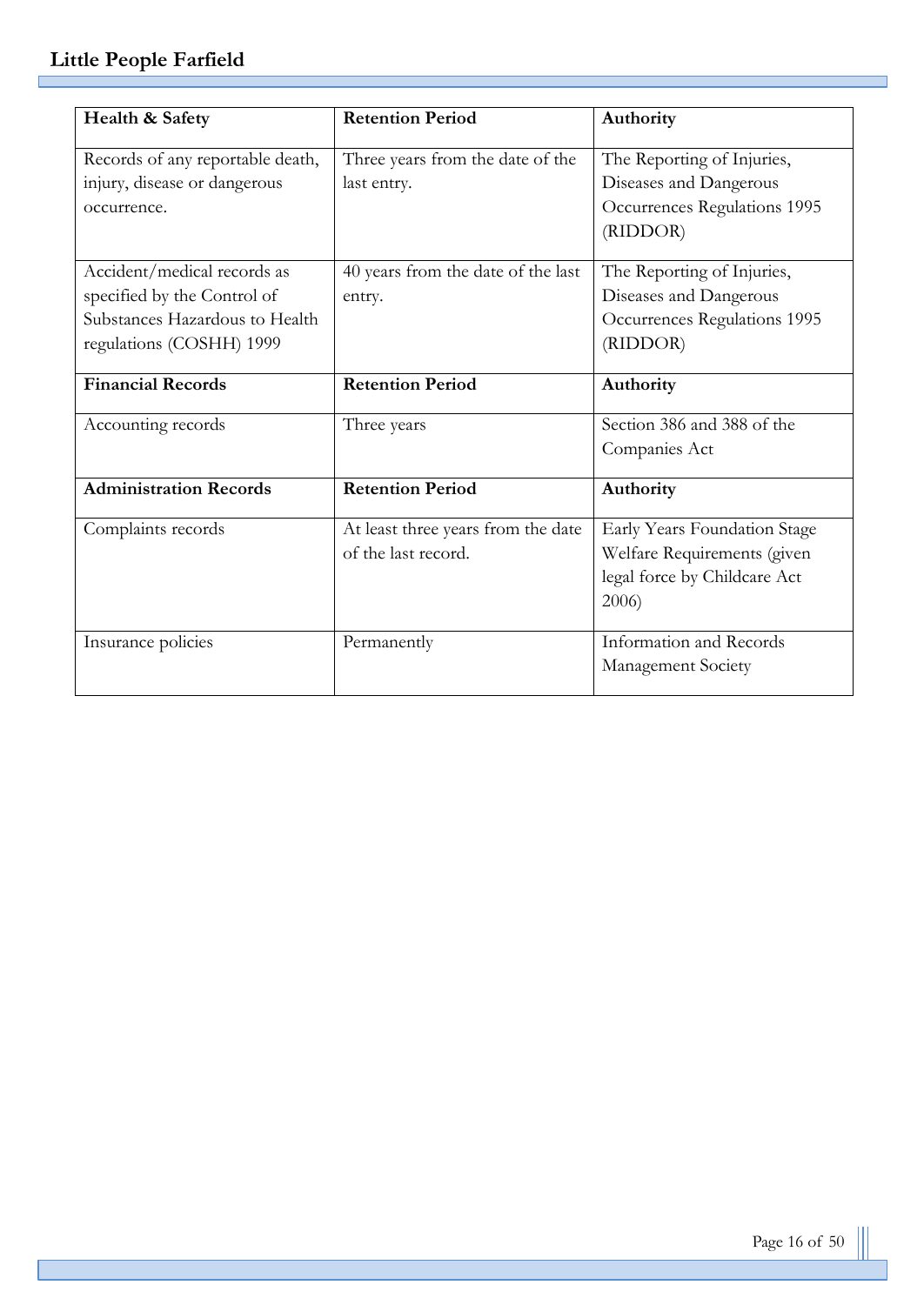# **d. Marketing Policy**

- Marketing starts and ends with the day to day operation of the childcare setting. Failure to provide high quality service and care on a day to day basis would negate any conventional marketing attempts to increase the numbers of children we care for.
- Parents, guardians and carers witness on a daily basis the standards we apply at the setting and this is the single most important factor in gaining and retaining business.
- The most important marketing strategy that we have ever benefited from is word of mouth recommendation. So successful has this been that we have never needed to resort to conventional advertising to increase business. We intend to continue to pursue this strategy as long as it remains viable in the future.
- We recognise the need to play our part in the communities around our settings. And there fore we will allocate funds to support local sports teams and social events on an ad hoc basis. The emphasis will be on supporting our children's, parents' or staff activities.
- We will continue to monitor and review the situation in the market, bearing in mind the ever increasing number of competitive settings being opened and the large amount of government money being made available to fund childcare.
- We will continue to consult and consider the ideas that we canvass and solicit from our customers and staff, and we will implement any beneficial ideas that arise from this dialogue.
- We will ensure that information provided to potential customers offers all the information that they will need to make an informed decision about our service.
- We will continue to advise parents and children, via newsletters and flyers, of the various additional and ad hoc services that we offer. We believe this will enable them to maximise the benefits of being in the Little People childcare family, and provide a wider range of experiences and education for the children.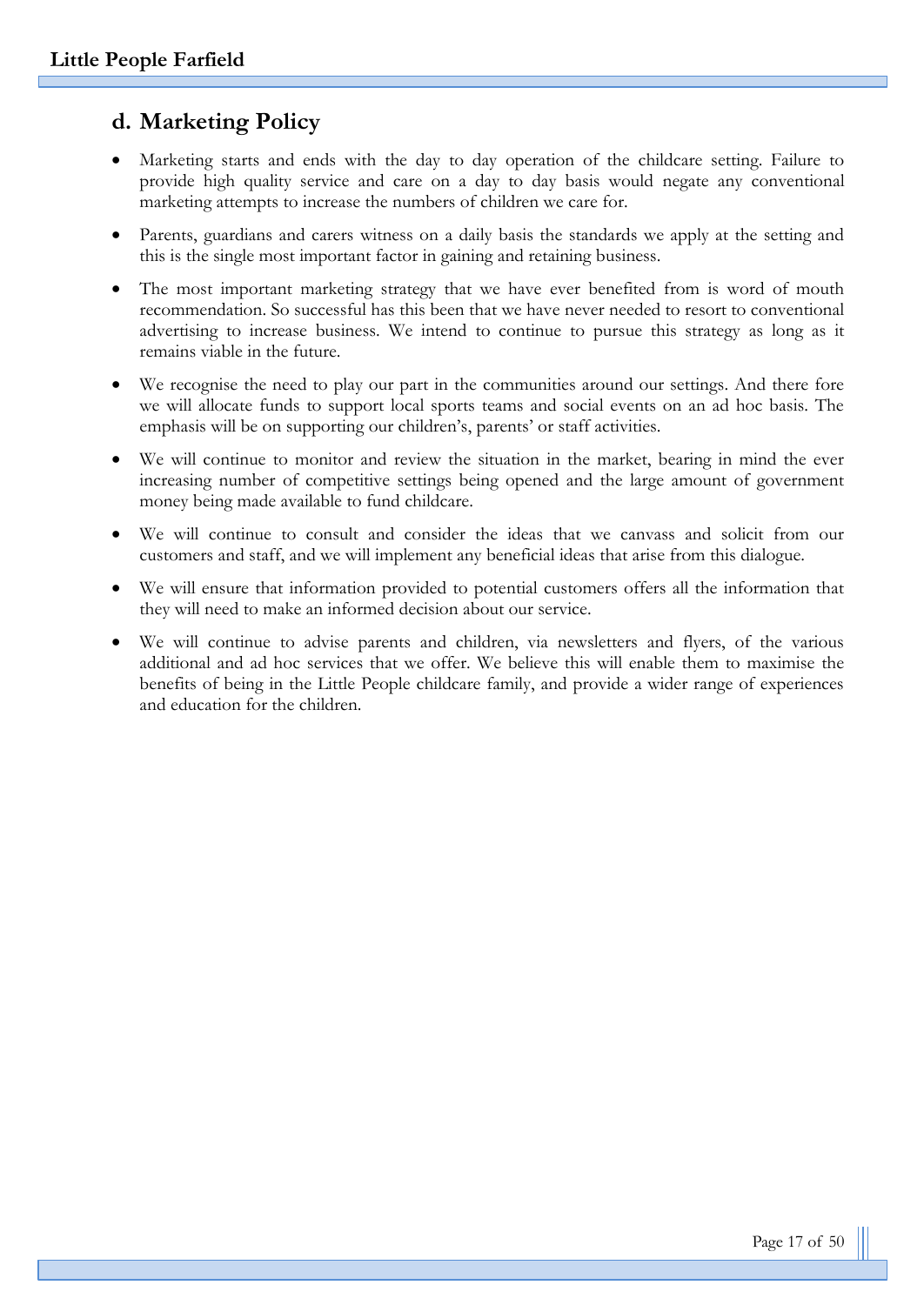# **3. Child Protection and Safeguarding Children**

Little People's aim is to ensure, through effective inspection and regulation, that outcomes for children and young people are improved by the receipt of better care, services and education. Improved outcomes can only be achieved if children are safe from harm. Therefore, safeguarding the welfare of children is part of our core business.

Our setting will work with children, parents and other agencies to ensure the rights and safety of children and to give them the very best start in life.

All staff working with children and young people must:

- give highest priority to children's welfare
- recognise, identify and respond to signs of abuse, neglect and other safeguarding concerns relating to children and young people
- respond appropriately to disclosure by a child, or young person, of abuse
- respond appropriately to allegations against staff, other adults, and against themselves
- be alert to the risks which abusers, or potential abusers, may pose

# **a. Children's rights and entitlements**

Children's rights and entitlements will be promoted through careful planning of the nursery environment and curriculum to encourage children to develop a positive self-image including their heritage, home background, languages spoken at home, religious beliefs, cultures and traditions.

- We will promote children's right to be strong, resilient and develop a sense of autonomy and independence through attentive and responsive relationships with a key practitioner.
- We will encourage children to have self-confidence and the vocabulary to resist inappropriate approaches and understand that they will be listened to and heard.
- We will support children in developing and sustaining relationships within their families, with peers and other adults
- We will promote children's right to feel safe, secure and be free from peer on peer abuse within the setting
- We are committed to working with all parents to strengthen their understanding of and commitment to safeguarding all children and work closely with other agencies within our community to enable signposting for additional support where needed.

# **b. Safeguarding and Child Protection**

Little People is committed to responding promptly and appropriately to all incidents or concerns of abuse that may occur and to work with statutory agencies in accordance with the procedures that are set down in 'What to do if you're worried a child is being abused' (HMG 2015).

The statutory guidance 'Working together to safeguard children', updated in 2015, makes clear that all organisations that provide services for, or work with, children, must have appropriate whistleblowing procedures, and a culture that enables issues about safeguarding and promoting the welfare of children to be addressed by the organisation.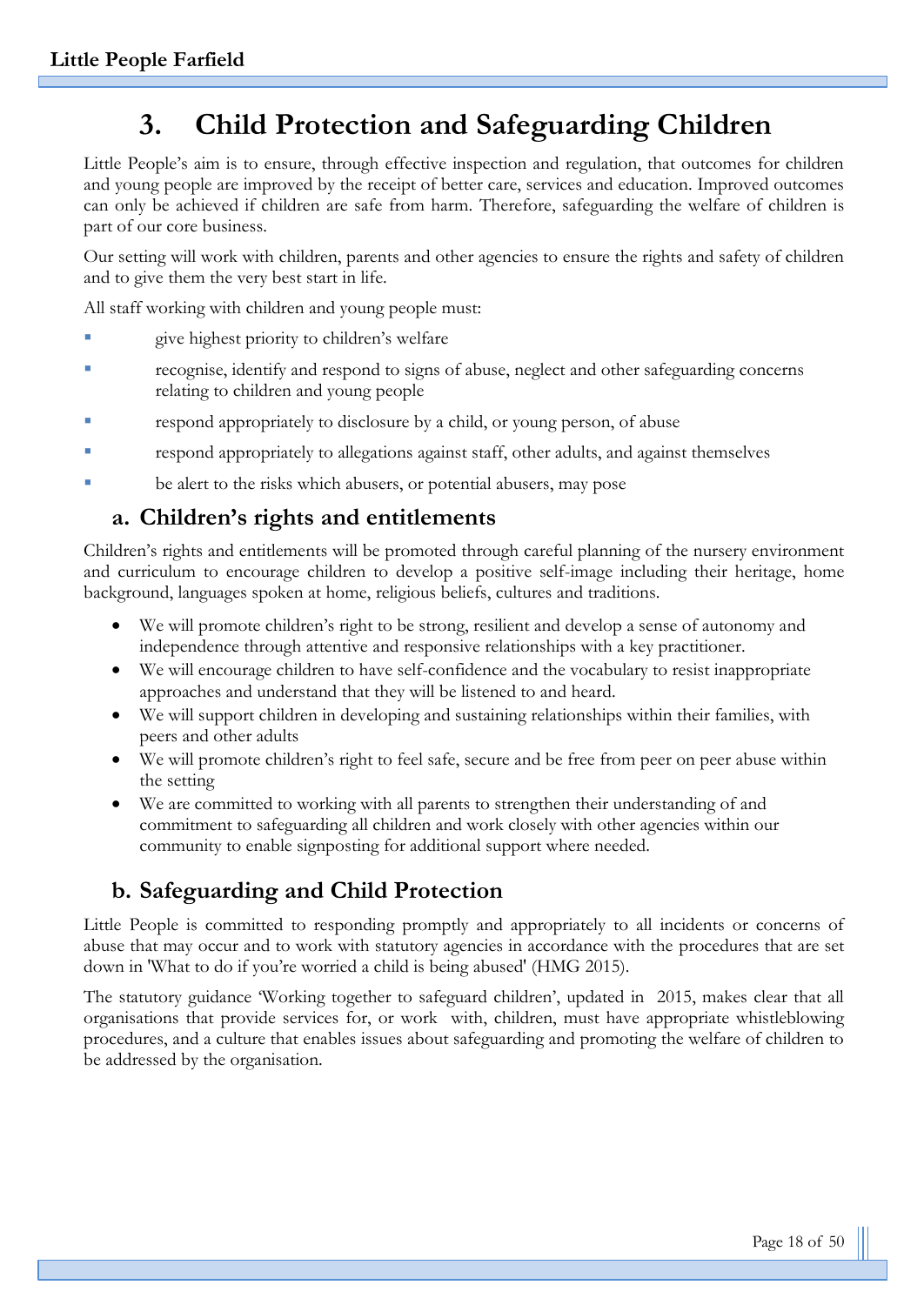Our designated person, whom you should go to as your first port of call, and who co-ordinates child protection issues is:

# **Joanne Hunter – Nursery Manager**

The designated officer on duty each day is displayed in the Nursery Lobby.

Our designated officers who oversee this work are, and may be contacted in the absence of the designated person are: **Tracy Windle – Area Manager, Linzi Page – Senior Manager and Vicky Hallas-Fawcett - Company Director**

#### **What should a member of staff, volunteer or student do if they have a concern about safeguarding failures?**

You should first raise your concern internally, with your manager, the designated person.

If you feel unable to do this (perhaps because the concern relates to them), you should raise your concern with Tracy Windle (Area Manager). She can be contacted by email on [Tracy@littlepeoplenurseries.co.uk,](mailto:Tracy@littlepeoplenurseries.co.uk) or Vicky Hallas-Fawcett, company director on [Vicky@LIttlePeopleNurseries.co.uk](mailto:Vicky@LIttlePeopleNurseries.co.uk)

#### **Responding to Suspicions of Abuse**

- We acknowledge that abuse of children can take different forms physical, emotional, and sexual, as well as neglect.
- When children are suffering from physical, sexual or emotional abuse, or may be experiencing neglect, this may be demonstrated through the things they say (direct or indirect disclosure) or through changes in their appearance, their behaviour, or their play.
- Where such evidence is apparent, the child's key practitioner makes a dated record of the details of the concern and discusses what to do with the nursery manager who is the 'designated person'. The information is stored in a locked cabinet to maintain confidentiality.
- We refer concerns to the local authority children's social care department and co-operate fully in any subsequent investigation. NB In some cases this may mean the police or another agency identified by the Local Safeguarding

Children's Board.

We take care not to influence the outcome either through the way we speak to children or by asking questions of children.

#### **Recording Suspicions of Abuse and Disclosures**

- Where a child makes comments to a member of staff that gives cause for concern (disclosure). Or if a staff member observes signs or signals that gives cause for concern, such as significant changes in behaviour; deterioration in general well-being; unexplained bruising, marks or signs of possible abuse or neglect, that member of staff:
	- listens to the child, offers reassurance and gives assurance that she or he will take action;
	- does not question the child;
	- makes a written record that forms an objective record of the observation or disclosure that includes:
		- o the date and time of the observation or the disclosure;
		- o the exact words spoken by the child as far as possible;
		- o the name of the person to whom the concern was reported, with date and time; and
		- o the names of any other person present at the time.
	- These records are signed and dated and kept securely and confidentially.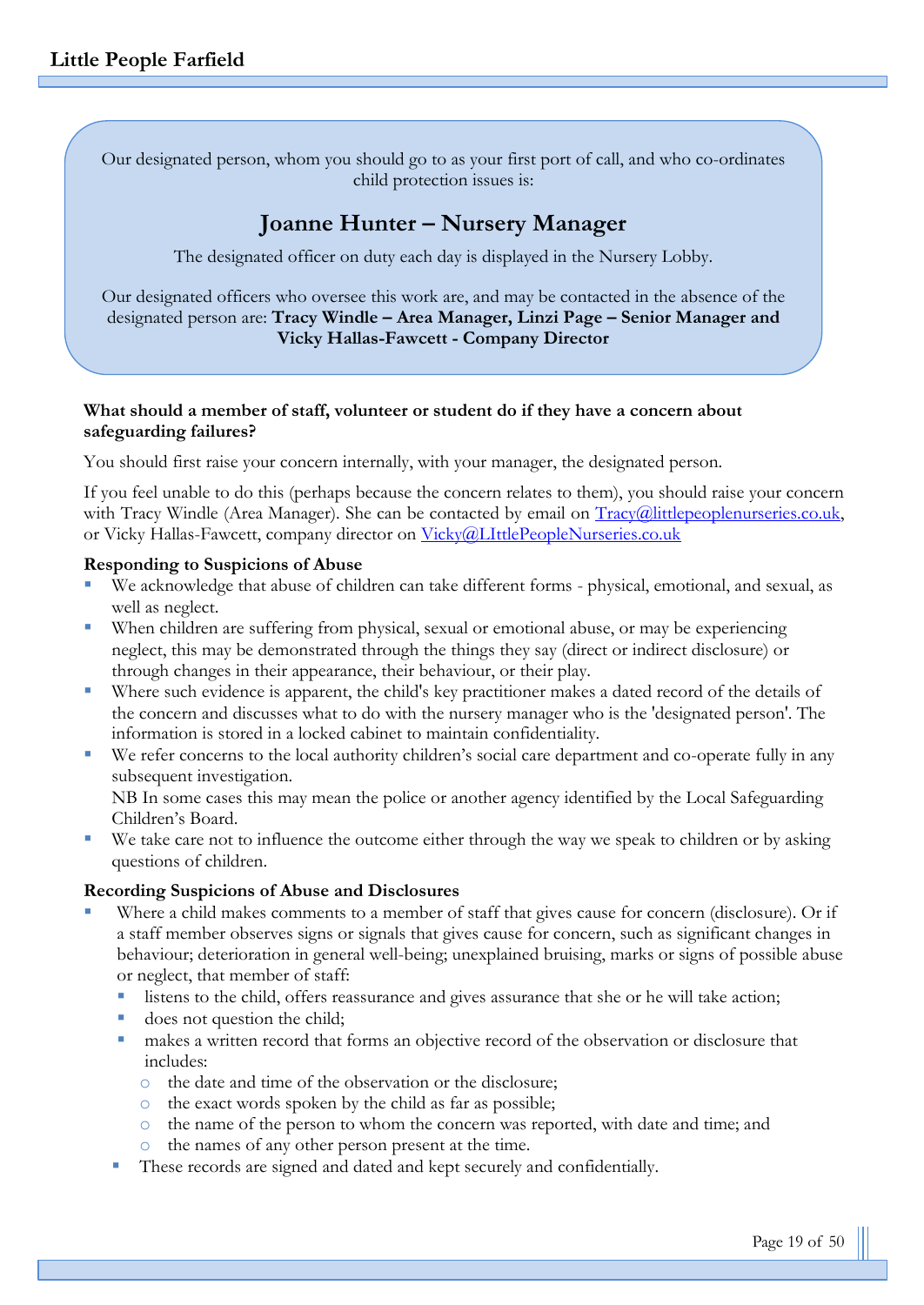#### **Making a Referral to the Local Authority Social Care Team**

- The HM Government publication 2015 'What to do if you're worned a child is being abused' contains detailed procedures for making a referral to the local social care team. This is based on 'Working together to safeguard children' (HMG 2015).
- We keep a copy of this document and follow the detailed guidelines given.
- All members of staff follow the procedures for recording and reporting.
- Our Local Authority Social Care Team (Duty and Advice Team) can be contacted 9am-5pm on: 0113 3760336. The out of hours Social Care Emergency Duty Team can be contacted on 0113 2439536.

#### **Informing Parents - Parents are made aware of our safeguarding policy and procedure at entry of application and sign to say so in the parent contract.**

- Parents are normally the first point of contact in the case of a concern, however if it is deemed in the best interest of the child, we reserve the right to contact Social Care first.
- If a suspicion of abuse is recorded, parents are informed at the same time as the report is made, except where the guidance of the Local Safeguarding Children Board does not allow this.
- This will usually be the case where the parent is the likely abuser. In these cases the investigating officers will inform the parents.

#### **Support to Families**

- We believe in building trusting and supportive relationships with families, staff and volunteers in the group.
- We make clear to parents our role and responsibilities in relation to child protection, such as for the reporting of concerns, providing information, monitoring of the child, and liaising at all times with the local children's social care team.
- We will continue to welcome the child and the family whilst investigations are being made in relation to any alleged abuse.
- We follow the Child in Need Plan/ Child Protection Plan as set by the child's social care worker in relation to the setting's designated role and tasks in supporting that child and their family, subsequent to any investigation.
- Confidential records kept on a child are shared with the child's parents or those who have parental responsibility for the child in accordance with the Confidentiality and Client Access to Records procedure and only if appropriate under the guidance of the Local Safeguarding Children Board.

#### **Liaison with Other Agencies**

- We work within the Local Safeguarding Children Board guidelines.
- We have a copy of 'What to do if you're worried a child is being abused' for parents and staff and all staff are familiar with what to do if they have concerns.
- We have procedures for contacting the local authority on child protection issues, including maintaining a list of names, addresses and telephone numbers of social workers, to ensure that it is easy, in any emergency, for the setting and social services to work well together.
- We notify the registration authority (Ofsted) of any incident or accident and any changes in our arrangements which may affect the wellbeing of children.
- If a referral is to be made to the local authority social care department, we act within the area's Safeguarding Children and Child Protection guidance in deciding whether we must inform the child's parents at the same time.

#### **Allegations against staff**

- We ensure that all parents know how to complain about the behaviour or actions of staff or volunteers within the setting, or anyone living or working on the premises occupied by the setting, which may include an allegation of abuse.
- We follow the guidance of the Local Safeguarding Children Board when responding to any complaint that a member of staff, or volunteer within the setting, or anyone living or working on the premises occupied by the setting, has abused a child.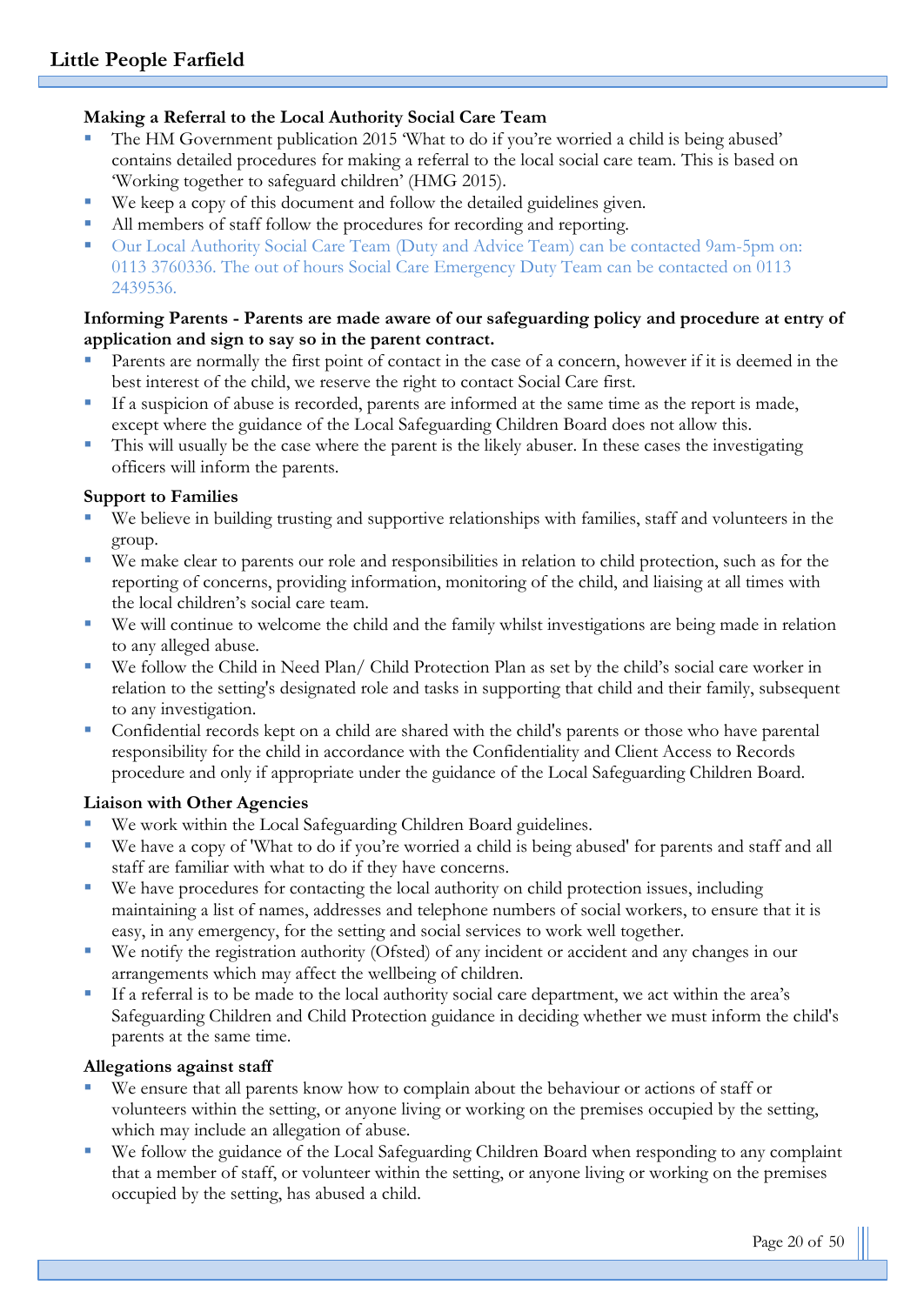- We respond to any disclosure by children or staff that abuse by a member of staff or volunteer within the setting, or anyone living or working on the premises occupied by the setting, may have taken, or is taking place, by first recording the details of any such alleged incident.
- We refer any such complaint immediately to the local authority's social care department to investigate. We also report any such alleged incident to Ofsted and what measures we have taken. We are aware that it is an offence not to do this.
- We co-operate entirely with any investigation carried out by children's social care in conjunction with the police.
- We require any staff member to share with us immediately any allegation relevant to their role which may have occurred outside the setting

#### **Confidentiality**

- All suspicions and investigations are kept confidential and shared only with those who need to know. Any information is shared under the guidance of the Local Safeguarding Children Board.
- Staff are made aware of their confidentiality responsibilities in induction training, in their employment contracts and reminded in staff newsletters and team meetings.

#### **Disciplinary Action**

- In the instance there is an allegation made against a staff member, the Manager will suspend the staff member on full pay to ensure the full protection of all parties and to allow a thorough and fair investigation to be carried out in accordance with local Safeguarding Children's Board Guidelines.
- Where a member of staff or volunteer has been dismissed due to engaging in activities that caused concern for the safeguarding of children or vulnerable adults, we will notify the DBS (Disclosure and Barring Service) of relevant information so that individuals who pose a threat to children (and vulnerable groups), can be identified and barred from working with these groups.

#### **Staff training and lead responsibilities**

- All employees are trained at induction prior to working with the children, this includes their responsibility in relation to safeguarding the children and recognising indicators of abuse.
- We publish a staff handbook which includes details on our expectation of Employees including a Staff Behaviour Policy.
- We seek out ongoing training opportunities for all adults involved in the setting to ensure that they are able to recognise the signs and signals of possible physical abuse, emotional abuse, sexual abuse and neglect and that they are aware of the local authority guidelines for making referrals.
- We ensure that all staff know the procedures for reporting and recording their concerns in the setting and who the safeguarding officer is at their setting.

#### **Planning**

- The layout of the rooms allows for constant supervision.
- Rooms are staffed appropriately in line with ratios and all staff have a full DBS prior to working directly with the children.

# **c. Whistleblowing**

If you have raised a concern internally regarding the welfare of a child but feel it has not been properly addressed, or if you feel unable to raise your concern at any level within the organisation, you have a duty of care to report your concerns to the local authority children's social care. Our Local Authority Social Care Team (Duty and Advice Team) can be contacted 9am-5pm on: 0113 3760336. The out of hours Social Care Emergency Duty Team can be contacted on 0113 2439536.

Ofsted also offer a dedicated whistleblowing hotline - 0300 123 3155, or by email [whistleblowing@ofsted.gov.uk,](mailto:whistleblowing@ofsted.gov.uk) or by post: WBHL, Ofsted, Piccadilly Gate, Store Street, Manchester M1 2WD. The hotline can be used by anybody who has a whistleblowing concern.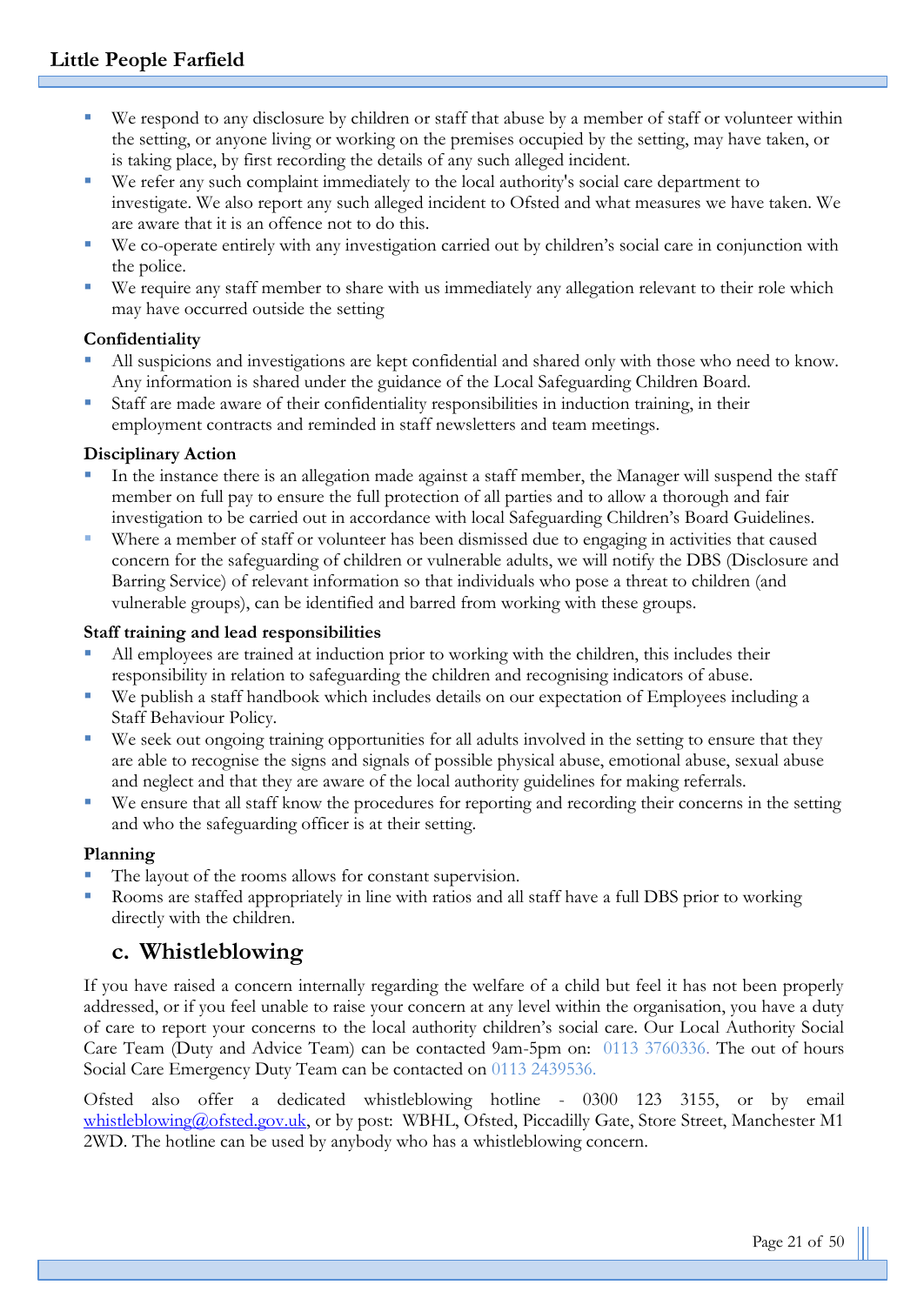# **d. Looked after children**

- Within the setting we remain aware of looked after children and work closely with the local authority to ensure their welfare is closely monitored and any concerns are raised at the earliest opportunity.
- Communication with Social care is clear and well documented and information is shared effectively with all parties

#### **e. Intimate care**

Principles of intimate care upon which are policy guidelines are based:

- Every child has a right to be safe
- Every child has the right to personal privacy
- Every child has the right to be valued as an individual
- Every child has the right to be treat with dignity and respect
- All children have the right to be involved and consulted in their own intimate care to the best of their abilities
- All children have the right to express their views on their intimate care and to have their views taken into account
- Every child has the right to have levels of intimate care that are appropriate and consistent

As part of your child's daily care routine in setting intimate care needs will be met with sensitivity by the key practitioner with whom your child will have a secure bond.

This ensures that your child feels confident, safe and comfortable during intimate times such as nappy changes and toileting.

As part of our intimate care procedure we:

- Train practitioners to be sensitive and compassionate and respect privacy and confidentiality of each individual child.
- Follow the settings Key Practitioner Policy to develop a comfortable and trusting relationship between child and carer.
- Follow the settings Safeguarding Procedure for recruiting suitable staff.
- Carry out a DBS check on each member of staff who will have unsupervised access to the children prior to them starting in employment with us.

As with all areas of learning and development children are encouraged to become independent and older children are closely supervised and supported in beginning to help manage their own personal hygiene routines in preparation for school.

Should a child have an additional need or medical intervention be required a personal care plan will be prepared and followed.

We seek to find out about religious and cultural views around intimate care.

Gloves and protective clothing are provided for practitioners to wear as appropriate.

# **f. Uncollected Child**

In the event of a parent/carer failing to collect a child at the appointed time the following actions will be taken:

- The person in charge will contact the parents, and/or emergency contact details as given on the application form for information and details as to why the child has not been collected.
- Where possible the child will continue to be cared for in the setting beyond their usual collection time, providing there is staff and availability. The person in charge will discuss this with the parent/carer and make clear the cost of additional care and what arrangements the parent/carer is putting in place for collection.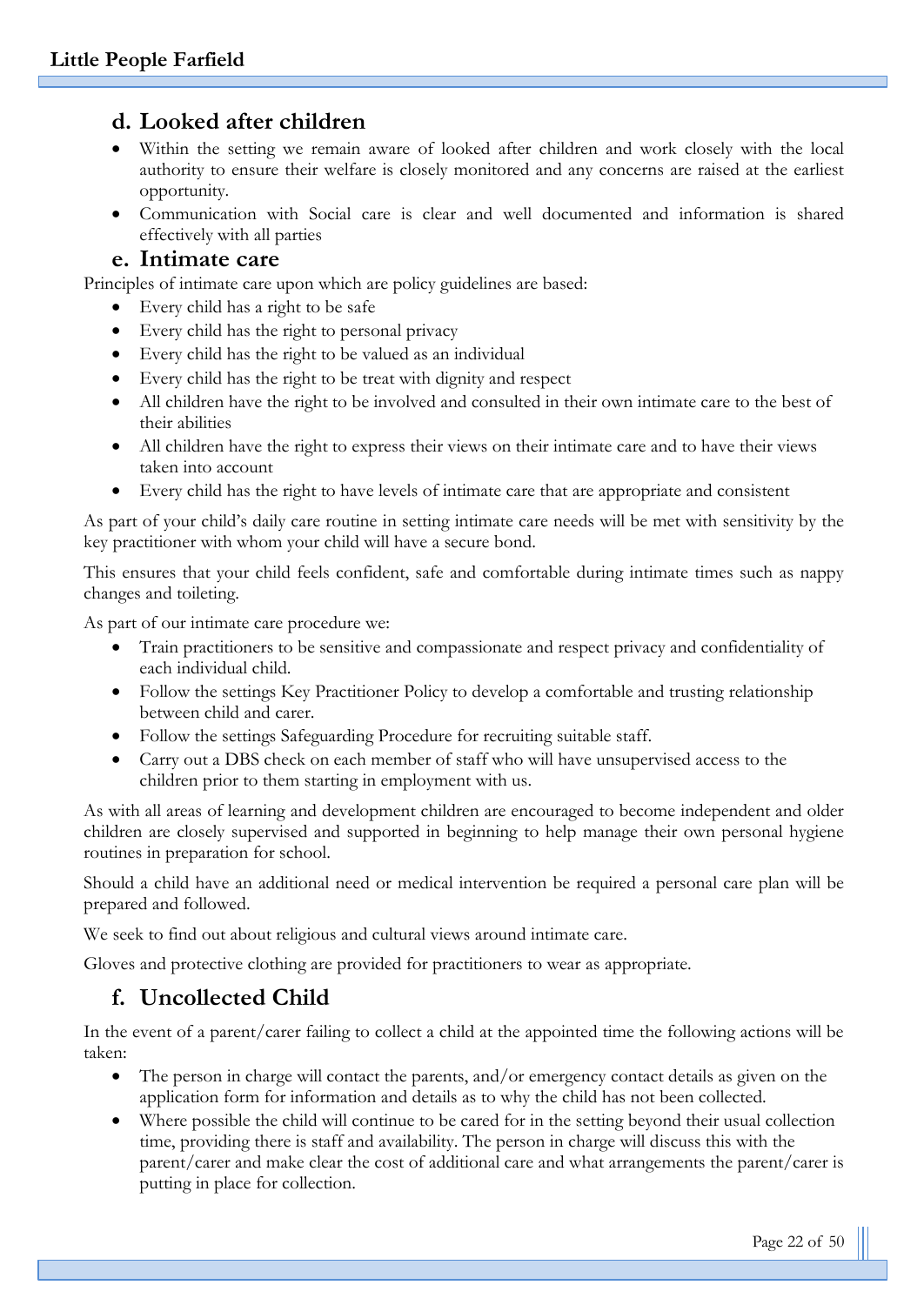- Should a child remain uncollected after opening hours, and the person in charge has not been able to make contact with the parents/carers, we will contact social care to arrange an emergency care. In the event that Social Care is not contactable we will contact the Police. We will also inform Ofsted that we have done this.
- If a child is collected beyond their booked finishing time the parent will be issued with a 'Late Letter'. This will detail the charges incurred and consequences following a repeat occurrence.

# **g. Missing Child**

In the unlikely event that a child within our care becomes lost the following actions will be taken:

- If away from the premises the person in charge of the group must contact the setting immediately.
- The alarm will be raised ensuring all available management/staff are involved in locating the child.
- The person in charge will contact the child's parents.
- The person in charge will contact the local police station.
- We will also inform Ofsted

# **h. Use of Mobile Phones and Cameras in the Nursery Setting**

We aim to promote safe and appropriate practice through establishing clear and robust guidelines. This is achieved through ensuring protection against potential misuse with the recognition that mobile phones are effective communication tools – which in turn can contribute to safeguarding practice and protection.

When mobiles phones are misused it can impact on an individual's dignity, privacy and right to confidentiality. Such concerns are not exclusive to children and young people; hence there is a duty to protect the needs and vulnerabilities of all.

It is appreciated that it can be very difficult to detect when such devices are present or being used, particularly in relation to enhanced functions, such as cameras. The use of all mobile phones is therefore prohibited, regardless of their capabilities. The aim is to avoid distraction and disruption of the working day, and to minimise the opportunities for any individual to make any covert images or misuse functions in any other way, this also applies to the use of Smart Watches.

There are signs on the outer doors and on the notice boards clearly stating the setting is a mobile free zone.

#### **Personal Mobiles**

Effective guidance is in place to avoid the use of mobile phones causing unnecessary disruptions and distractions within the workplace, and to ensure effective safeguarding practice is promoted to protect against potential misuse. In the interests of equality, and to further promote safety, the guidance applies to any individual who has a mobile phone on site, including children, parents and visitors, as detailed below:

- **Practitioners** are not permitted to have their mobile phones about their person; however they can store them in the staffroom to use in this area only on allocated lunch and/or tea breaks. Practitioners are not permitted, in any circumstance to use their phones for taking, recording or sharing images. Practitioners are not permitted to use their own personal phones for contacting children, young people and their families within or outside of the setting. This is explained at induction.
- **Parents, visitors and contractors** are respectfully requested not to use their mobile phones within the setting. Should phone calls and/or texts need to be taken or made these should be conducted outside the setting.

#### **Work Mobiles and Tablets**

The use of a designated work mobile is promoted as it is: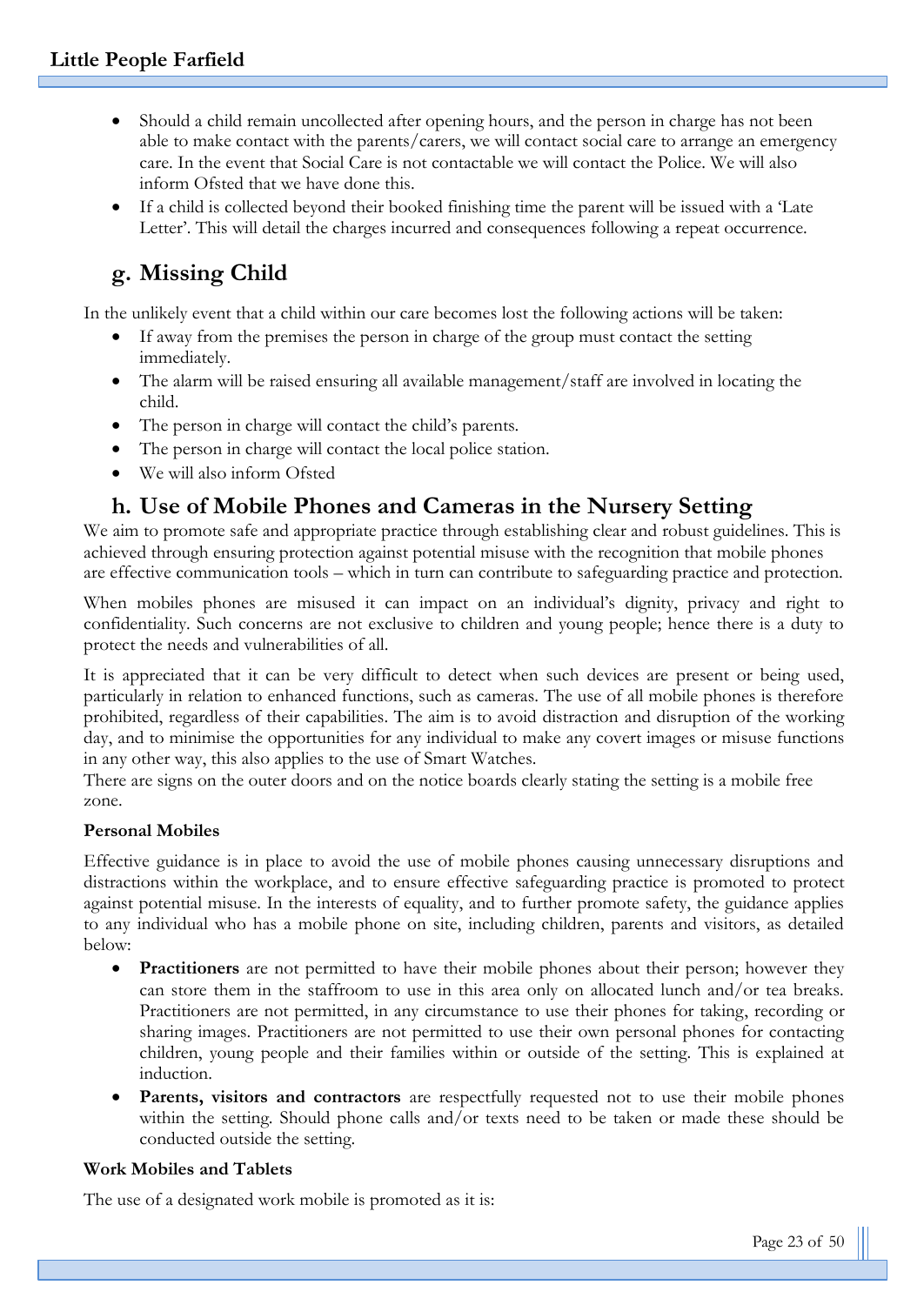- An essential part of the emergency toolkit which is taken on off-site trips.
- An effective communication aid, enabling text, email messages and calls to be made and received.
- A back-up facility should problems be experienced with the landline or where contact needs to be made outside of work hours.
- An effective method of sharing events and functions with the parents via Tapestry which is secure and only accessible by the setting and parents/carers & Social Networking sites, providing the images have been approved by the parent. All images shared via our facebook page will be disguised to ensure children are unidentifiable.
- Through close monitoring and effective safety methods we ensure children in the nursery are not exposed to inappropriate information or materials. We also ensure that children know how to ask for help if they come across material that makes them feel uncomfortable through open discussion and information displayed for parents about E-Safety.

#### **Use of Nursery Cameras within the setting**

Company Cameras, including those on tablets, are regularly used within the setting to provide evidence of the children's achievements and share events

The cameras/tablets remain the property of Little People and do not leave the setting, unless as part of a trip/visit.

# **i. Child Attendance Policy**

#### **Monitoring children's attendance**

As part of our requirements under the statutory framework and guidance documents we are required to monitor children's attendance patterns to ensure they are consistent and no cause for concern.

Parents should please inform the nursery prior to their children taking holidays or days off, and all sickness should be called into the nursery on the day so the nursery management are able to account for a child's absence.

This should not stop parents taking precious time with their children, but enables children's attendance to be logged so we know the child is safe.

In the event of a child not attending a planned session, and no contact being made, the Nursery manager will try to contact the parents. If the manager is unable to gain contact, and has concerns for the safety of the child, or parents, they will attempt to contact the other people listed on the child's contract, and may contact the other professionals involved with the child if appropriate.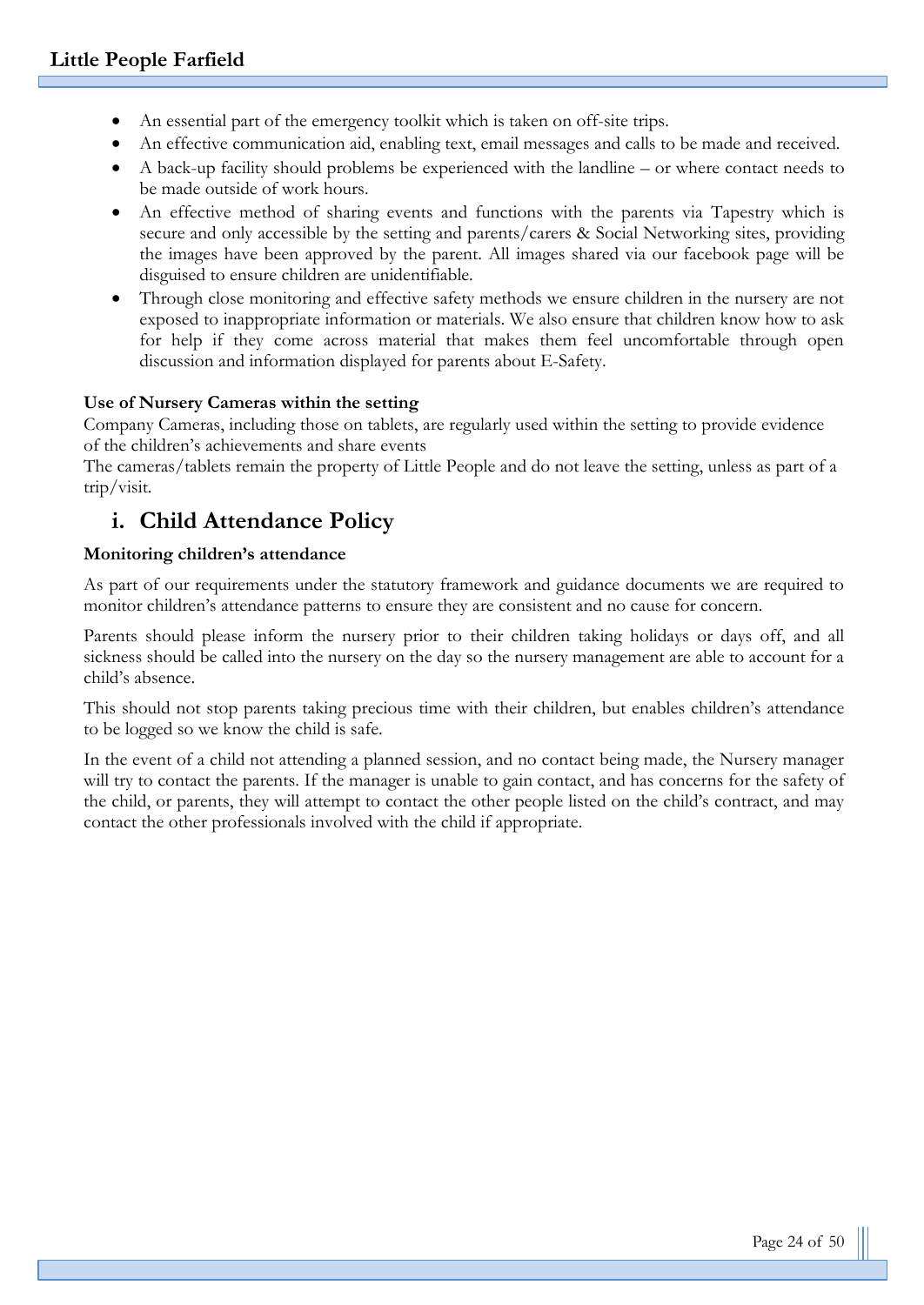# **4. Equal Opportunities**

Promoting Equality of Opportunity and Supporting Children with Special Educational Needs or Disabilities

#### **Statement of Intent**

Inclusion in this policy is meant in its widest sense. It considers the rights and needs of all children, as well as parents, carers, practitioners and students.

Inclusion and inclusive practice are guiding principles for all Childcare and Education settings.

The purpose of this policy is to reflect our underlying attitudes and ethos regarding inclusion and to detail the action taken to support and implement these.

- Every child has a right of full access to quality early years care and education guided and informed by the principles of the Early Years Foundation Stage Framework.
- All children have a right to expect to learn in a caring and considerate environment where practitioners and children are all valued for their contribution to the setting.
- We are committed to the early identification of children with Special Educational Needs or disabilities (SEND) and to adopting clear and open procedures, which are outlined in this policy.
- We are committed to working in partnership with parents regarding decisions which will support and encourage their child's progress.
- We will provide, within available resources, the highest possible quality support and inclusive education for children with SEND.

# **a. Valuing Diversity and Promoting Equality**

Staff in our setting believe in promoting equal opportunities for everyone and value diversity in children, parents/carers, visitors and citizens of our wider community.

We believe that all children have an entitlement to equal access to a broad, balanced, relevant and differentiated curriculum.

Staff strive to ensure that all children develop self-confidence and high self-esteem whilst recognising and valuing differences between themselves and others.

The diversity of individuals and communities is valued and respected, no person including children, families or staff members are discriminated against.

In our setting we ensure the above principles are embedded and implemented by:

- Working with families to ensure that individual information is gathered for each child about such things as their family customs and beliefs, home language and dietary requirements. Working with children to encourage recognition of their own unique qualities and the characteristics they share with other children.
- Promoting an anti-biased curriculum to actively challenge negative feelings towards and/or stereotyping of others through a wide range of learning opportunities, positive imagery and displaying notices in a variety of community languages which reflects the diversity of our society.
- Consistently observing and assessing children's progress, including specific groups of children to ensure we achieve educational equality and inclusion and every child has opportunity to reach their potential.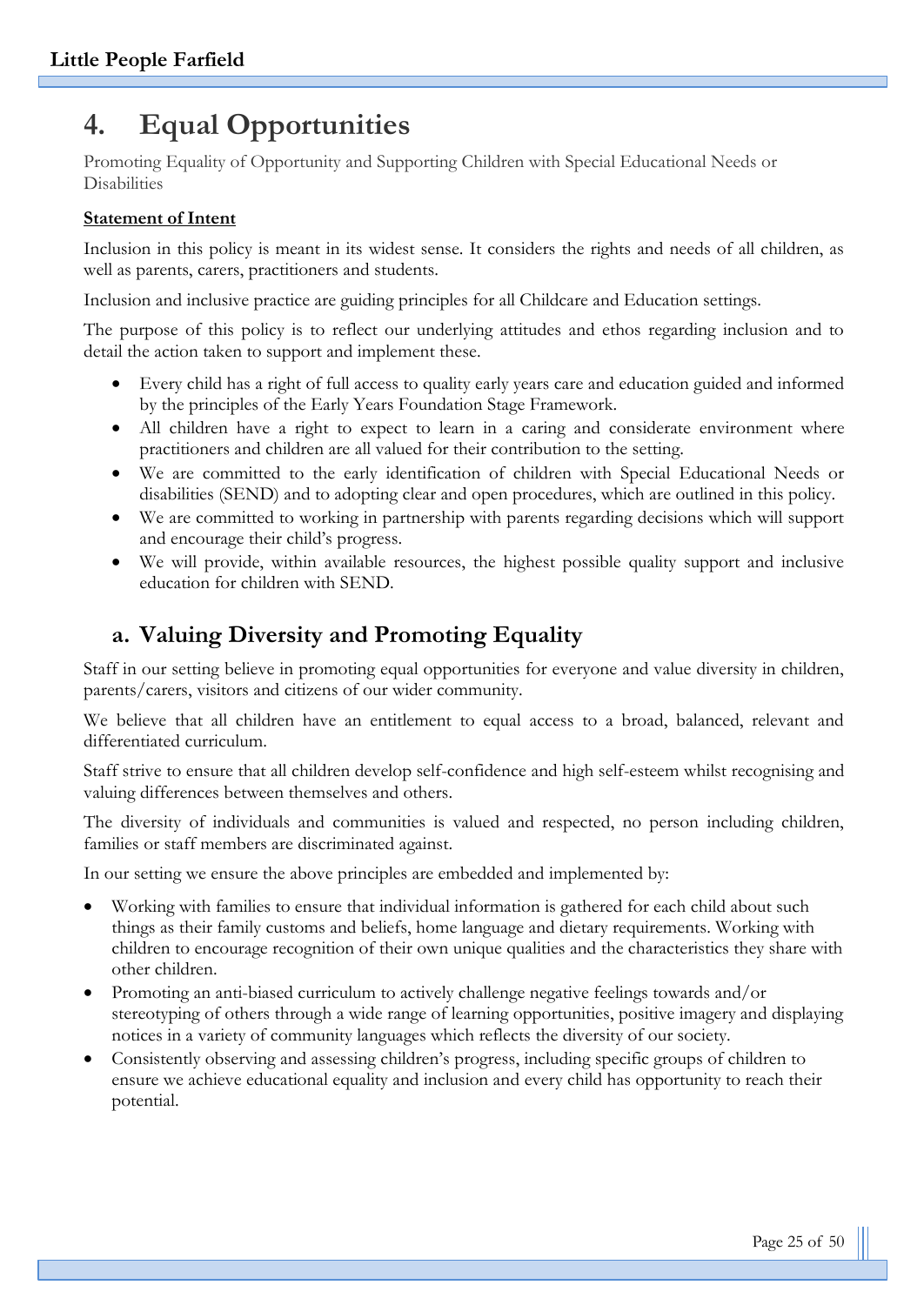# **b. Supporting children with SEND**

Our named Special Educational Needs & Disabilities Co-ordinator (SENCO) is:

# **Nicola Rayner – Deputy Manager**

#### **The role of our Special Educational Needs & Disabilities Co-ordinator,** our setting-based SENCO:

- Works with other practitioners to agree and implement the Inclusion Policy.
- Co-ordinates the Special Educational Needs provision within our settings.
- Offers support for parents and encourages their full involvement
- Supports practitioner development.
- Liaises with other agencies.
- Keeps appropriate records.
- Assists practitioners in making observations and assessments.
- Assists Practitioners in planning for children with Special Educational Needs & Disabilities.
- Contacts our Early Years Advisor at an early stage for informal advice and support.

#### **Partnership with Parents**

Parents of children with Special Educational Needs & Disabilities are consulted at every level of intervention. Parents have a right to be involved in discussions about their child and procedures are explained to parents in order to develop a close working relationship and involve them in all targets being set for their child.

Parents will be consulted and supported with how they can work with their child at home to implement strategies. The effectiveness of any intervention will depend on the level of involvement with parents. Please see also **Parent Partnership Policy**.

## **c. Identification and Assessment**

**Definition of SEND (from the SEND Code of Practice):** A child has SEND if she or he has a learning difficulty that calls for special educational provision to be made for her or him.

A child has a learning difficulty if she or he:

- Has a significantly greater difficulty in learning than the majority of children of the same age.
- Has a disability that either prevents or hinders the child from making use of the facilities of a kind provided for children of the same age.

A child must not be regarded as having a learning difficulty solely because the language or form of language of the home is different from the language in which she or he will be taught.

The need for early identification is paramount. It is made either by the key practitioner of the child, expressions of parental concern, information received from previous settings or from other external sources. When concerns are raised, we follow the stages set out in the revised SEND Code of Practice 0- 25 January 2015. This entails adopting a graduated approach to action and intervention to help children with SEND, identifying the stage the child is at and clarifying additional provision that is needed to support the child's progress.

By continued observation, assessment and consultation with parents, the child's needs and progress are monitored on an individual basis.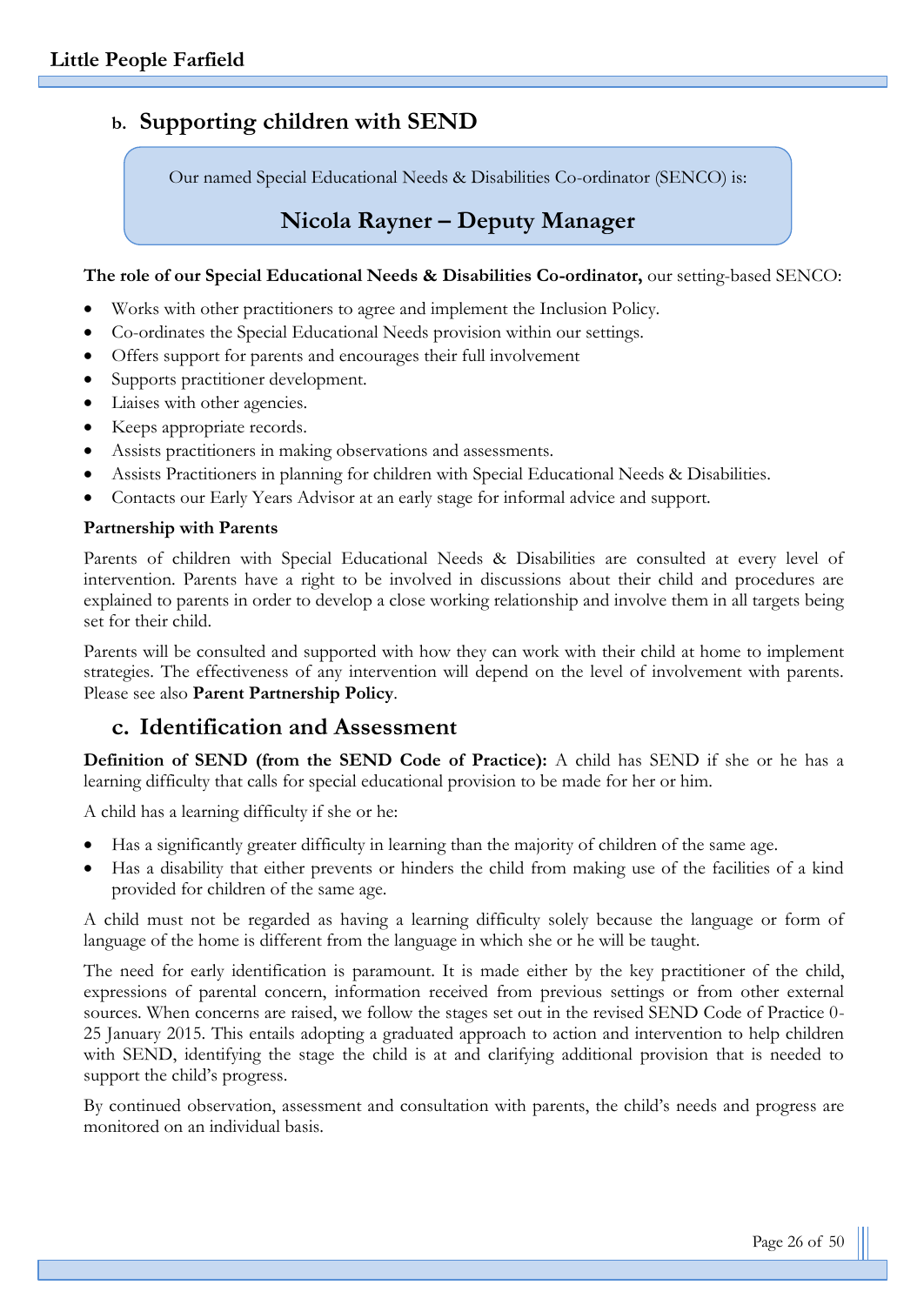# **d. Links with Support Services and other Agencies.**

We recognise the need for working closely with the full range of support services and external agencies when considering the needs of the children in our care. Two members of the management team are trained to take the Lead Professional role where a Common Assessment Framework (CAF) is needed for a child or family. Agencies are called upon when support is required for a specific need. We also work closely with agencies when information is requested to support a child, and effective sharing of information between all agencies involved is crucial to enable progress to be made.

# **e. Facilities, Staffing and Training**

**Facilities:** The SENDA (Special Educational Needs and Disability Act) 2001 requires Early

Years Care and Education, and Out of School Care providers, from September 2002 to:

- Not treat children with a disability less favourably for a reason related to their disability.
- Make reasonable adjustments to policies, practices and procedures in order to avoid disabled children being at a 'substantial disadvantage'.

We recognise that some areas of some of our settings might require certain adaptations and/or specific equipment to address individual needs. We are committed to making reasonable adjustments, which may include auxiliary aids and services, and making physical changes.

**Practitioners:** All practitioners employed by us are committed to inclusion and inclusive practice and are trained to meet the individual needs of all children. We have a key practitioner system to ensure consistency and continuity of care. Additional and/or specialist staff are deployed according to the identified needs of children.

**Training:** We have an on-going Training and Development Programme. Practitioner training needs are identified at least annually and all practitioners are offered statutory and vocational training opportunities. As part of this process the SENCO and Senior Managers assess training needs in respect of children with SEND and inclusion, and provide relevant training opportunities.

**Learning Environment:** Within our settings, the environment is organised to ensure available space is utilised to meet the identified needs of the children, to support learning and promote confidence and independence. Regular risk assessments of all areas are undertaken.

# **f. Transition into School**

Arrangements for transition into school are made in consultation with the child's parents and the school the child is to enter. Our role is to provide the feeder school with access to the child's developmental records. If a child has more complex needs this information will be provided at the earliest possible time to allow the school to make provision. If there are other agencies involved they will also need to be consulted about the provision for transition into school, for their input to be included. All information provided will comply with the principles of our policies.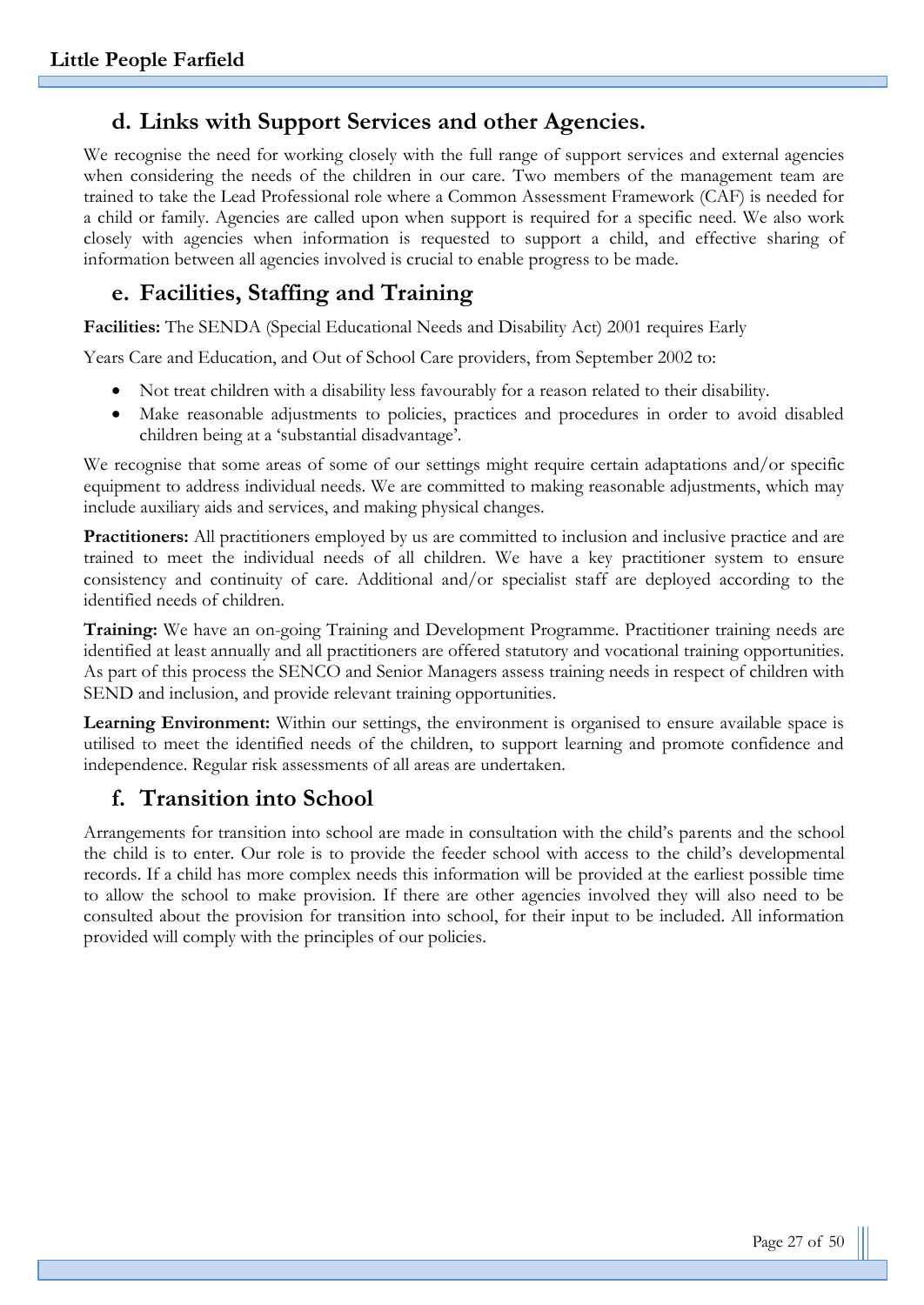# **5. Health Policies**

# **a. Breast feeding, Formula milk and progression to cow's milk**

We are a breast feeding friendly setting, we actively encourage breast feeding as the best way to feed baby. We can arrange a quiet area for breast feeding parent and welcome them into the setting.

- Each parent is required to bring to nursery an appropriate number of empty bottles for their baby's milk feed throughout the day.
- These bottles should be sterile, with lids on, and ready for use and labeled with baby's name.
- Nursery will follow advice from the Department of Health and Food Standards Agency which can be found at: [www.gov.uk/government/organisations/department-of-health](http://www.gov.uk/government/organisations/department-of-health) and [www.food.gov.uk](http://www.food.gov.uk/)
- Nursery will follow current guidelines on progression to Cows' milk. Currently this is introducing it to baby's diet from 6 months as part of a meal. Cows' milk will be given as a drink after 12 months, unless the parent requests otherwise.

Parents are to provide milk for babies as follows:

- Breast Milk
	- This is the best milk to give your baby, Human breast milk has an amazing ability to ward off bacteria and can be stored at room temperature for several hours. However, if you plan to use the milk in the next few days, weeks or months, you'll want to refrigerate or freeze your expressed milk.
	- Breast Milk can be brought to nursery in room temperature, chilled or frozen bottles for use later in the day and stored as follows:

Room temperature 77°F/25°C Up to 4 hours

Room temperature 59°F/15°C 24 hours in cooler box with 'freezer pack'

Refrigerator 3-5 days (best kept at the back of the fridge and not in the door) if milk will be stored longer than this freeze it within 48 hours

Previously frozen breast milk in the refrigerator 24-48 hours

Freezer Up to 12 months depending on the type of freezer

Freezer compartment within a fridge 2 weeks

Self-defrosting freezer 6 months

Deep freeze with no defrost cycle 12 months

- Ready to Use Liquid Formulas
	- They are sterile and recommended to be the safest option for storage of formula milk. The appropriate number of cartons can be brought to nursery daily with babies' name marked on.
- Powdered Formula Milk
	- We request that parents provide this daily in a suitable container of ready measured portions, clearly labeled with baby's name.
	- This will be prepared for baby prior to each feed and mixed with water heated to over 70° in order that the bacteria in the powder is killed.
- Prepared bottles of Powdered Formula Milk are not the safest option for your baby to drink at Nursery, therefore we recommend you use one of the above alternatives.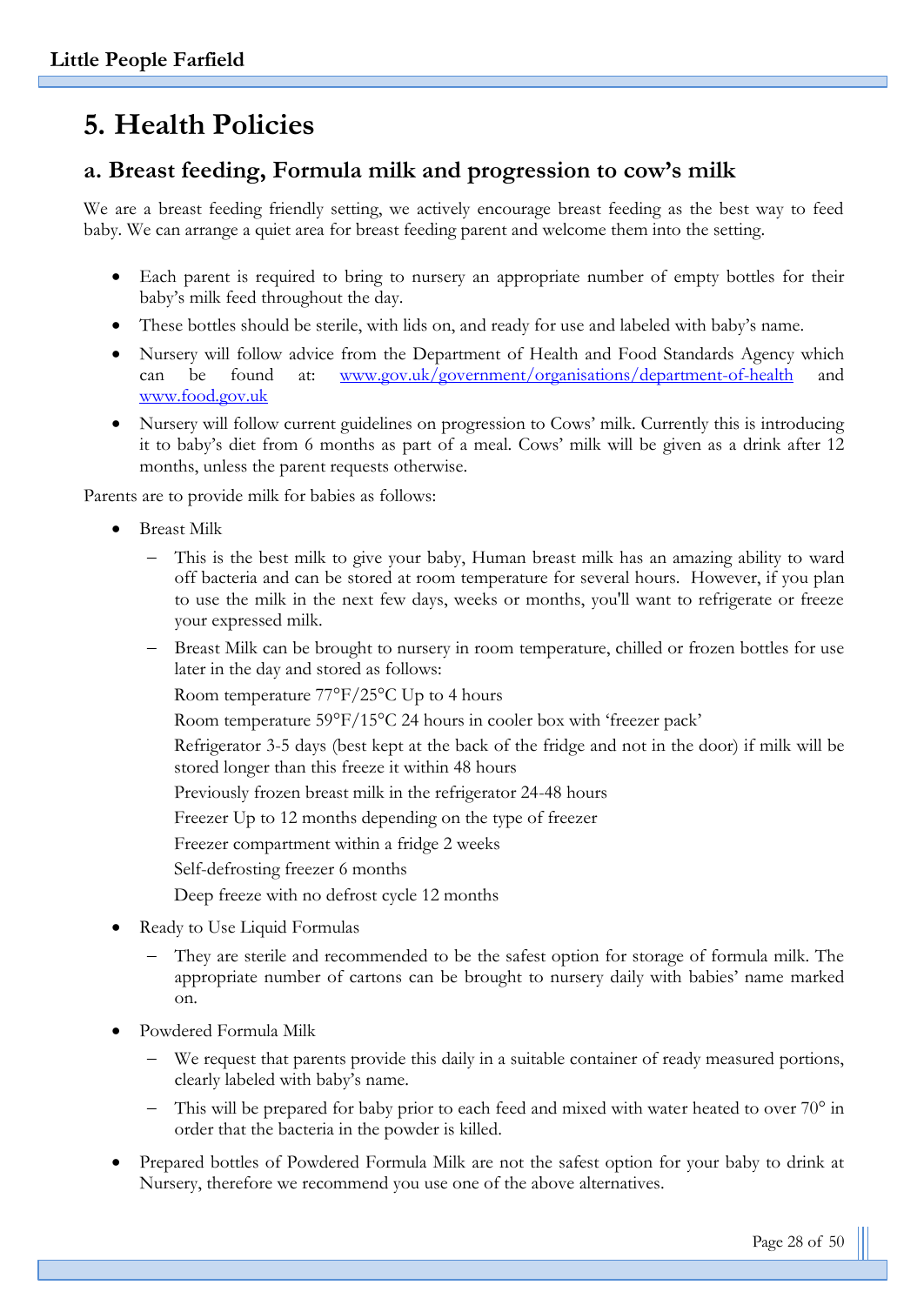**Frequent Question and Answers on feeding your baby are available in the Parent Area on our website or by clicking [here.](http://www.littlepeoplenurseries.co.uk/parent-area/why-choose-us-1)**

#### **b. Healthy Food and Drink**

We actively encourage the children to enjoy mealtimes and support them in making healthy choices. The children develop social and communication skills as they talk to their friends and key practitioners.

- During their time in our care children are offered breakfast, morning snack, lunch, afternoon snack and afternoon tea, if a child is present during a meal time, they will be offered the appropriate meal at **no additional cost**.
- During mealtimes the children will sit in small groups with team member who will sit and eat with the children demonstrating good table manners and healthy choices.
- When age appropriate children are encouraged to serve themselves, and pour their own drinks from a jug on the table and often enjoy helping their younger peers.
- Snack is offered both on a morning and in the afternoon. Snacks are healthy often consisting of fruit and vegetables with a choice of milk or water to drink. Diluted fruit juice is offered as an alternative at breakfast time only.
- Fresh drinking water is available within view of the children in each room. Practitioners will support children in accessing drinks throughout the day. When age appropriate children are encouraged to access and pour their own drinks.
- Menus are displayed on the parent notice boards and are on a rota basis. Menus are planned to ensure all children's nutritional requirements are met. The menus reflect meals and recipes from around the world and parents are periodically asked to contribute ideas to the menu through the parents' comments and suggestions box and questionnaires.
- Individual meals will be adjusted to cater for children with differing dietary requirements for reason of health or religion. These alternatives will look as similar to the usual nursery menu as possible.
- Menu reviews are discussed with the cook after feedback from staff on children's preferences.
- Our baby room practitioners liaise closely with parents of weaning babies, discussing baby led weaning and best practice for children as they progress onto the full nursey menu.
- Parents are kept up to date with healthy eating recommendations for their child via the notice boards with posters, leaflets and flyers from the local health centre.
- Additional food and treats brought in by others for celebrations, such as birthdays, are sent home with the children to allow parents to control intake.
- We follow the guidelines set out in the "Voluntary Food and Drink Guidelines for Early Years in England – a Practical Guide". The full guidelines can be found in the Parent Area on our website or by clicking [here.](http://littlepeople.sites.schooljotter2.com/parent-area/voluntaryguidelines)

# **c. Medication Policy**

From time to time your child may become unwell at Nursery. The key practitioner will give your child extra care and attention during these times and is able to administer medication as appropriate (by a qualified team member). On some occasions when your child is particularly unwell we may ask you to keep them at home or collect them from nursery to aid their recovery. This will be at the manager's discretion.

#### **Written Consent**

Nursery must receive written consent on the day from parents for **each and every** dose of medication that is given to your child.

If your child is prescribed medication from a doctor we will administer this in line with the doctor's instructions. When you bring your child in to nursery you should discuss with the key practitioner, or buddy, the medication that your child requires. You will then be asked to complete a 'Medication Form' which enables us to administer the medication.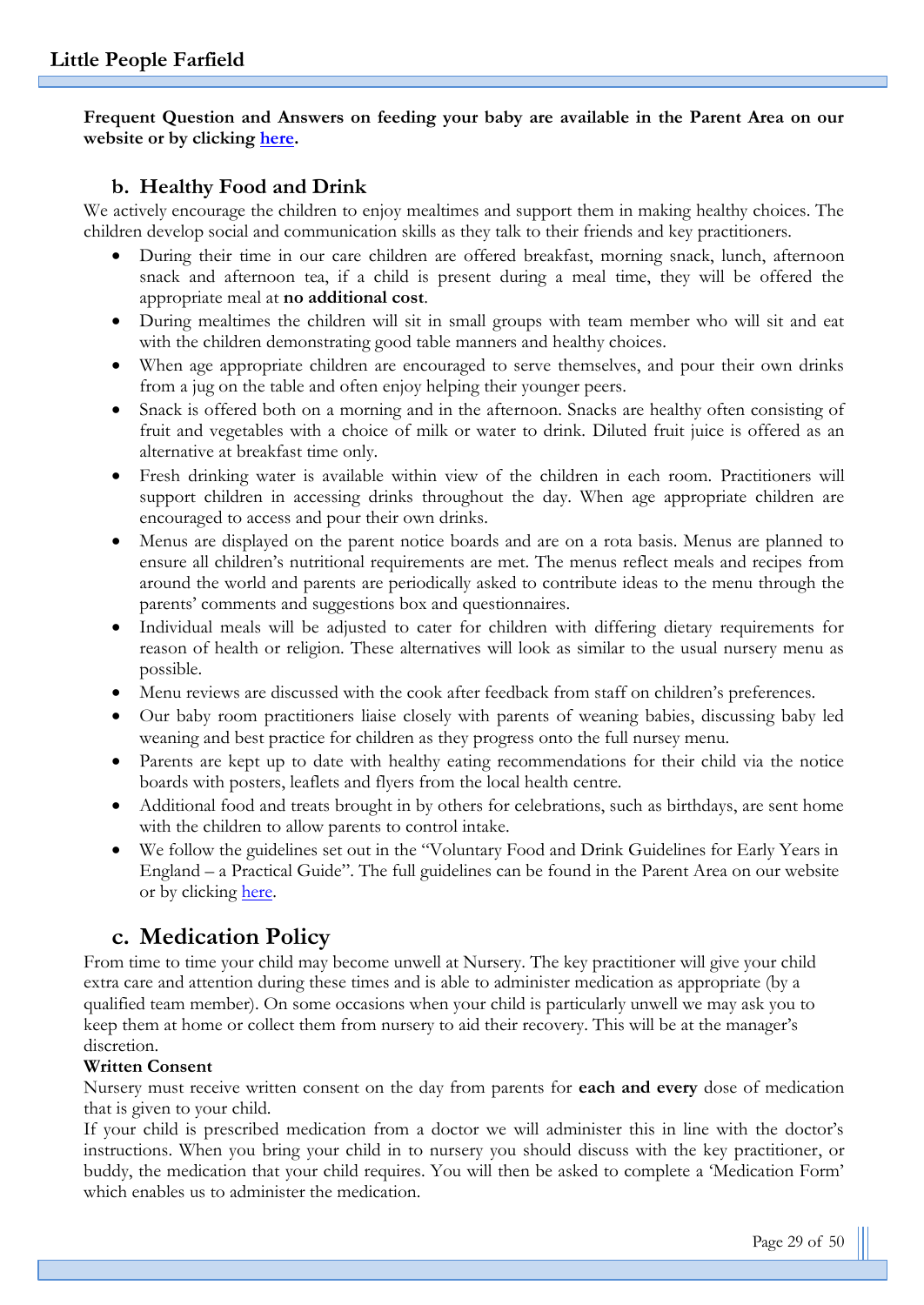If your child becomes unexpectedly unwell whilst in our care, we can administer paracetamol suspension. You must give your prior written authorisation, which on unexpected occasions may be communicated by e-mail.

We do not consider regular application of cream for dry skin, eczema, nappy rash, or sun protection cream as medication unless the cream is prescribed by a doctor with a prescribed time for use.

#### **Administering of Medication**

Staff will record any medication issued on a 'Medication Form'. This is completed to record the exact time, dosage and date of medication and is witnessed by a co-worker. The medicine is usually administered by the child's key practitioner, or buddy, provided they are qualified to Level 2, however **either** the person witnessing **or** administering must hold a Level 3 or higher qualification. Parents are asked to sign this upon collection of their child to confirm they have been informed of the medication given.

We aim to administer the minimum amount of prescribed medication within the setting. For example medication which is required three times daily will only be administered **once** by the nursery practitioner. As stated on the instructions, paracetamol can only be administered with four doses within a 24 hour period. Therefore the nursery setting will only administer one dose provided there has been a 6 hour interval since the last dose was administered.

It is the parent's responsibility to advise practitioners on the administration of prescription medicines which require technical/medical knowledge (i.e. inhalers etc.)

If the medication requires specific training in order to administer we welcome professionals or parents into the setting in order to advise our team on this.

Should children on medication be taken to hospital, the child's medication will be taken with them, clearly labelled and with the parent consent/medication form.

#### **Emergency Medication**

If your child has an ongoing illness/condition which requires immediate treatment, for example if they are prone to febrile convulsions as a result of a raised temperature, and a delay in this being administered may cause unnecessary pain and discomfort for your child, please let us know about this at the earliest opportunity. In cases such as these we can ask you to complete an Emergency Medication form which will be placed on your child's records. This will ensure that we can administer medication without delay in the best interest of your child.

#### **Children who have long term medical conditions and may require ongoing medication**

• A health care plan for the child is drawn up with the parent outlining the Key Person's role, and what information must be shared with other staff who care for their child. The Health Care Plan should include the measures to be taken in an emergency and shared with the parents and other contributors. The Health Care Plan is reviewed regularly and amended in light of changes to medication or the dosage, any side effects noted etc.

#### **Managing medicines on trips and outings**

• Medication for a child is taken in a sealed plastic box clearly labelled with the child's name and name of medication. Inside the box, with the medication, is a copy of the consent form/medication form with the details as given above, which the parent will sign in advance and on return. On no account may the medicine be decanted into other containers, packets or envelopes. The original pharmacy labelled medication should be within the box.

#### **Storage of Medication**

All medication will be stored safely in the nursery kitchen in line with the storage instructions.

We ask that parents hand all medication over to the key practitioner directly and not leave it in **their child's bag – we will then be able to store it appropriately for the day. All medication should be left in its original containers, and clearly labelled with your child's name.**

We are unable to administer medication which is out of date or prescribed for a different child (i.e. siblings).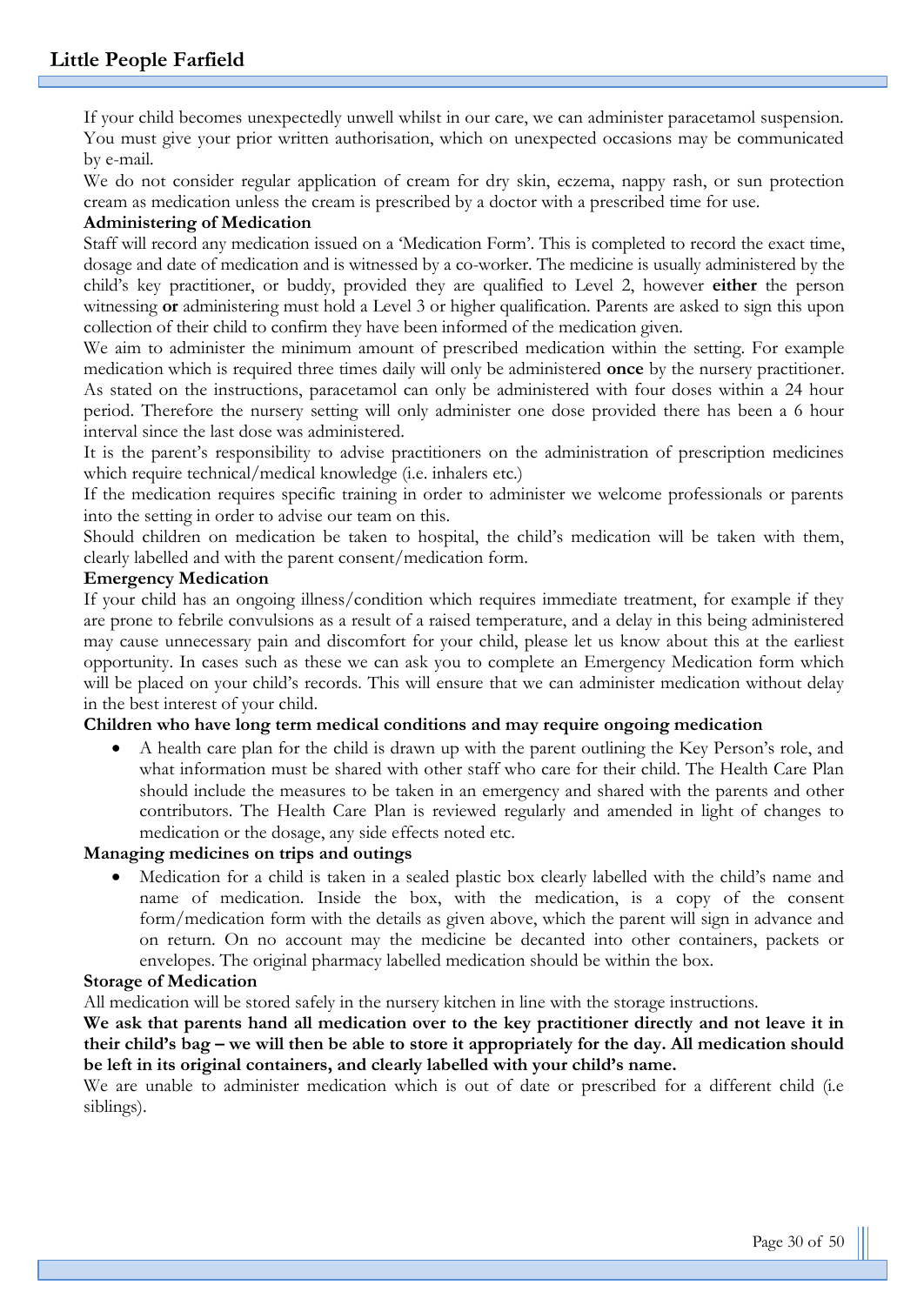# **d. Sun Safety Policy**

#### **Rational**

Too much exposure to ultraviolet light (UV) radiation from the sun causes sunburn, skin damage and increases the risk of skin cancer. Sun exposure in the first 15 years of life contributes significantly to the lifetime risk of skin cancer. There is potential for nurseries to help prevent skin cancer in future generations because:

• Nurseries can play a significant role in changing behaviours through role modelling and education from an early age.

• Children and staff are at risk of sunburn within 10-15 minutes of being exposed to strong sunlight. •

Skin cancer is largely preventable through behaviour modification and sun protection during early years. The main elements of this policy are:

• Partnership: working with parents/guardians, nursery staff and the wider community to reinforce awareness about sun safety and promote a healthy nursery.

• Education: learning about sun safety to increase knowledge and influence behaviour. • Protection: providing an environment that enables children and staff to stay safe in the sun.

#### **Partnership**

• Sun safety will be promoted through working with parents, staff and the wider community to improve our understanding and provision to avoid the harmful effects of too much exposure to ultraviolet light (UV).

• Staff should act as positive role models and set a good example by seeking out the shade whenever possible and wearing suitable clothing, hat and sunscreen.

#### **Education**

• Parents and guardians will be asked through letters/newsletters to support this policy by encouraging their children to adopt the Slip, Slop, Slap message and act as role models.

• Children will be taught the 'Slip, Slop, Slap' Song which will help them remember the basic Sun Safe message

• Children will be read 'George the Sun Safe Superstar', an illustrated, rhyming story that educates children on the importance of Sun Safety and staff will regularly reinforce the sun safe messaging through discussion.

#### **Protection**

Shade:

• The nursery playground has shade provided either by the school building, outdoor shelter(s), trees and/or we have temporary structures i.e. gazebos, etc for use during outdoor play.

• Children will be encouraged to use the shaded areas during playtimes when appropriate.

#### **Clothing**

• The children will be encouraged to wear clothes that provide good sun protection.

• Parents/guardians will be duly informed of the importance to provide the nursery with appropriate sun hats and Sunscreen as advised by the national skin cancer charity 'Skcin'.

• The nursery will provide spare appropriate sun hats and quality sunscreen on site at all times. Drinking Water:

• Children are encouraged to increase their water intake in hot weather and are encouraged to drink water during outdoor play times.

Parents should provide sun hats and sun cream to be used over the Summer months. It is nursery policy to protect **ALL** children from the sun.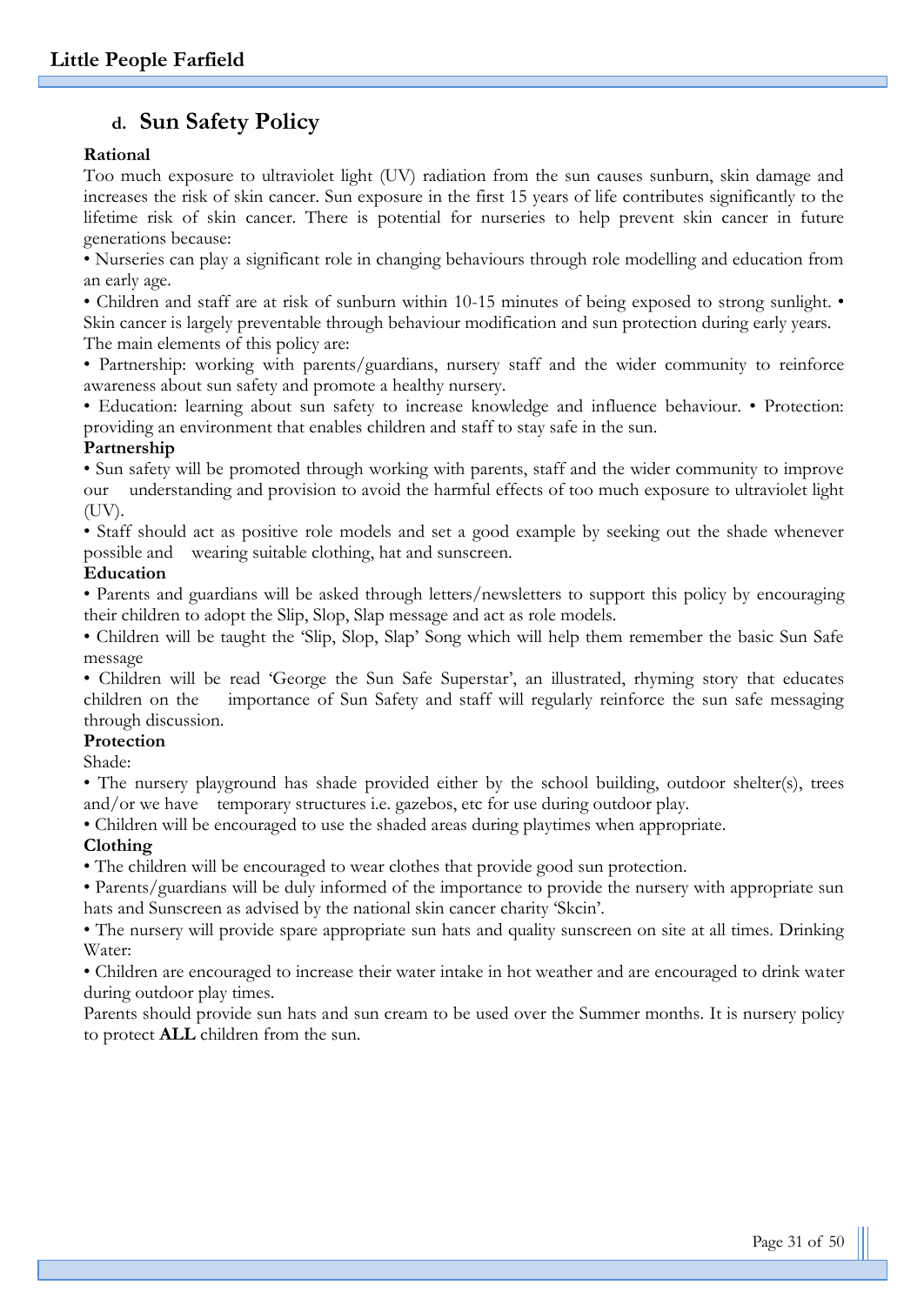# **e. Unwell Children**

**If your child becomes unwell at nursery the person in charge will contact you to discuss their condition. The nursery will administer medication in conjunction with the Medication Policy see above.**

#### **Infectious Diseases**

In order to prevent the spread of infectious diseases:

- The Nursery ensures that windows are open slightly at all times, ensuring air circulation and thus reducing contamination.
- Cross contamination is reduced by sterilization and stringent hygiene procedures, including.
- Please inform Nursery if your child has a confirmed infectious disease straight away to ensure that correct information is shared and good practice is maintained.
- There may be occasions when your child is too unwell to be in the setting on such occasions the manager may ask you to keep your child at home until they are recovered.
- The setting follows guidance on infection control from the Health Protection Agency and for some infectious illnesses such as Chicken Pox etc, exclusion periods are compulsory, these are available on the Health Protection Agency website, or your nursery manager can inform you of the relevant exclusion. The current recommended exclusion period for a Sickness and Diarrhea bug is 48 hours since the last occurrence of sickness or diarrhea.
- Notices will be displayed to inform other parents of any infectious illness within the setting and information shared regarding possible signs and symptoms. Expectant mums will be informed of any illness which could cause complications during the pregnancy.

You can access information regarding infectious illness direct from the Health Protection Agency website hpa@prolog.uk.com

#### **Allergy and Allergic Reaction**

When parents start their children at the setting they are asked if their child suffers from any known allergies. This is recorded on the registration form. Should a child develop an allergy during their time with us, up to date information will be added to their personal file as informed by the parent. If a child has a known allergy/intolerance:

- We will follow an individual care plan sharing information with the Nursery Cook, Manager and Childcare Practitioners within the room.
- Details of suitable and unsuitable foods are recorded on the dietary requirement sheet in the kitchen, along with the days and sessions the child attends. This information is further clarified on a morning when the Nursery Cook checks the mealtime numbers with the Childcare Practitioners.
- In the case of a **life threatening** allergy the parents or appropriate professionals train staff in how to administer special medication in the event of an allergic reaction, for example an Epipen.

In the event of a child suffering adverse effects from an unknown substance we will support parents in discovering the intolerance by completing a food diary and eliminating trigger foods so that the source can be found.

Generally, no nuts or nut products are used within the setting. Parents are advised of this should so that no nut or nut products are accidentally brought in, for example to a party. Where there is doubt over a product provided by a parent, for example a birthday cake, the product is sent home with the children rather than consumed at Nursery.

Should an allergic reaction occur Medication will be administered (if relevant – please refer to medication policy above), first aid carried out as required, an ambulance will be called if necessary, and the parents

informed. The child's key practitioner, or if not possible a familiar care giver, will accompany the child to hospital and await the parents arrival.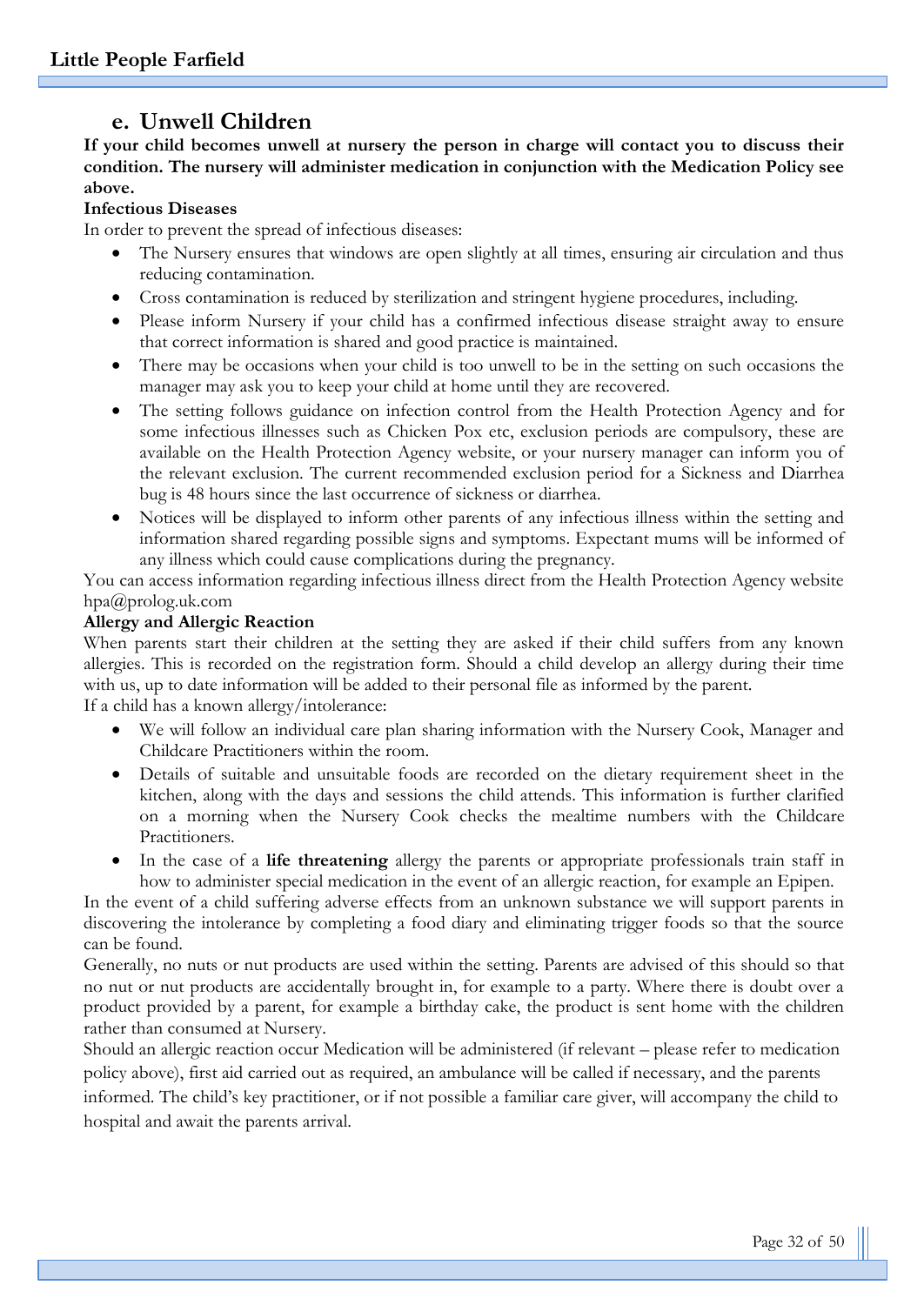# **f. Accident and First Aid Policy**

Little People will endeavour to ensure that ALL childcare staff receive training in Emergency Aid. This will ensure that we are compliant with government guidance. Emergency aid courses are run throughout the year to ensure continuous staff training.

In the event of a child having an accident the incident is recorded on an Accident form, with details of time, circumstances and action taken. The key practitioner will ensure that the parent is well informed of the incident when they arrive to collect the child and are asked to sign the form to acknowledge receipt of the information. The person in charge will be made aware of any accidents/incidents and will sign the Accident sheet alongside the practitioner. The person in charge will contact the parents immediately to make them aware of any serious bumps to the head or other injuries which may require medical attention. We will share health guidelines with parents where relevant, for example if a child suffers a head injury a 'Bumped Head Slip' will advise parents of warning signs to look for.

In the event of a staff member having an accident the incident is recorded in the staff accident log book. The person in charge will ensure that the correct procedures are followed and that any medical attention which may be required is sought including calling an ambulance if relevant. Again where possible the injured practitioner will sign the accident book alongside the person reporting the accident.

First aid will be issued to any person who is subject to an accident on our premises.

In the event of a serious incident we will primarily call the Ambulance service, and then contact the parent or next of kin.

## **g. Reporting of accidents and incidents**

In the event of an accident, staff or child, we will inform our Health and Safety officer Gary Hallas-Fawcett, [Gary@LittlePeopleNurseries.co.uk](mailto:Gary@LittlePeopleNurseries.co.uk)

Gary will ensure all relevant authorities are informed and appropriate action is taken to reduce future risk where possible, including RIDDOR.

We will inform Ofsted of a serious accident or injury on the premises in line with their guidance.

# **h. No-Smoking Policy**

Little People acknowledge that smoking and breathing other people's tobacco smoke is a health hazard and therefore smoking in public places is banned to protect both children and staff from the harmful effects of smoke. Smoke free legislation was introduced in England 2007 banning smoking in nearly all enclosed work places and public spaces.

We aim to:

- provide an environment where good health is promoted for all
- highlight to all who use the setting that is it a 'smoke free' environment within the perimeter of the grounds
- raise awareness of the dangers associated with exposure to tobacco smoke and reinforce the need to keep children safe the harmful effects of smoking in future life

Smoking is not permitted in Nursery or on Nursery grounds by parents, staff or visitors, signs are displayed stating this.

Persons seen to be smoking in inappropriate areas are asked politely by members of staff to please refrain from doing so whilst on Nursery premises.

#### **Staff**

All staff will be informed of this policy and new staff will be alerted to the existence of the smoke free environment at induction.

Should staff choose to smoke this must be in their own time, and away from nursery premises. They must be aware smoking among adults even outside of the Nursery premises, if seen by children, reinforces the idea that smoking is a normal adult activity.

Staff members must ensure that their uniform is protected from the smoke (whether they are on or off duty).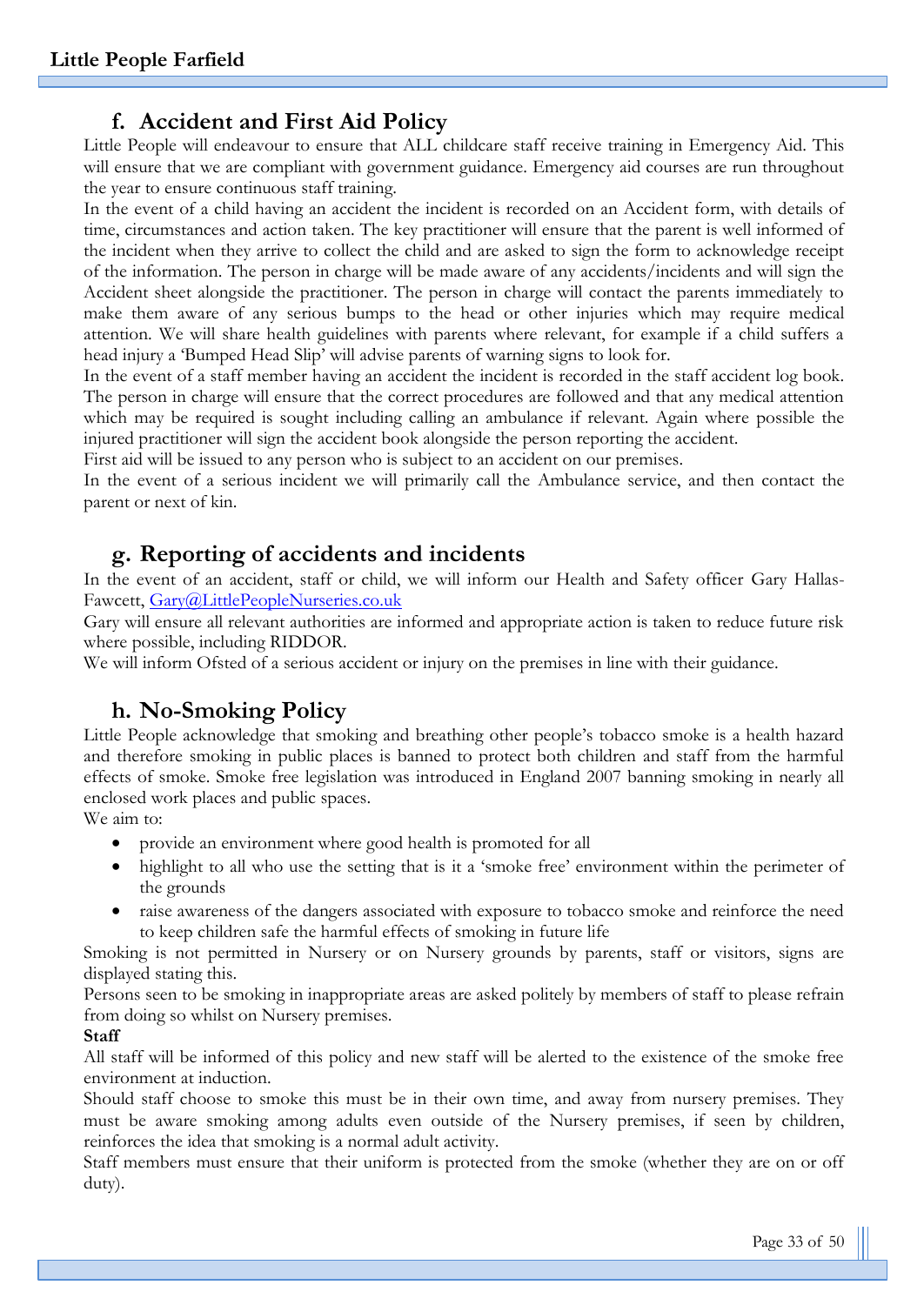Should a staff member share their desire to break the habit their manager will support them, helping them register their interest online and arranging support materials to come to the setting. Breaches of this policy will be subject to disciplinary procedures.

# **i. Food hygiene**

The setting is registered with the Food Standards Agency and agree to comply with their legislation around food hygiene, and food preparation procedures. We will endeavour to maintain our 5 Star rating in the setting.

Team members in charge of food preparation, for example the cook, manager, deputy, undergo a formal external qualification which is updated regularly.

Good practice in food hygiene is delivered as training for new team members as part of their induction process.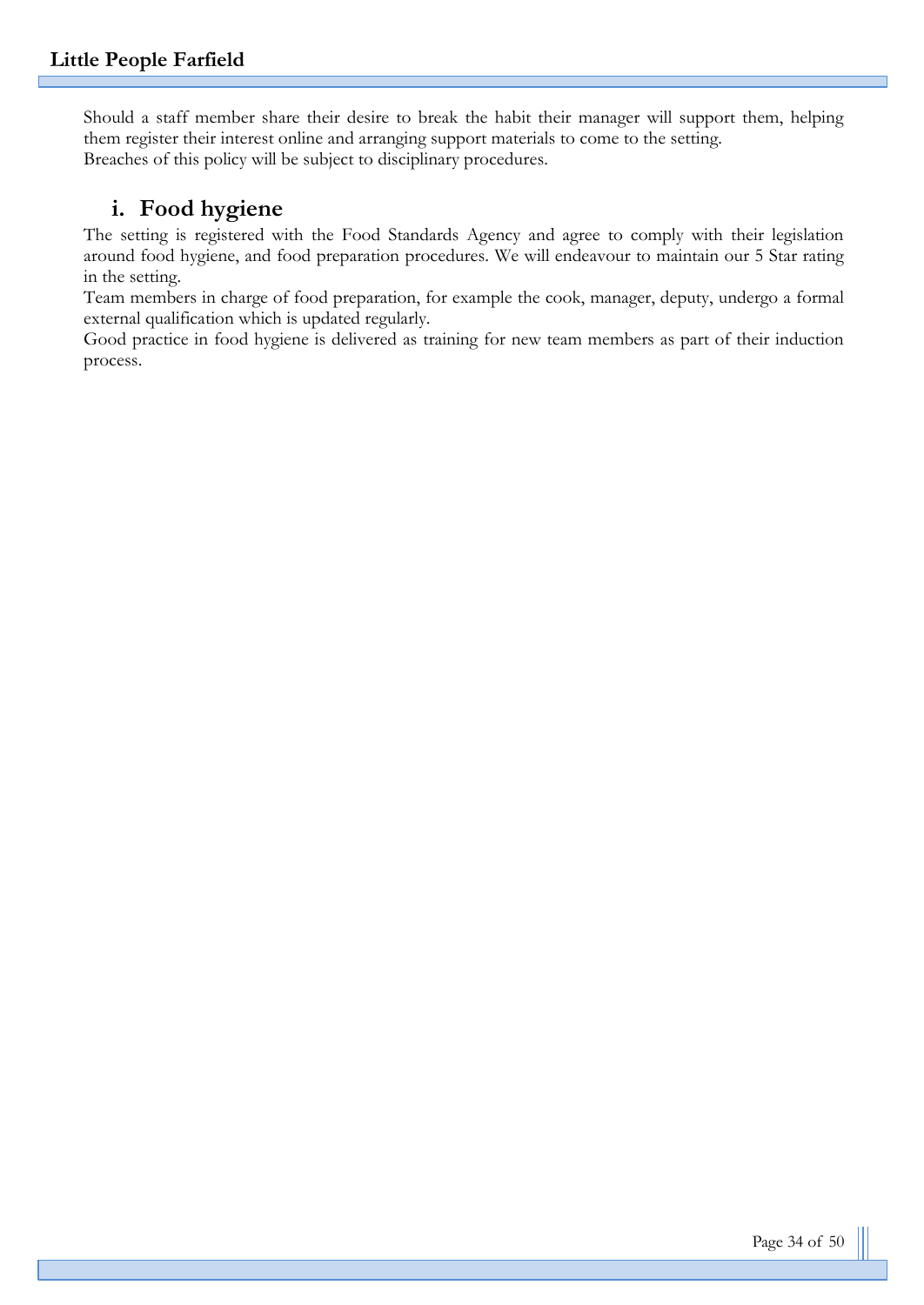# **6. Partnership Policy**

### **a. Admissions**

**Availability of places -** We are an inclusive setting. Where a child has additional needs we will ensure we work closely with the parents and professionals to support the child's needs. Places are booked on a first come first served basis and a strict waiting list is maintained when the setting is fully booked. Please be aware that a place at any of our settings does not guarantee entry to the school on site, school places are allocated by the local authority. Should you be unhappy with your designated school we will be happy to support you should you choose to appeal the decision.

**Visits -** We are happy to introduce your child however the parents feel best. Prior to a child starting with us we will arrange a home visit. Evidence shows this is useful for helping the child make a connection between the home and setting prior to them starting with us, more information of this is in the information pack. We do ask that the carer stays for some of their child's first session to allow a sharing of information. The child is welcomed for a series of visits prior to taking up their place. Up to 3 hours of visits are included in the booking fee, additional sessions are unlimited but charged on the usual Nursery rates.

### **b. Collection of Children**

We ask that you list on the application for the people who are authorised to collect your child from the setting. If there is an unplanned change, or somebody new needs to collect them, please telephone the Nursery to advise them. We will ask for a password to aid identification.

#### **c. Key Person**

To ensure that your child feels secure, safe and well supported within the setting we have a strong key practitioner system. Within your child's room there is a key team of practitioners to ensure continuity and consistency of care. One of these practitioners will be your child's special person and will work closely with you and your child ensuring sharing of information and care, learning and development. Your key practitioner will be interested in your family and respectful of your cultures, beliefs and parenting styles. They will work in close partnership with you to support individual care learning and development and ensure an inclusive environment is maintained for your child and family at all times.

*The Early Years Foundation Stage 2012 (revised 2013) states:*

"The key person must seek to engage and support parents and/or carers in guiding their child's development at home. They should also help families engage with more specialist support if appropriate."

## **d. Parent Partnership**

Practitioners throughout the setting value and recognise that strong partnership and positive relationships between parents and those caring for their child in their absence is crucial to the overall well being and development of the child. Therefore we encourage parents to share as much information as possible with the key practitioner to promote continuity between home and the setting and ensure that everyone caring for the child is well informed and aware of their individual needs and working positively together to meet these.

- As child care practitioners we have a duty to maintain confidentiality at all times and we will always adopt a sensitive approach towards your child and your family. Please feel free to discuss with us any concerns or problems you may be experiencing. Our aim is to work closely with you to gain a holistic compilation of your child's abilities and also area's where further support is required.
- The key practitioner will ensure time to discuss your child with you on a daily basis and will work hard to ensure effective sharing of information and clear documentation is maintained. The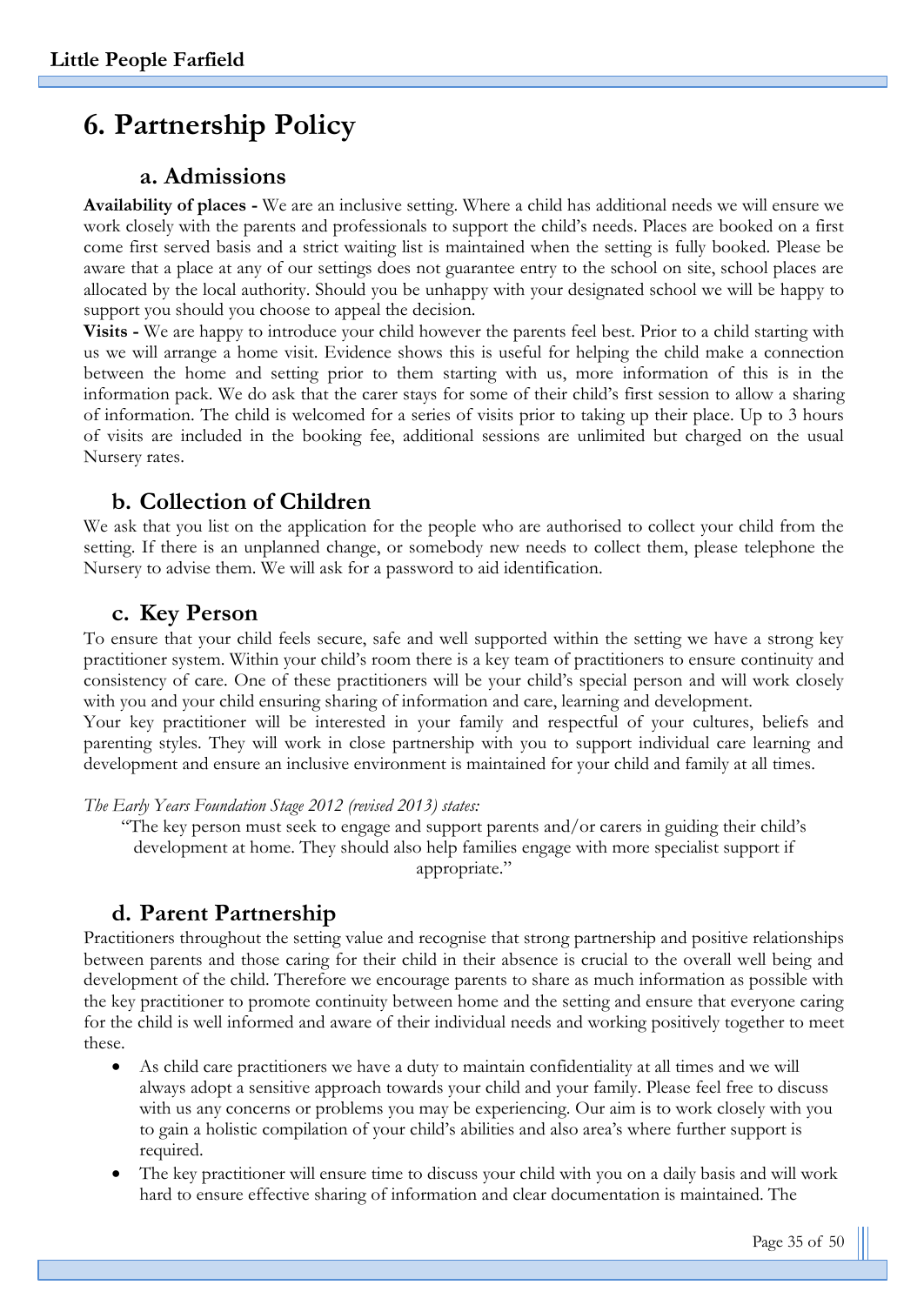setting operates an open door policy and parents/carers are invited to approach the office at any point and for any purpose.

- The setting frequently works alongside professionals from other agencies to support parents in identifying and meeting the individual needs of their child.
- Your child's time with us is precious and is documented in their individual profile. The key practitioner will make observations which reflect your child's learning styles, stages of learning, interests and achievements, these observations are shared with you instantly via our secure online system Tapestry, please comment on our posts and share your own observations of your child and their interests. We also share information in many other ways such as:

Parents notice boards are regularly updated and located outside your child's room Monthly Room newsletters inform you of activities the children are enjoying and how you can continue this at home

Bi-monthly whole Nursery newsletters informing parents of upcoming events and asking for input to shaping Policies and Procedures

Formal parents' evenings, planned 6 monthly, to discuss your child's development. Please feel free to arrange a meeting if you have anything particular you'd like to discuss at any time. Profile viewings: If you are unable to access the internet, your child's Key Person will share their observations with you any time you wish on the Nursery tablets. Please mention this your childs' Key Person

Our Website, Twitter feed and Facebook page

The opinions of our Parents, and Staff, are actively sight online and in paper form, for various projects throughout the year, for example Policy review, Voting for the Team in our Little People Pride Awards.

- Your child and family will be recognised as individuals and your needs will be met with compassion. Your thoughts feelings and ideas will be listened to and valued.
- Our aim is to support you in offering your child the very best start in life and prepare them with all the characteristics required for effective learning throughout their education.
- Parents are informed about the Early Years Foundation Stage via displays around the setting and the information leaflet "A Parents Guide to EYFS"
- More information on Child development and what to expect is shared on our website here:

## **e. Partnership with Outside Agencies**

We welcome the opportunity to work alongside agencies in the best interest of the children in our care, their families and our staff team. These may be, although are not limited to:

Children's Centres, Early Years Support Teams, Social Services, Local Schools, Health Specialists such as speech therapists, physiotherapists, Inclusion specialists such as Scope, National Day Nurseries Association, and the Pre-School Learning alliance.

# **f. Comments, Concerns or Complaints**

We continually strive to improve the service provided and invite comments and suggestions from parents and practitioners, we have an open door policy, you do not need to make an appointment to call into the office and share your comments with the Nursery Manager directly. **We welcome your feedback.**

If you have directed a complaint to the Manager, or the person in charge – the concern will be dealt with promptly and they will feedback to the parent personally, arranging a further meeting if appropriate.

Should you feel an appropriate response has not been made you are welcome to contact our Head Office on: Tel (Admin team): 0113 2556394 or Email (Area Manager): Tracy@LittlePeopleNurseries.co.uk

In writing: Mrs Vicky Hallas-Fawcett (Company Director)

Little People Nurseries McLaren Fields, Lower Town Street Leeds LS13 3EN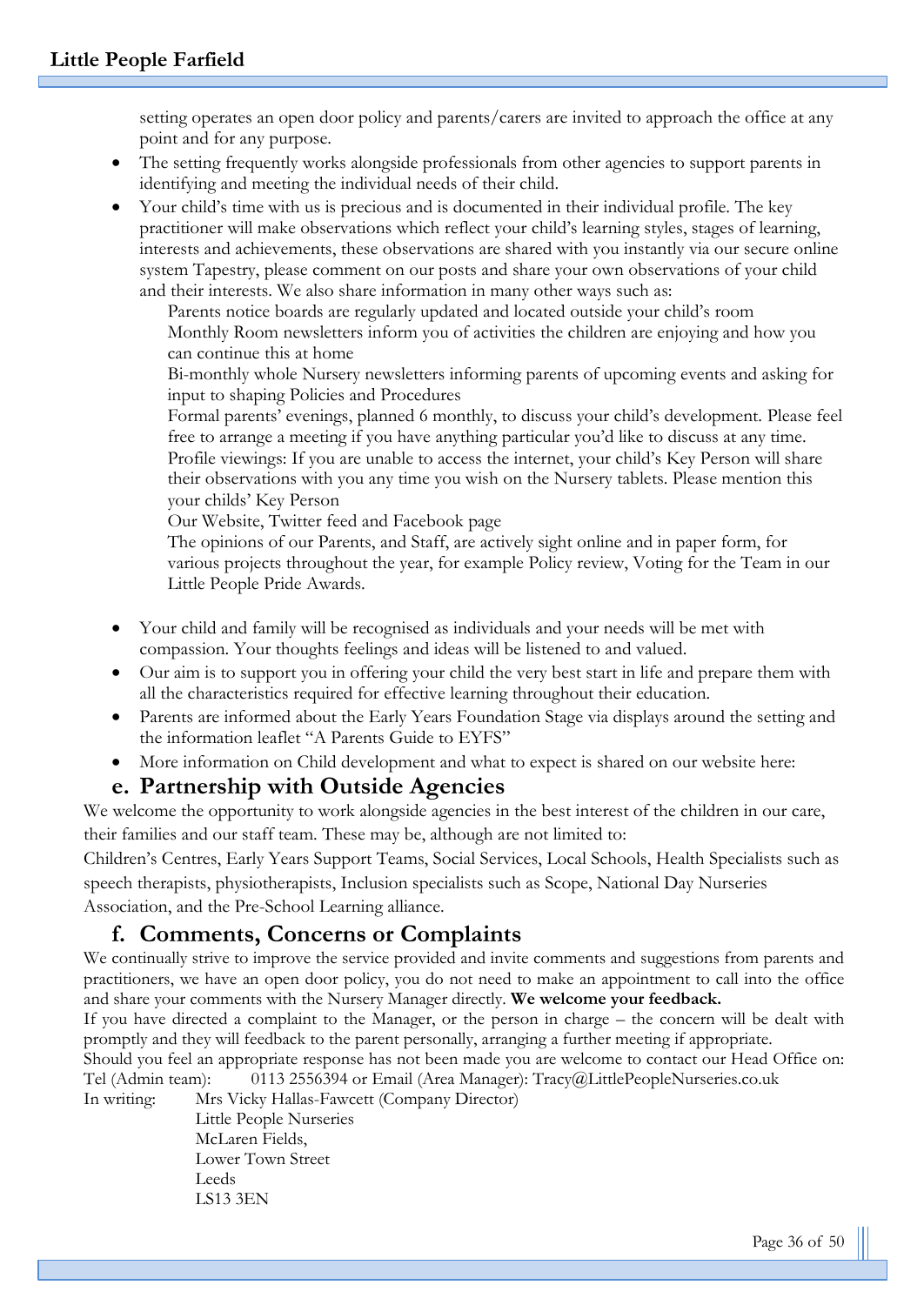A record of all written complaints is kept in the Nursery Office and is available to view on request. We will respond to any formal complaint in writing within 28 days of receiving the complaint. If you are unhappy with how your complaint has been handled and wish to take the matter further our Regulating body is: Ofsted National Business Unit, Piccadilly Gate, Store Street, Manchester M1 2WD, Tel: 0300 123 1231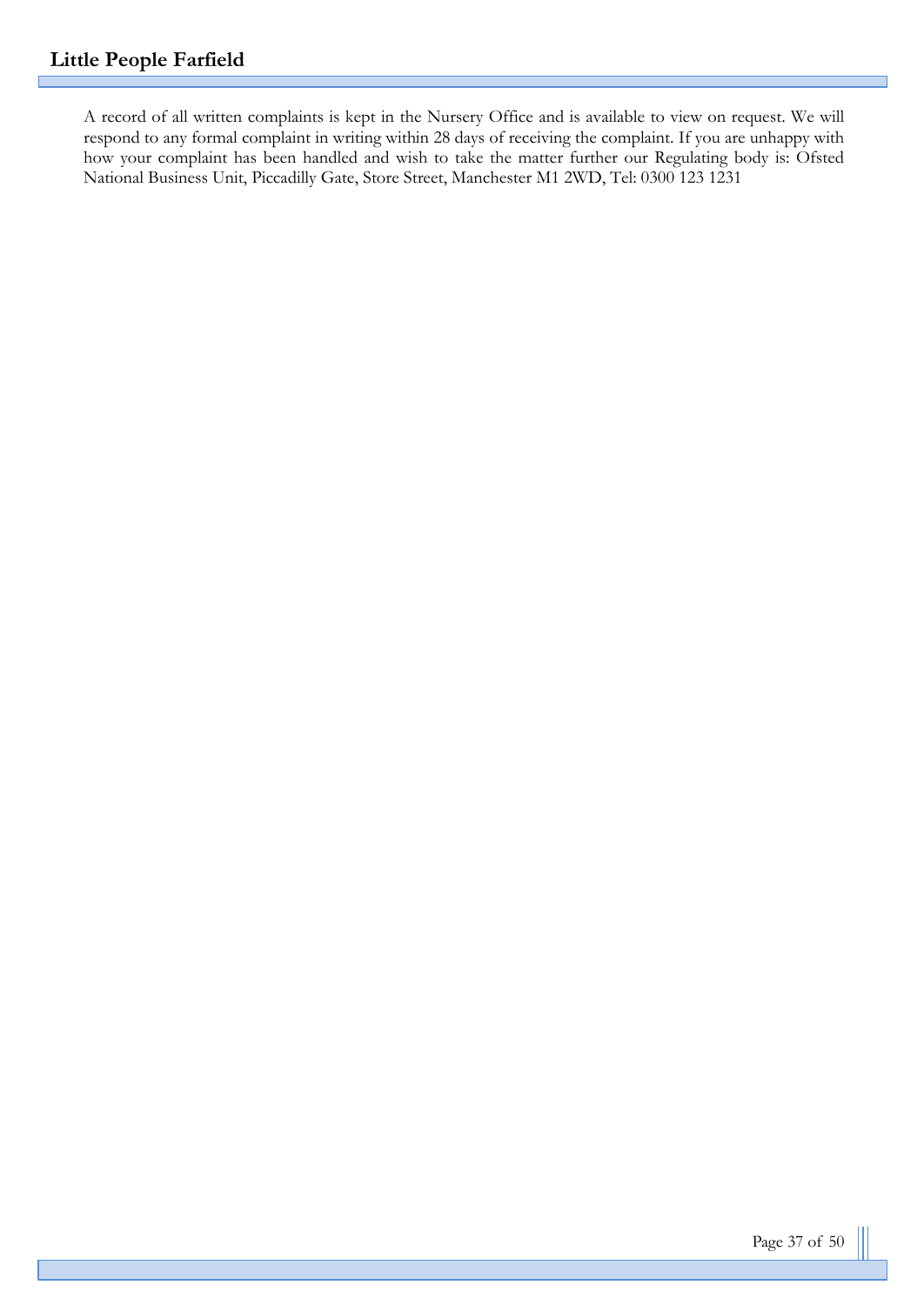# **7. Safety and Suitability of Premises, Environment and Equipment Policies**

# **a. Health and Safety Policy, general standards including maintaining children's safety and security on premises**

#### **Our statement of general policy is:**

The nursery believes that the health and safety of all children, employees, parents, visitors and volunteers is of paramount importance and is committed to providing a safe and healthy environment for all.

This is achieved by;

- Providing adequate control of the health and safety risks arising from our work activities.
- Consulting with our employees on matters affecting their health and safety.
- Providing and maintaining safe equipment.
- Ensuring safe handling and use of substances.
- Providing information, instruction and supervision for employees.
- Ensuring all employees are competent to do their tasks, and giving them adequate training.
- Preventing accidents and cases of work related ill health.
- Maintaining safe and healthy working conditions.
- Reviewing and revising this policy as necessary at regular intervals.

#### **Responsibilities**

The responsibility for Health and Safety in the setting falls equally amongst all employees.

All employees have the responsibility to;

- Co-operate with supervisors and managers on health and safety matters.
- Not interfere with anything provided to safeguard their health and safety.
- Take reasonable care of their own health and safety.
- Report all health and safety concerns to an appropriate person (as detailed below) as soon as possible.

The appropriate person to report any Health & Safety issues to is:

# **Joanne Hunter – Nursery Manager**

Further support is given by **Tracy Windle – Area Manager**  Tracy@LittlePeopleNurseries.co.uk

Overall and final responsibility for health and safety is that of

#### **Gary Hallas-Fawcett – Business Partner**

Gary@LittlePeopleNurseries.co.uk

# **b. The assessment of Health and Safety risks arising from work activities;**

• Risk assessments will be carried out as new work activities arise or as the details of an activity change sufficiently to merit a new assessment.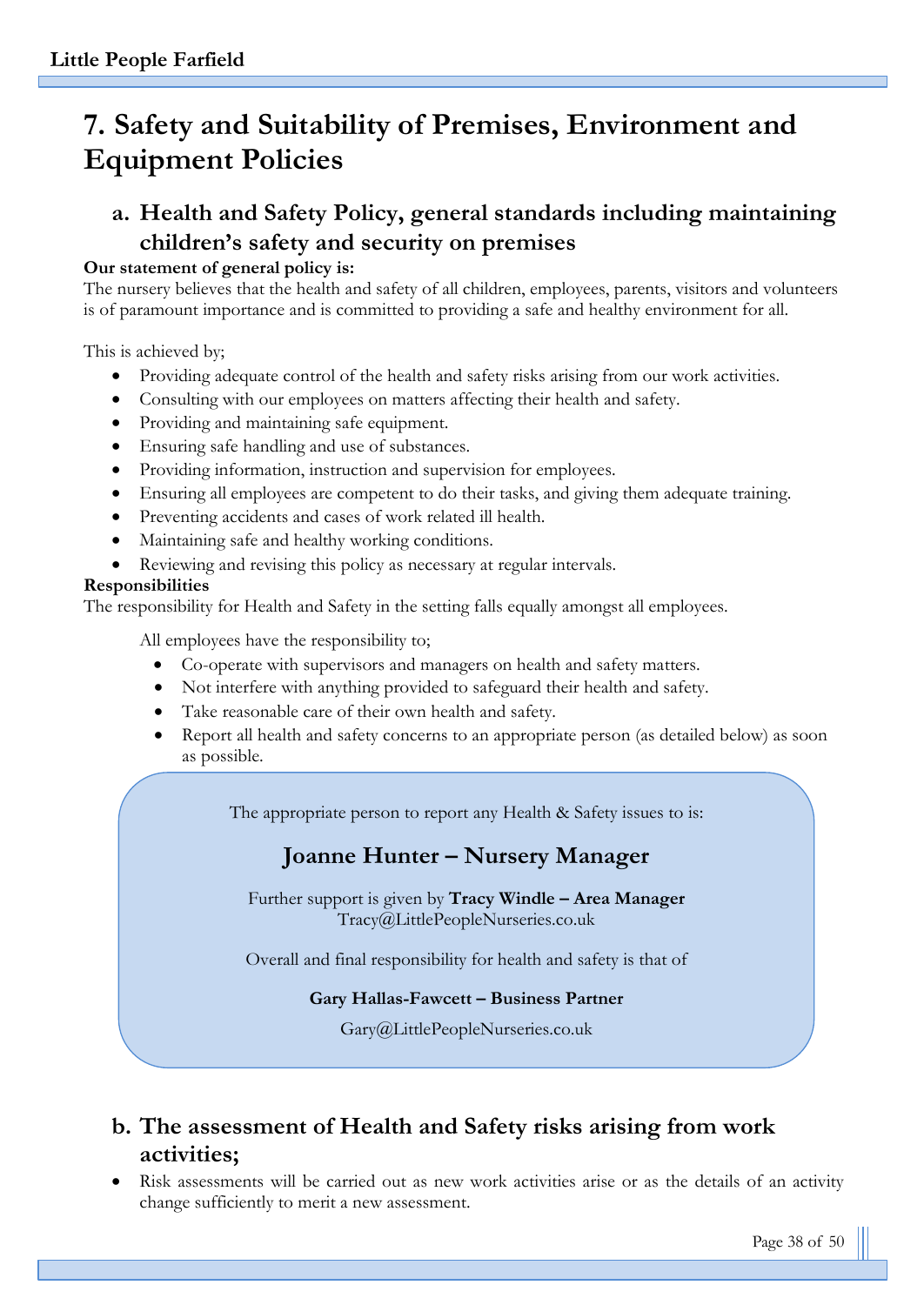- Risk assessments will be undertaken by the **whole staff team**, depending on the nature of the work activity in question. In the majority of cases, the person taking part in the activity is responsible for assessing the risk.
- Risk assessments for the whole setting, including general hazards relating to the premises, will be carried out.
- The findings of the risk assessments will be reported to **Room Leaders**, **Deputies** and **Managers**.
- Action required to remove/control risks will be approved by **Mangers**, **Area Manager** and **Directors**.
- **Managers** will be responsible for ensuring the action required is implemented.
- **Managers** will check that the implemented actions have removed/ reduced the risks
- Risk assessments will be review annually, or when the work activity changes, whichever is soonest.

# **Consultation with Employees**

- Employee representatives are **Room Leaders**.
- Consultation with employees is provided by regular meetings and room leader meetings. Health and Safety issues are raised regularly at the management meeting.

# **Safe equipment and the reporting of faulty equipment**

- **All employees** are responsible for identifying any equipment needing maintenance. Any faulty equipment, or equipment needing replacing, must be reported to the **Manager**, who will take the next steps in terms of removal, repair or replacement.
- The **Manager** will be responsible for ensuring all identified maintenance is implemented.
- Any problems found with the equipment should be reported to the **Manager**.
- **Managers and their Deputies**, **Area Manager** and **Directors** will check that new equipment meets health and safety standards before it is purchased.

# **Safe Handling and use of Substances**

- The nursery will adhere to Control Of Substances Hazardous to Health Regulation (COSHH) to ensure all children, staff, parents and visitors are safe around any chemicals we may use on the premises
- COSHH assessments are carried out by the supplier of the substance.
- The **Manager** and **Deputy Manager** will be responsible for ensuring that all relevant employees are informed about the COSHH assessments.

• The **Area Manager** will check that new substances can be used safely before they are purchased. **Information, Instruction and Supervision**

- The "Health and Safety Law" poster is displayed in the Staff Room, or communal Staff Area
- Health and safety advice is available from **Managers**, **Area Managers** and **Directors**.
- Supervision of young workers/trainees will be arranged, undertaken and monitored by **Room Leaders** and **Deputy Managers**.
- **Managers** are responsible for ensuring that our employees working across sites are provided with relevant health and safety information.

# **Competency for Tasks and Training**

- Induction training will be provided for all employees by **the Leadership team, Manager** or **Deputy Manager**.
- Job specific training will be provided by **Room Leaders**.
- Training records are kept by **Manager** in the Staff Development File in the Office.
- Training will be identified, arranged and monitored by the **Manager**.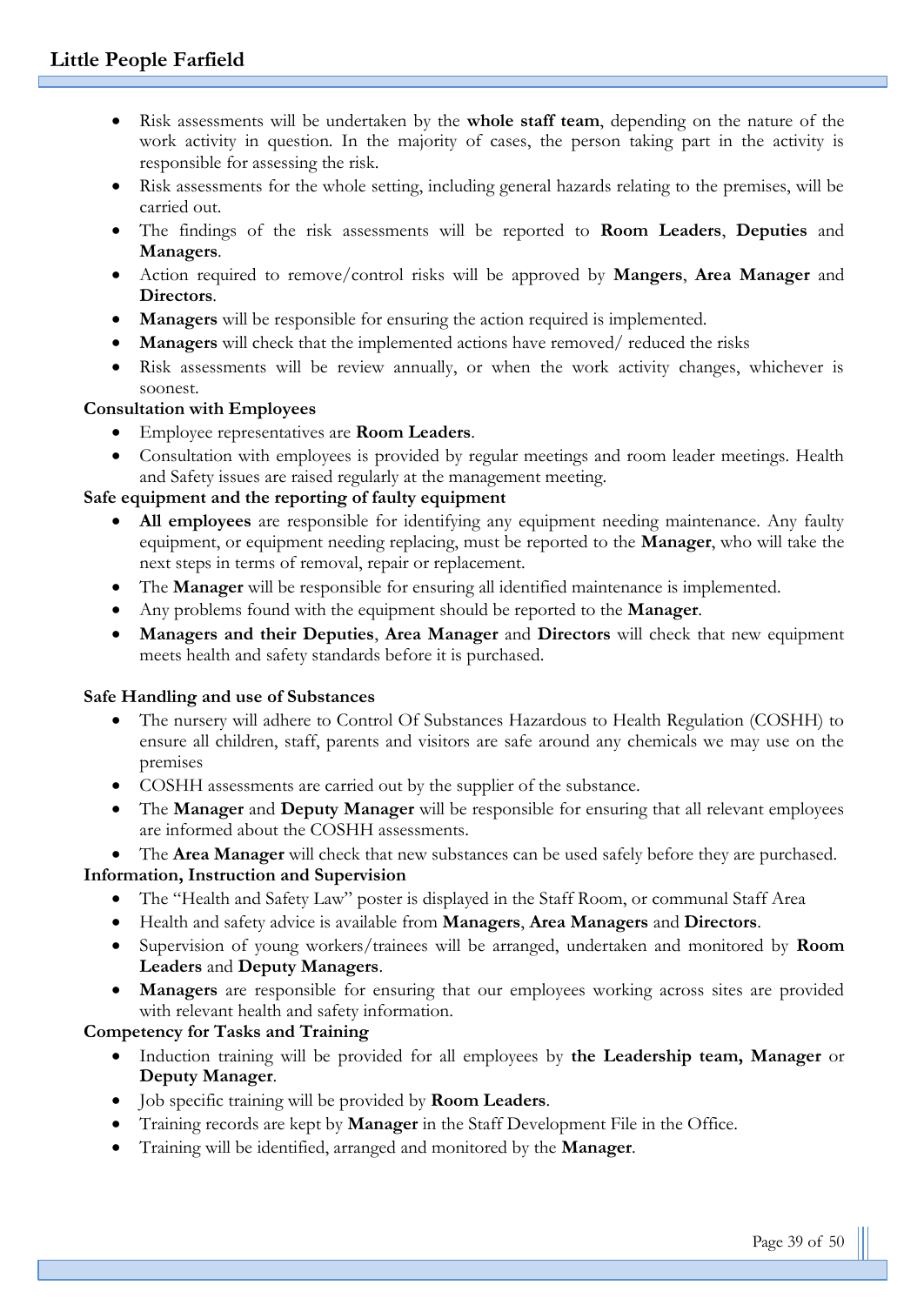#### **Accidents, first aid and work related ill health**

- The location of the first aid box(es) are in the Office and an additional location as stated on the First Aid posters detailing designated First Aiders.
- All accidents and cases of work related ill health are to be recorded in the accident book. The book is kept in the office.
- **Gary Hallas-Fawcett** is responsible for reporting accidents, diseases and dangerous occurrences to the enforcing authority (HSE) or the local authority.
- **The Nursery Manager** is responsible for reporting accidents and diseases to Ofsted in line with their policy

#### **Monitoring**

- To check our working conditions and ensure our safe working practices are being followed, we will review the settings policies and procedures regularly.
- Ensure the staff team are aware of their role in Health & Safety and they report and concerns.
- Raise and review Health and Safety issues in regular management meetings to ensure issues are dealt with or changes are implemented. The rest of the team is informed of this via room meetings, memos and the staff newsletter.
- **Gary Hallas-Fawcett** is responsible for investigating accidents.
- **Gary Hallas-Fawcett** is responsible for investigating work related causes of sickness absences.
- The **Manager** is responsible for acting on investigation findings to prevent a recurrence.

# **c. Supervision of Trips, Outings and Visits**

Where possible, children will have the opportunity to participate in local outings such as the library or park.

- The **Manager** is responsible for ensuring the risk assessment is undertaken and implemented for each separate outing
- The outings log will be completed to ensure all required information is logged
- Appropriate ratios will be maintained
- A first aid trained practitioner will accompany all visits outside the setting.

The outings log book includes information such as:

- An appropriate ratio of staff to children will be maintained and names of all those out of the setting will be recorded.
- There will be clear routes and destinations logged.
- There will be a named person who will remain in telephone contact with the setting, details will be logged.
- The names of the children, and details of their clothing will be recorded.
- Expected time of arrival back at the setting will be logged.
- When traveling offsite, we will make use of high-visibility jackets to improve the group's visibility and ID badges/cards can help aid identification.

Parents/carer give prior written consent for local trips off the premises e.g. to the park or library when signing their Parent Contract.

If a parent/carer does not want their child to participate in trips off the premises this should be clearly stated on the application form and the Manager will discuss this with parent.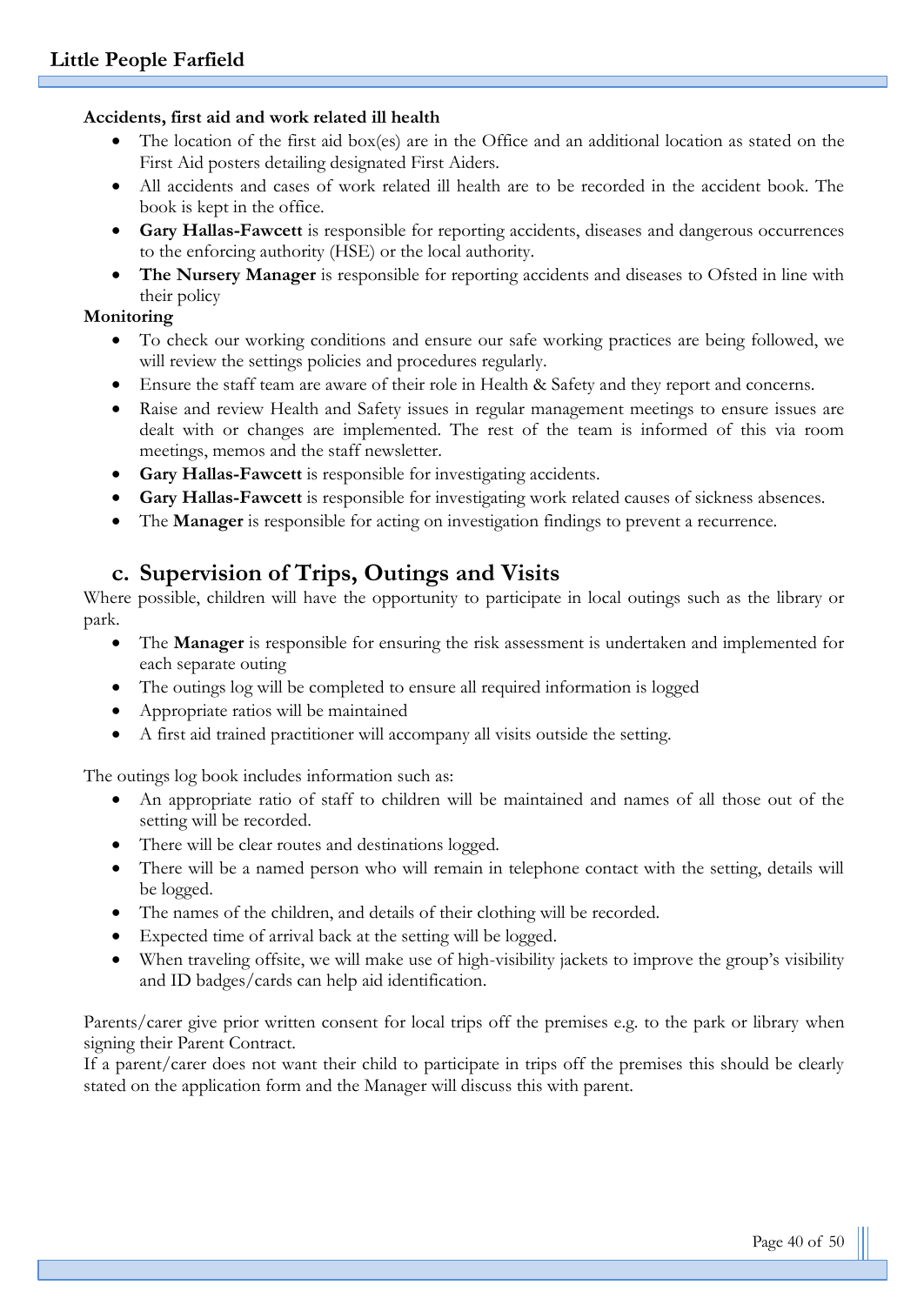#### **Escort procedure for collection and drop off to School**

#### **Escort procedure for collection for Farsley Farfield Primary School, Westroyd Primary School and Springbank Primary School.**

Children going the Nursery and reception

- Staff and children ratio is kept to 1:3.
- Reception children are taken to the classroom door. Collected outside the classrooms.
- Nursery children are taken in to the Nursery and Nursery procedure are followed. Collect in nursery.

• Registers are taken in the morning and are taken on collection.

Children aged  $5 - 7$  on the school grounds

- All children are escorted to top playground and children are watched in to their classroom and all children are asked to go in to the hall for collection.
- All children walk with staff and partners along the path.
- Staff and children ratio is kept to 1:8.
- Registers are taken in the morning and are taken on collection.

Children aged 7 – 11 on school grounds

- Children are escorted from the building to the main playground.
- Children are supervised on the main playground until school doors open.
- Staff wait on top playground until all children are safely inside
- When collecting, a member of staff will wait in the hall with a register of children expected and wait until all children have been accounted for.

#### **Escort procedure for collection for**

- Appropriate ratio is maintained
- Staff carry a first aid box
- Staff are in telephone contact
- Children are escorted by staff ratio 1:8
- All staff are clearly identifiable, usually wearing uniform with the exception of special event days

# **d. Waste Management Policy**

- We seek to minimise waste of all kinds and to promote awareness amongst staff and children of environmental issues that we can influence or control.
- Stock of food and perishable items is rotated to ensure no wastage through deterioration.
- Re ordering of consumable items such as play materials and cleaning products is monitored by management to maximise efficiency and minimise cost, without compromising standards of care or safety.
- Our staff are made aware of how we can avoid wasting energy in whatever form, such as closing doors to conserve heat and turning out lights in unoccupied rooms.
- We use energy efficient products and procedures wherever possible and seek to replace equipment with the most environmentally friendly options available.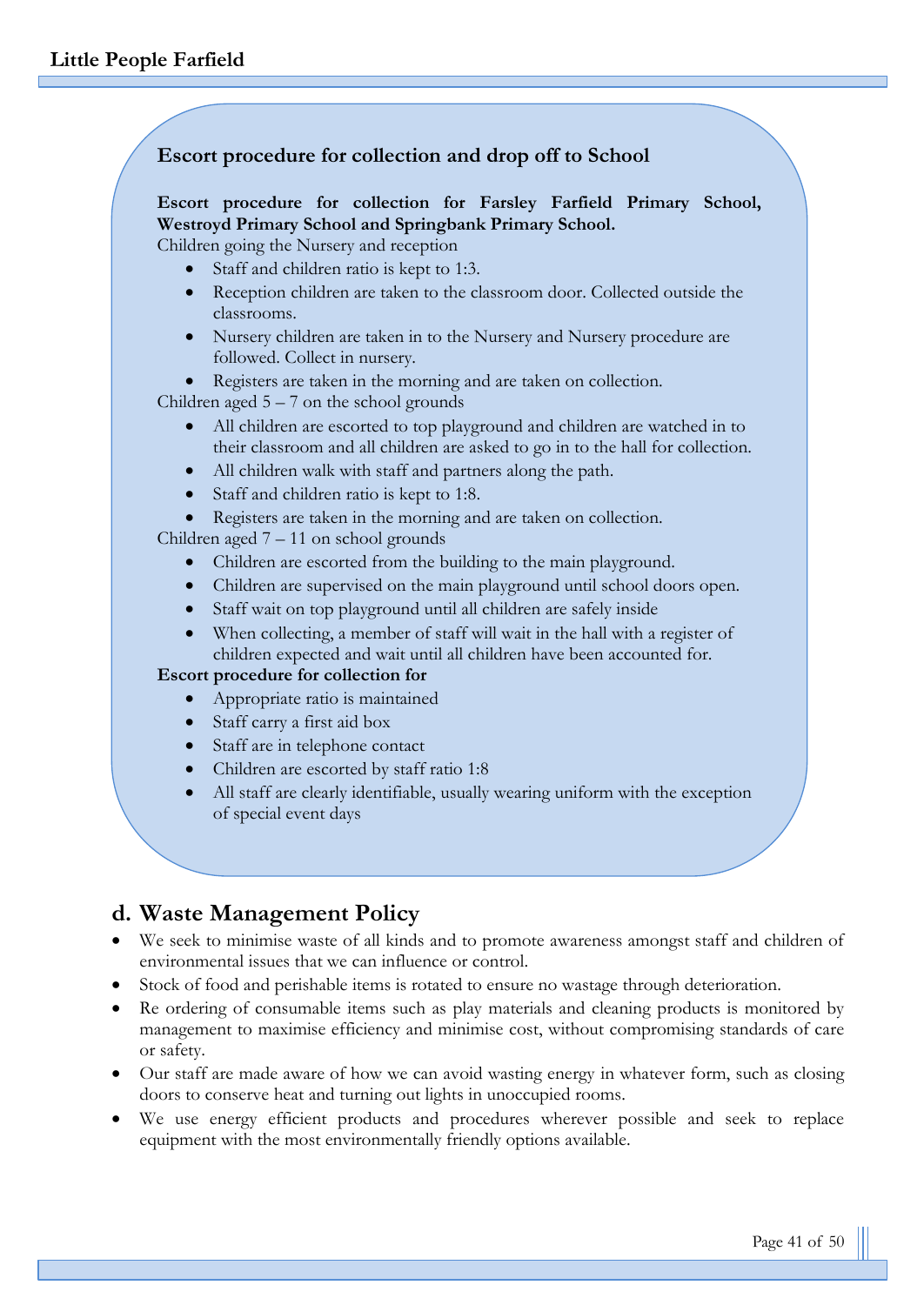- Waste from rooms and Bathroom waste is taken daily to the waste bins provided and authorised contractors remove this waste periodically. Nappies are double bagged and appropriate facilities for the disposal of feminine hygienic products are provided.
- We recycle wherever possible, both within the nursery and by taking any recyclable items to the appropriate centres.
- We encourage recycling from parents by donating unwanted clothing in order that we can donate this to charity.

# **e. Emergency Evacuation Procedure**

- The **Manager** is responsible for ensuring the risk assessment is undertaken and implemented.
- Escape routes are checked by the0 **Person in Charge**, daily as part of the open up and shut down procedure.
- Fire extinguishers are maintained and checked regularly.
- Alarms are tested regularly by the **Person in Charge**, tests are recorded and will happen a minimum of once per half-term.
- Emergency evacuation will co-ordinated by the **Person in Charge** be practiced a minimum of once per term, and is recorded in the Evacuation log book.

In the event of an emergency, for example a fire, the following procedure will be followed to evacuate the premises as swiftly and safely as possible.

- 1) Alarm will be sounded.
- 2) Calmly collecting register, walk children and visitors through the nearest Emergency Exit.
- 3) The Person in Charge to collect day book and mobile phone.
- 4) Practitioners carry out a head count of the children and compare with the register.
- 5) Leave building closing all doors, and remain outside until a safe signal has been given.
- 6) Telephone for the Emergency Services using mobile phone outside the building.
- 7) The Person in Charge will re-count children and staff and compare with day book.
- 8) Keep children safe and calm whilst arrangements are made to contact all parents.
- 9) Parent contact details are kept electronically and off site, in case of emergency.

# **OUR SAFE PLACE IS: Top Field**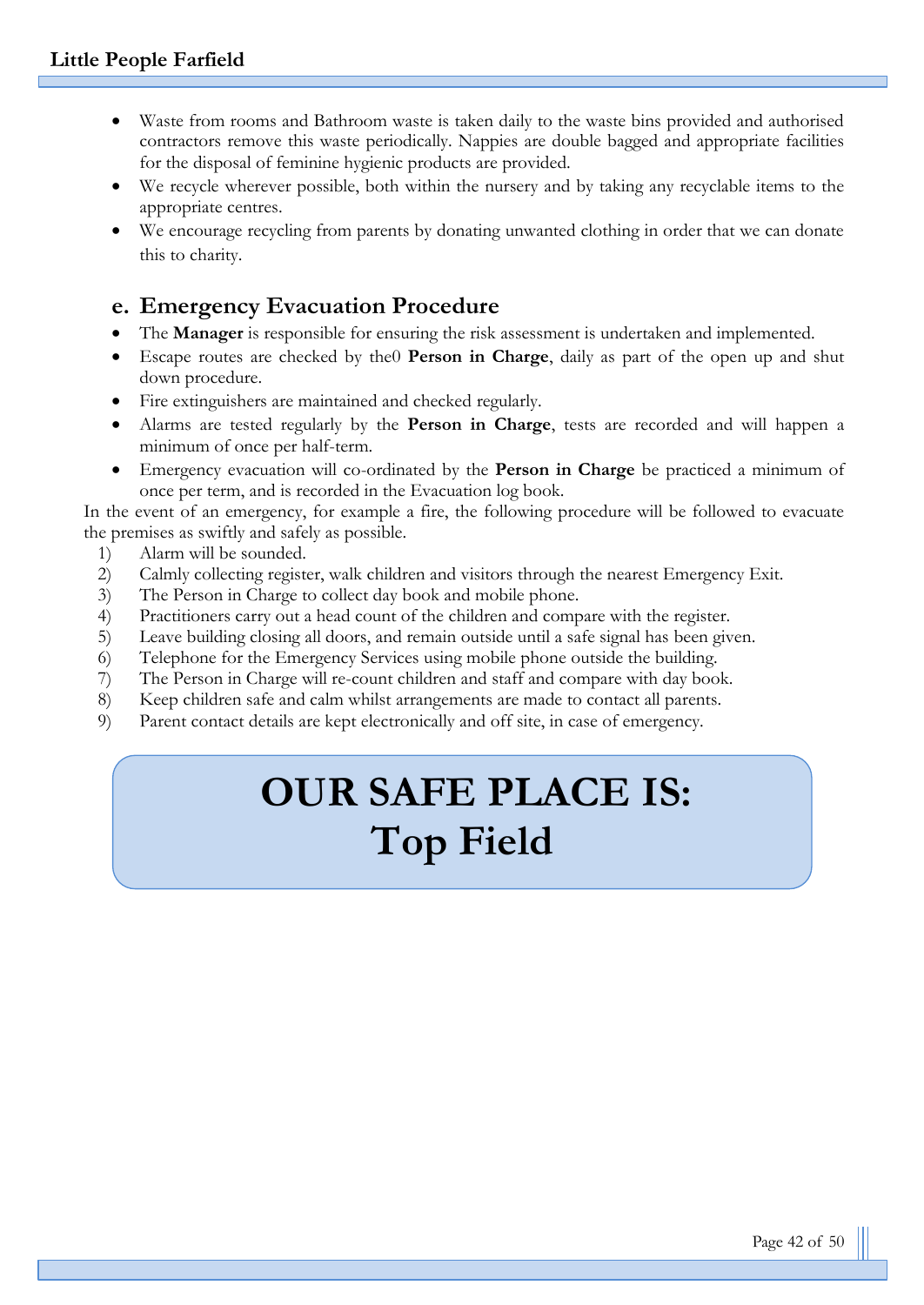# **f. Critical Incidents Policy /Adverse Weather Policy**

To ensure the health, safety and welfare of our staff team, customers and children we need to plan for all eventualities. With this in mind, we have a critical incident/Adverse weather policy in place to ensure our nursery is able to operate effectively in the case of a critical incident and where closure is necessary, communication is clear and effective. These include:

- Adverse Weather: Snow, High Winds, Extreme Heat
- Flood
- Fire
- Burglary
- Abduction or threatened abduction of a child
- Bomb threat/terrorism attack
- Any other incident that may affect the care of the children in the nursery.

If any of these incidents impact on the ability of the nursery to operate, we will contact parents via our usual communication methods of telephone, email, tapestry and social media pages. at the earliest opportunity, e.g. before the start of the nursery day. Parents are advised to check these regularly during adverse weather conditions. There will be no reduction in fees for times that the setting has been unable to operate.

**Extreme Weather (i.e Snow, Heat, High Winds)**: The decision to open during extreme weather will be guided by official Met Office data and the decisions of other Local Authority Establishments in the area. If it is safe to do so, we will always make our best efforts to open, however the safety of our staff team, and children and families travelling to the setting will be our priority.

Flood: There is always a danger of flooding from adverse weather conditions or through the water/central heating systems. We cannot anticipate adverse weather; however, we can ensure that we take care of all our water and heating systems through regular maintenance and checks to reduce the option of flooding in this way.

If flooding occurs during the nursery day, the nursery manager will make a decision based on the severity and location of this flooding, and it may be deemed necessary to follow the fire evacuation procedure. In this instance children will be kept safe and parents will be notified in the same way as the fire procedure.

Should the nursery be assessed as unsafe through flooding, fire or any other incident we will do our best to provide alternatives in one of our sister nurseries or local school premises where possible.

Fire: Please refer to the Emergency Evacuation Procedure.

**Burglary:** The management of the nursery follow a lock up procedure which ensures all doors and windows are closed and locked before vacating the premises.

The manager will always check the premises as they arrive in the morning. Should they discover that the nursery has been broken into they will follow the procedure below:

- Dial 999 with as many details as possible, i.e. name and location, details of what you have found and emphasise this is a nursery and children will be arriving soon
- Contain the area to ensure no-one enters until the police arrive. The staff will direct parents and children to a separate area as they arrive. If all areas have been disturbed staff will follow police advice, including following the relocation procedure under flood wherever necessary to ensure the safety of the children
- The manager on duty will help the police with enquiries, e.g. by identifying items missing, areas of entry etc.
- A manager will be available at all times during this time to speak to parents, reassure children and direct enquires
- Management will assess the situation following a theft and ensure parents are kept up to date with developments relating to the operation of the nursery.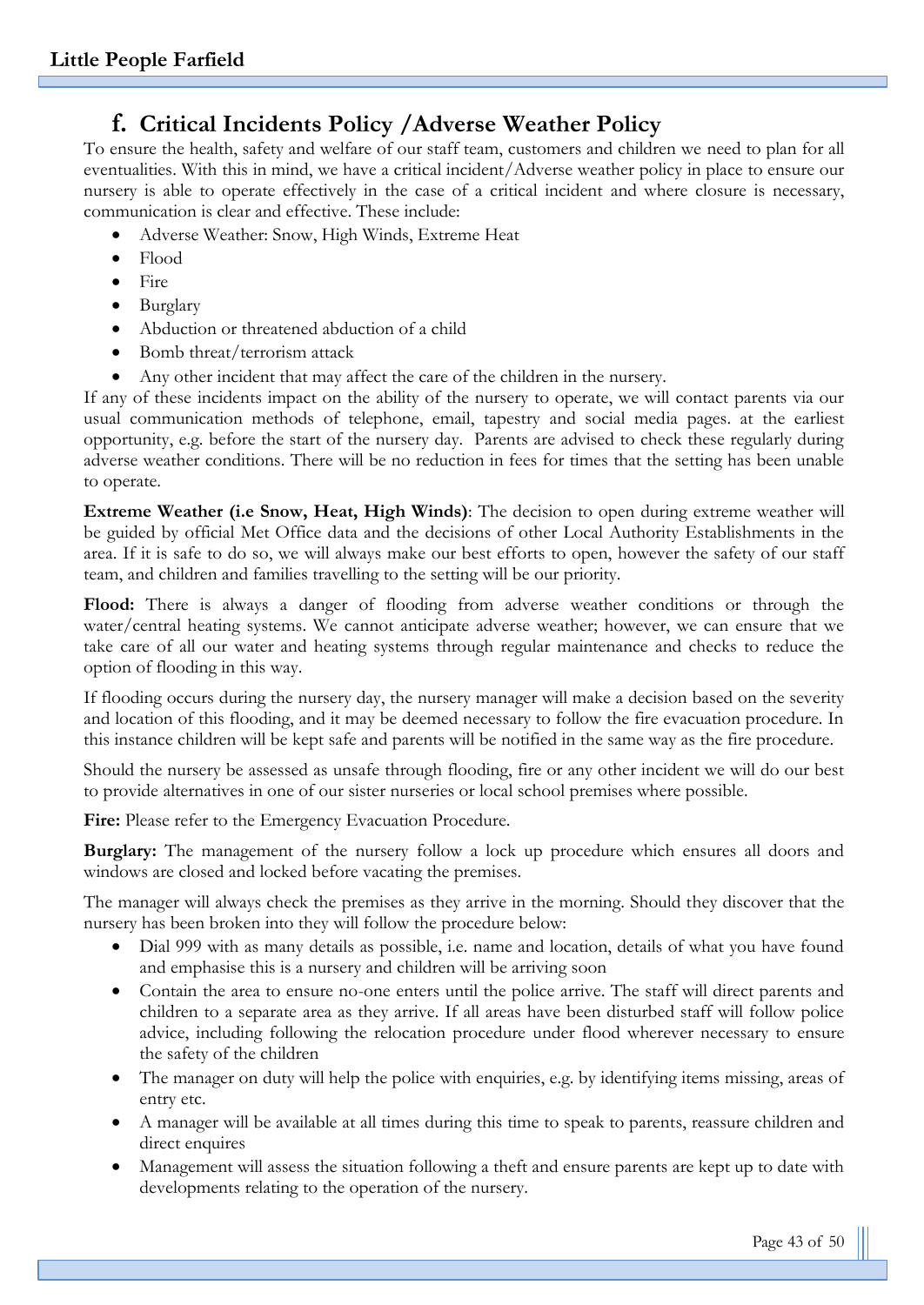**Abduction or threatened abduction of a child:** We have secure safety procedures in place to ensure children are safe while in our care, including safety from abduction. Staff must be vigilant at all times and report any persons lingering on nursery property immediately. All doors and gates to the nursery are locked and cannot be accessed unless staff members allow individuals in. Parents are reminded on a regular basis not to allow anyone into the building whether they are known to them or not. **Visitors and general security are covered in more detail in the supervision of visitor's policy**.

Children will only be released into the care of a designated adult. Parents are requested to inform the nursery of any potential custody battles or family concerns as soon as they arise so the nursery is able to support the child. The nursery will not take sides in relation to any custody battle and will remain neutral for the child. If an absent parent arrives to collect their child, the nursery will not restrict access **unless** a court order is in place. Parents are requested to issue the nursery with a copy of these documents should they be in place.

If a member of staff witnesses an actual or potential abduction from nursery we have the following procedures which are followed immediately:

- The police must be called immediately
- The staff member will notify management immediately and the manager will take control
- The parent(s) will be contacted
- All other children will be kept safe and secure and calmed down where necessary
- The police will be given as many details as possible including details of the child, description of the abductor, car registration number if used, time and direction of travel if seen and any family situations that may impact on this abduction.

**Bomb threat/terrorism attack:** If a bomb threat is received at the nursery, the person taking the call will record all details given over the phone as soon as possible and raise the alarm as soon as the phone call has ended. The management will follow the fire evacuation procedure to ensure the safety of all on the premises and will provide as much detail to the emergency services as possible.

**Other incidents:** All incidents will be managed by the manager on duty and all staff will co-operate with any emergency services on the scene. Any other incident that requires evacuation will follow the fire plan. Other incidents e.g. no water supply, failure to the heating will be dealt with on an individual basis taking into account the effect on the safety, health and welfare of the children and staff in the nursery.

The nursery manager will notify Ofsted in the event of a critical incident.

**Lock down procedure:** We will use the lock down procedure when the safety of the children and staff is at risk and we will be better placed inside the current building, with doors and windows locked and blinds/curtains drawn.

We will activate this emergency procedure in response to a number of situations, but some of the more typical might be:

- A report incident or disturbance in the local community (with potential to pose a risk to staff and children in the nursery)
- An intruder on the nursery site (with potential to pose a risk to staff and children in nursery)
- A warning being received regarding a risk locally, of air pollution (smoke plumes, gas cloud etc.)
- A major fire or explosion in the vicinity of the nursery as long as it is safer staying in the premises than leaving.

In this case the staff will be notified by the following action:

#### **The person in charge will notify each room of the lockdown.**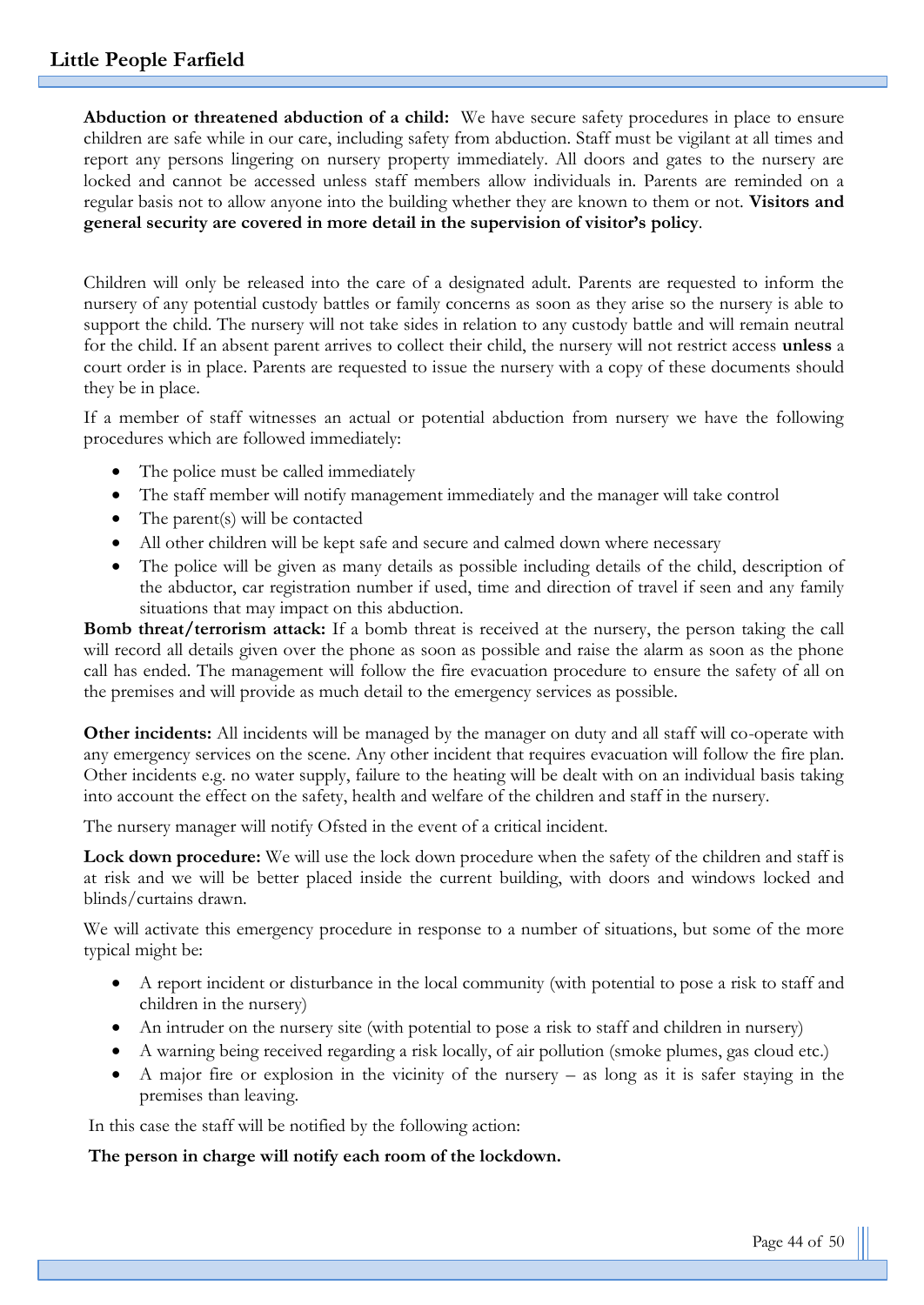All individuals (including children) will remain in the area they are in, if safe to do so. If the children are outside, staff are to promptly and calmly direct children into the building, if this will not endanger them. Staff will make efforts to close and lock doors, and close blinds or curtain wherever safe to do so.

If appropriate all individuals will be moved away from the windows and doors and children will be occupied in the centre of the room so they are not placed at risk or are able to see any situation developing outside where possible.

The manager will ensure all children, staff and visitors are accounted for and safe before returning to the office area to keep up to date with the current situation via updates.

The manager on duty will manage the situation dependant on the situation and the information available. If the nursery is in immediate danger of an intruder, the police will be called as a matter of urgency. In other cases where the situation has been called through by the police or local area authority then the nursery will await further instructions.

Once the all clear has been given externally the manager will issue the all clear internally. After this time the staff will try to return practice to normal to enable the children not to be disrupted or upset by the events.

Any children showing worries or concerns will have time with their key person to talk about these.

Parents will be informed about the situation at the earliest safest opportunity and will be kept updated when the information changes.

After the event a post-incident evaluation will be conducted to ensure that each child and staff member was supported fully and the procedure went as planned.

# **g. Environment Policy**

- The premises are safe and secure and access to the building is controlled.
- The Nursery is a smoke free zone.
- The setting is welcoming and clearly signposted within the building i.e. office, toilets etc.
- We aim to create a warm homely environment in which the children can feel comfortable, decorations are light in colour, the rooms are organised effectively to support all areas of care, learning and development.
- Each room will be kept at an appropriate temperature (ideally between  $18^{\circ}$ C and  $22^{\circ}$ C), where possible rooms shall have thermometers to measure this.
- In the case of unusual high or low temperatures additional heating or cooling devices may be used to regulate the temperatures. Fans will be properly guarded and emergency heaters will not be in place when children enter the room, unless properly guarded. As a last resort the room may be closed.
- We ensure that the children's rest areas are quiet by having children engaged in activities in separate rooms where possible. In rooms allocated for rest periods the lighting is dimmed and children remain supervised.
- Children's artwork is displayed in each room and in the halls wherever possible at their level.
- Each room has natural light and is clean and well maintained. Maintenance is the responsibility of the caretaker and health and safety officer.
- The outdoor area is well maintained, and checked prior to children accessing the area. There is an appropriate safe surface under climbing apparatus for the children's safety.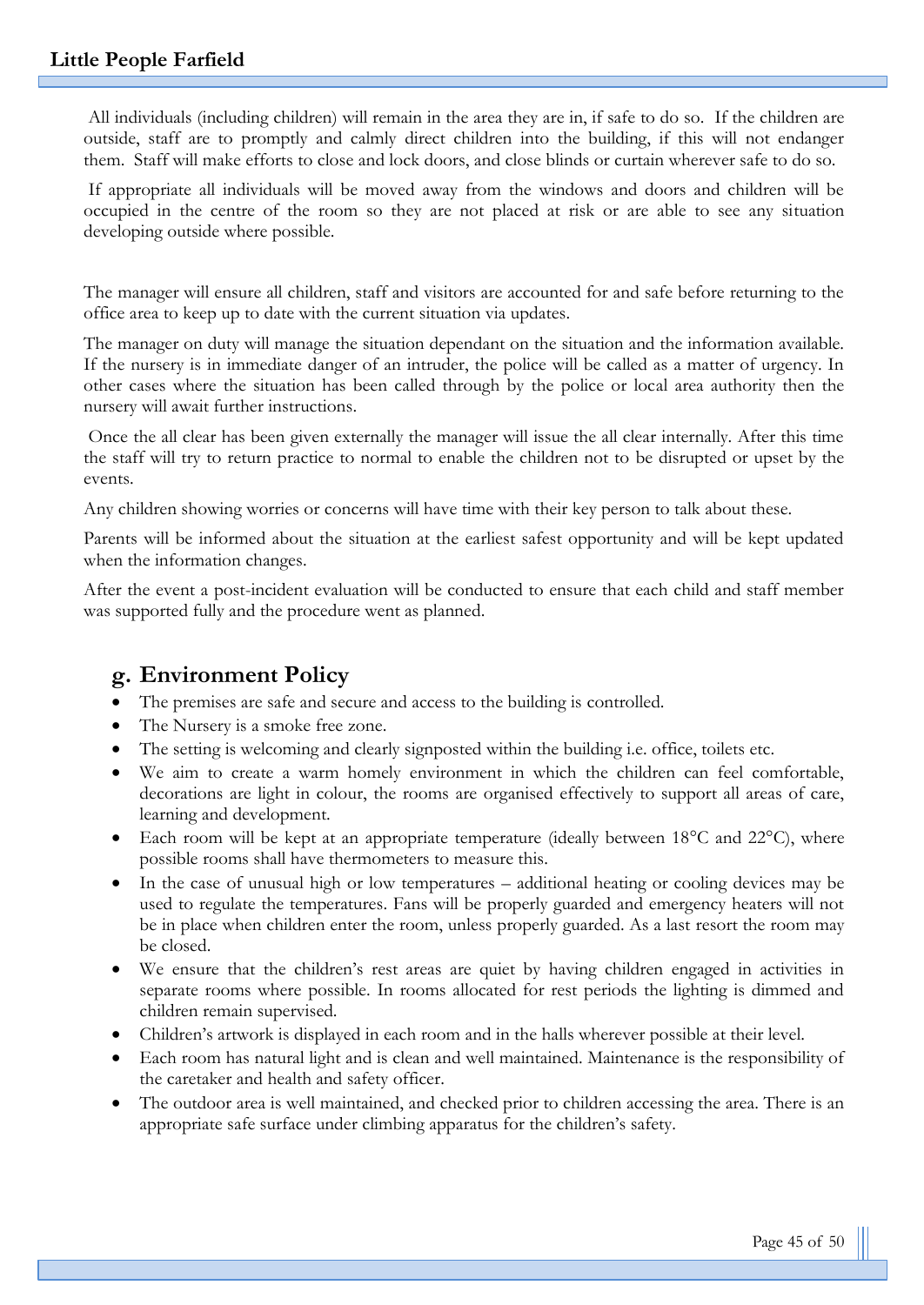# **h. Animals in Setting**

Children learn about the natural world, its animals and other living creatures, as part of the Early Years Foundation Stage curriculum. This may include contact with animals, or other living creatures, either in the nursery or in visits. We aim to ensure that this is in accordance with sensible hygiene and safety controls. Pets can help meet the emotional needs of children and adults.

#### **Procedures for keeping pets on the Nursery premises**

- Before buying any pets for the Nursery they must have permission from the Nursery Manager. The pets must be suitable and safe for the nursery setting.
- Parental permission is sought for children to observe and touch animals prior to them coming into contact with the pet.
- Allergies- Before any pets can be brought to the nursery playroom Senior Staff will ensure that there are no children within the nursery setting who may have an allergy to the animal being purchased. To help control any allergies the pets should be confined to a limited area, this helps with cleaning.
- An appointed member of staff should have overall responsibility for the care and welfare of the nursery pet.
- Pets are kept clean.
- Pets living quarters are cleaned regularly and waste disposed of in appropriate manner. The staff member responsible for cleaning pet quarters wears an apron and gloves. This should be recorded on the area hygiene record.
- Animals may carry infections so we always ensure that children and staff have thoroughly washed their hands using soap after touching animals or cleaning their quarters. Stocks of hand sanitisers are available in the Nursery and should also be used after touching any animals.
- We will always follow the Health and Safety Executive (HSE) guidelines for protecting health and safety of children and staff.
- Veterinary advice will always be sought on animal welfare or any animal health issues.
- Children are encouraged to handle all pets respectfully and not to poke or torment the pets. Strict supervision at all time and no child is left unsupervised with pets

#### **In the event of an emergency**

- Remove the animal to a secure setting away from the children.
- Keep children calm and safe.
- Notify parent/carers at once.
- Seek medical assistance immediately if needed.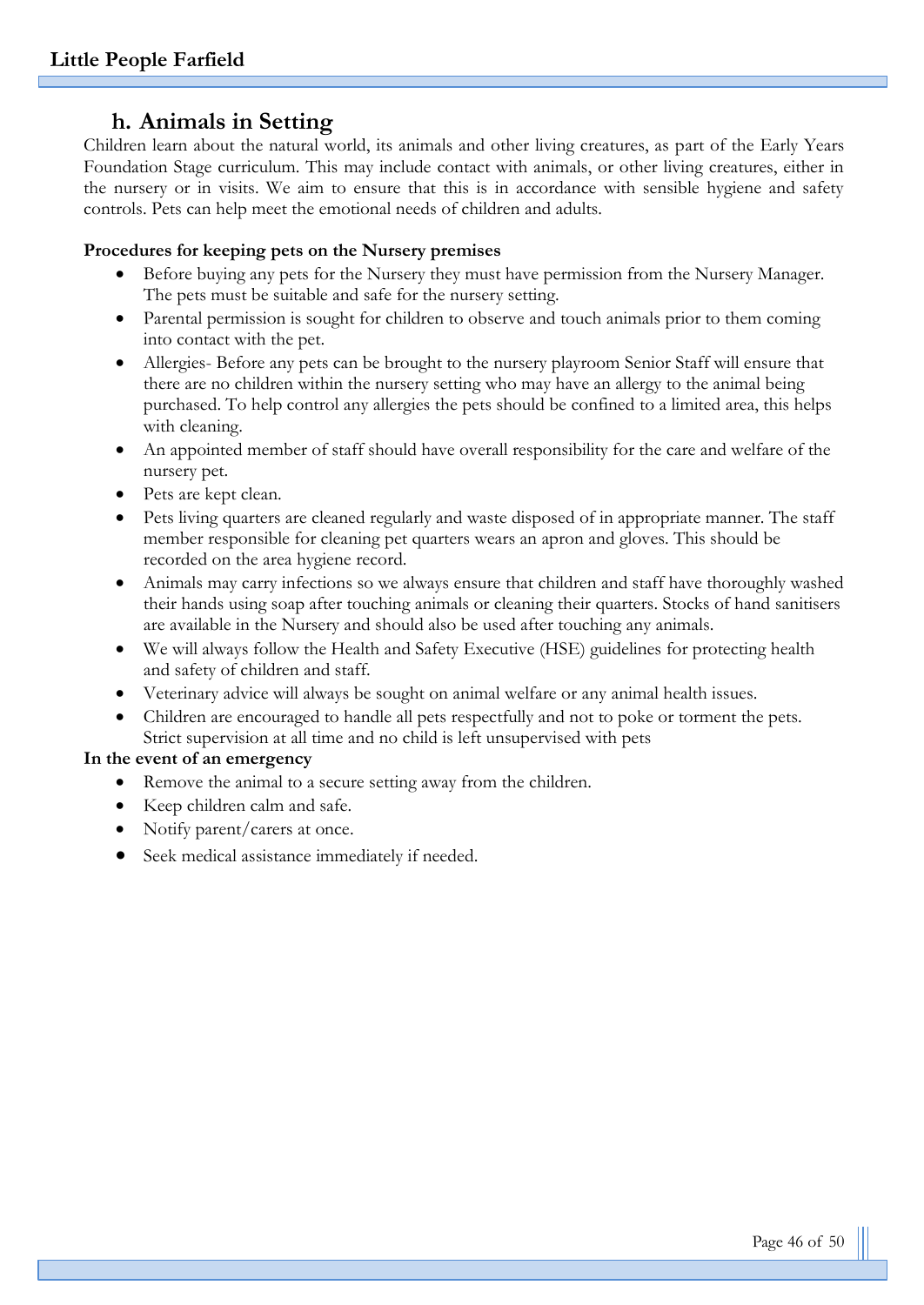# **8. Suitable People**

# **a. Recruitment & Staffing**

In the event of a staff vacancy arising positions may be advertised internally across the Nursery Settings, on Job Centre Plus, twitter, local collages/schools, in the local press, local post office, Early Years vacancy website or other job seeker websites. Applicants are requested to apply via our website www.LittlePeopleNurseries.co.uk/our-team/joining-our-team

Existing team members are reminded they may receive a cash incentive for introducing Team Members to the setting. Please contact [Vicky@LittlePeopleNurseries.co.uk](mailto:Vicky@LittlePeopleNurseries.co.uk) to ask if any current vacancies are eligible for the "Introductory bonus".

# **b. The Interview Process**

- Candidate is required to complete a Staff Application Form
- Candidate is required to read Pre Interview Information comprising of Job Description, Personal Specification, Equality and Inclusion Policy, Salary Scale etc. which are issued prior to interview
- Candidate attends a 1<sup>st</sup> interview which is "Knowledge and Experience Based"
	- o Each candidate will be interviewed by a panel of 2 people, One of whom will be a member of the management team
	- o Responses and discussion notes from the interview are logged and scored to enable short listing and feedback for candidate if requested.
	- o Candidates knowledge and experience is checked via formal questioning
	- o Gaps in employment are questioned
	- o The interview includes questions on the candidates health and interests relevant to the role
	- o Interview guidance notes will be followed to ensure consistency and equality for all applicants.
- Candidate attends a 2nd formal interview at the proposed Nursery Site "Observational Based"
- Candidates who are qualified to level 3 and above will be asked to prepare an activity for a specific age range to carry out during the observation.
	- o The candidate is met by the Manager or Deputy which offers opportunity for both parties to ask further questions.
	- o Candidate is observed interacting within the room with the children, they are expected to demonstrate excellent communication skills and a genuine affinity with the children as appropriate to the age range selected
	- o The observation is supervised by an experienced team member, who feeds back to the office verbally.
	- o References are initially taken up verbally, and followed up in writing by a member of the administration team.

# **c. New Staff Induction Procedure**

- Candidate is required to attend an induction session at Head Office lead by the Senior Management Team. This will be fully paid. This will include:
	- o Identity checks
	- o Evidence of qualifications and training (copied for file)
	- o Application for DBS Disclosure, or existing DBS checked on Update Service
	- o Safeguarding Training (Recognising the Indictors of Abuse & Whistleblowing)
	- o Discussion around the Key Policies and Procedures including:
		- Safeguarding (including use of Mobile Phones and Cameras in the setting)
		- **•** Positive Behaviour Management
		- Social Networking
		- Appearance and Presentation (including the Smoking Policy)
	- o Discussion around Payroll, holiday entitlement, tax reporting and pension scheme etc
	- o Introduction to the Senior Management Team and how to ask for help/support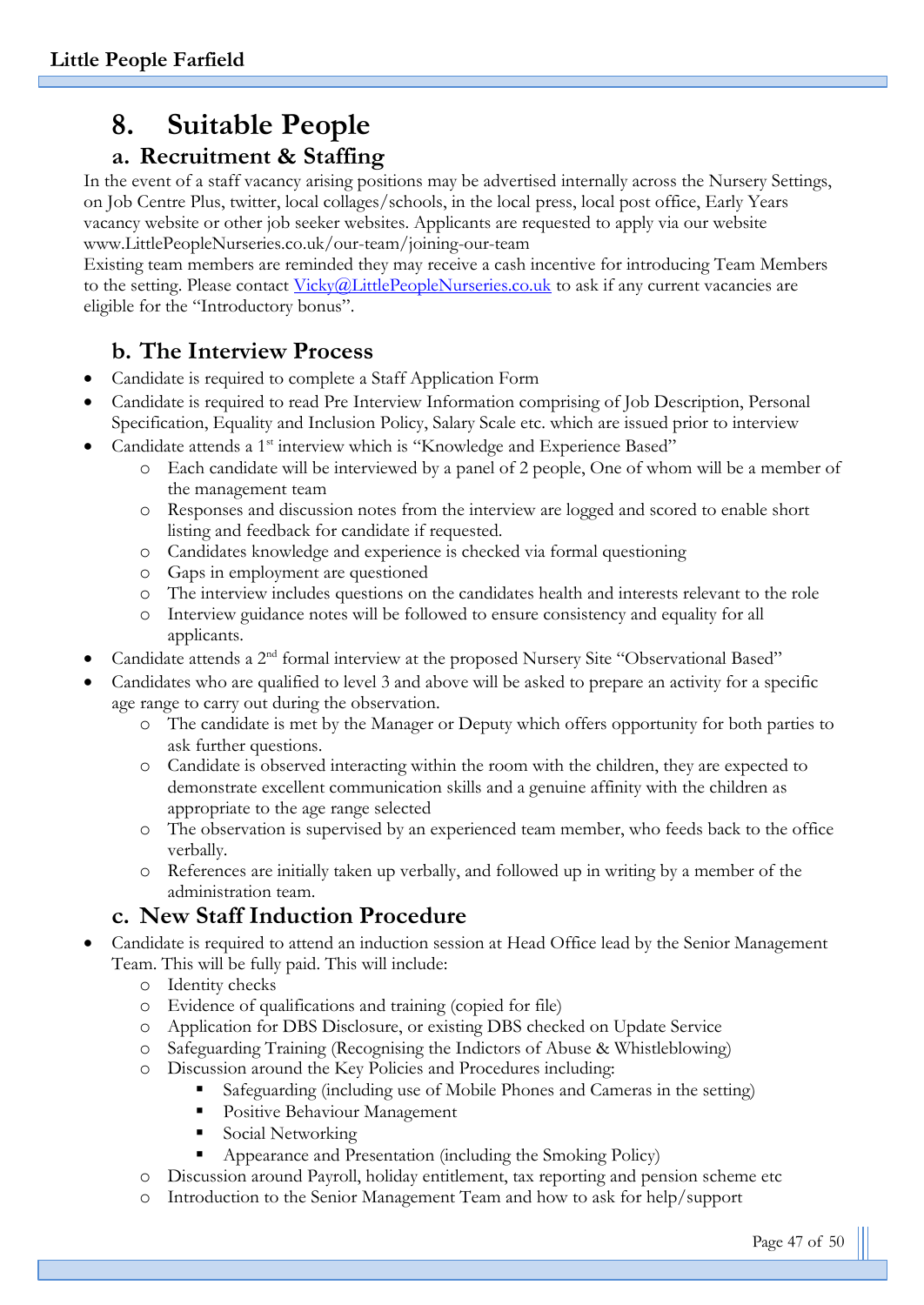#### **When Starting Employment**

- The new employee is nominated a Mentor, who will assist in their settling into the setting.
- A member of the management team carries out an on-site induction including Health & Safety and the expectations within the setting.
- The Manager/Deputy supervises the completion of the 'Staff Induction Handbook' which is a collection of training logs to be delivered by Key Practitioners within the setting. This details training on all the Key Areas within the setting.
- Appropriate training is arranged for any targeted gaps in knowledge

# **d. Staff Qualifications, Training, Support and Skills**

At Little People we are committed to staff training and continued professional development.

We work in partnership with a local training provider and offer opportunity for learners to complete a relevant Childcare Qualification at levels 2 & 3 within our setting.

Members of our management team are qualified assessors and provide support and guidance to learners as they progress through the NVQ.

All staff hold a record of their Continuous Professional Development file (CPD) and are offered regular training both in-house and external throughout the year.

All staff are first aid trained at the earliest opportunity and the company arranges full paediatric training is offered to all sites regularly to ensure this is maintained and updated.

## **e. Students and Volunteers**

We work closely with local training providers and offer work placements for Students enrolled in a formal Childcare Qualification with a college. The acceptance of volunteers in the Nursery Setting follow the same process.

- All students are invited for interview prior to the placement to allow them to fill in a student application with relevant contact details and to discuss the placement further.
- Written confirmation from the learning provider regarding placement details and evidence of a current DBS are checked at the interview.
- A student induction is carried out before placement begins which covers relevant information including health and safety in the workplace, and safeguarding children.
- Students are expected to work a variety of shifts, as discussed with the manager, to cover the beginning and end of the day to ensure they experience a true reflection of the role they are training to fulfil.
- Students are required to wear smart black trousers and shoes, and a plain black sleeved top/cardigan if required. The setting will provide a 'student' tabard to ensure clothing is protected. These will be kept and washed in setting and will be collected from and returned to the office daily.
- Each room has a lead practitioner who will mentor students supported by the Deputy Manager/Supervisor during their placement with us. Lead Practitioners will assist in filling out student progress reports etc as required.
- Students are encouraged to participate in all areas of care, play and learning with support from experienced practitioners and are able to carry out all duties under supervision (except for administering medication) Students are not left unsupervised with the children and are not included in the settings ratios.
- The setting accommodates a maximum of two students at any one time. The students are placed in different areas of the setting to allow sufficient support to be given.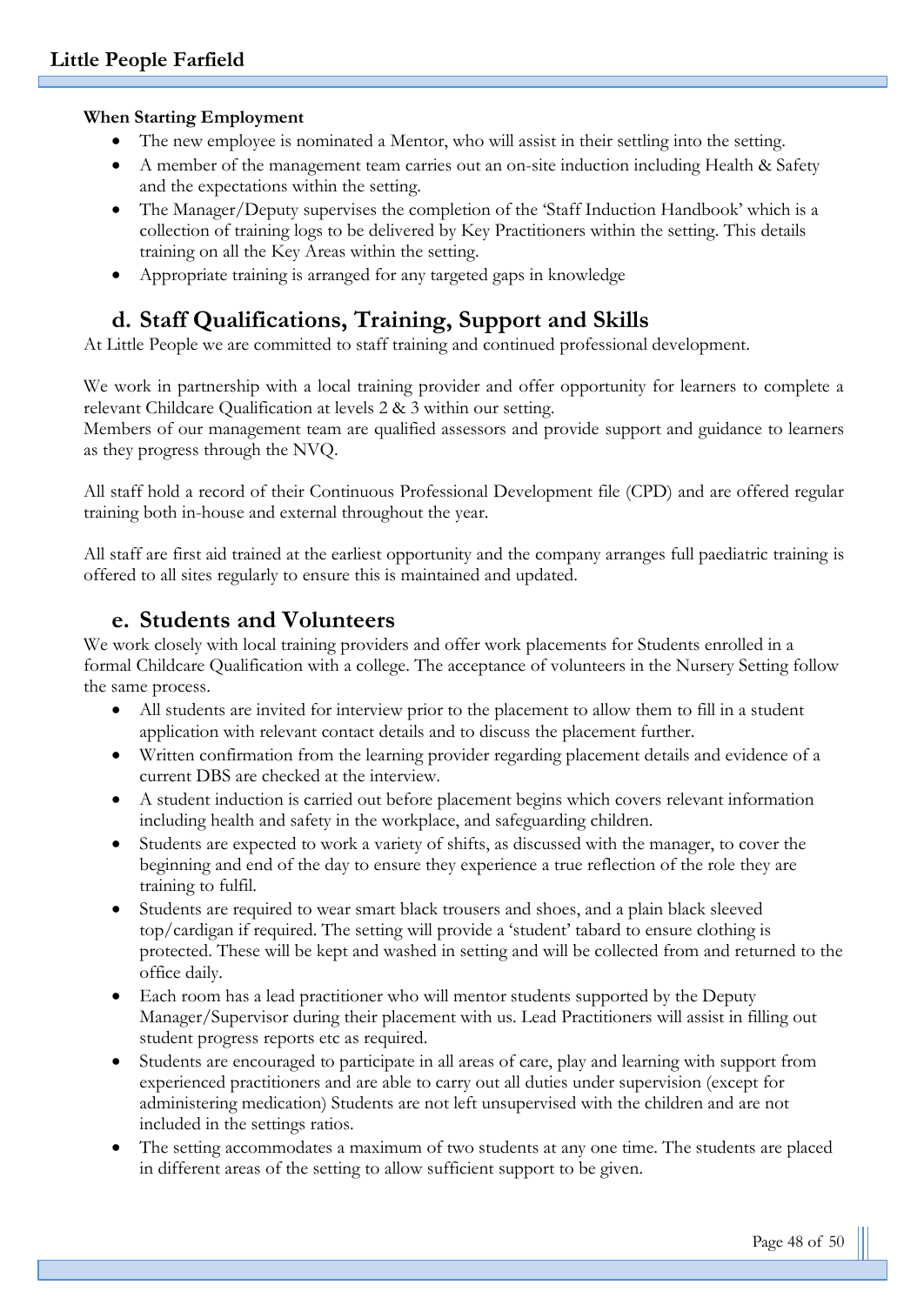## **f. Visitors**

Little People accept that visitors, both expected and unexpected, will visit the setting. We will prioritise the children in our care, over the needs of the visitor.

Procedure to follow when welcoming visitors

- Visitors are met at the door by a staff member who will ask for the purpose of their visit, and their identity.
- Visitors are asked to sign in to ensure their presence is recorded in case of an emergency evacuation.
- Visitors are given a "Visitors" badge and the relevant members of the staff team are informed that a visitor is on the premises, and the purpose of their visit.
- Visitors must not have unsupervised access to the children in our care.
- The parents are made aware of their role in our security arrangements by way of reminder notices. Should a parent allow an unknown visitor to the setting, they will be approached by a staff member and challenged.
- Whenever possible visitors should make an appointment to visit the setting.
- Visitors must be accompanied by a staff member at all time, with the exception of an Ofsted Inspector, or an Early Years Advisor who may need move around the setting unescorted, observing our staff team. They will not have unsupervised access to our children.

A visitor may be:

• A potential customer or parent who is new to the setting.

These appointments are usually booked in advance and the Person in Charge is expecting the visit, they remain with the visitor at all times. On occasion a potential customer will call at the setting to view, unannounced, in these circumstances it is at the Person in Charge's discretion as to whether they are happy to show them around, or ask if they may return at a more convenient time.

Professional Partners.

As a setting we pride ourselves on our partnership with other professionals in the community. We welcome visitors in the setting such as the Early Years Support Team, Speech Therapist, Children's Centre Manager, School teacher. The Professional is supervised by the relevant person in the setting, for example a Speech Therapist will be looked after by the child's key person.

• An Inspector (e.g. Ofsted, Environmental Health) From time to time we are subject to inspections. These are unannounced. The inspector will be asked for Identification at the door and will be lead to the person in charge, who will support them throughout their visit.

• An Educational Visitor

The setting welcomes visitors who will broaden the children's learning experiences and help introduce them to the local community. For example we may invite a parent who is a nurse, to come and talk to the children about the job. We may welcome the local church group to perform an Easter Puppet Show. The visitor will be supervised at all times.

• Repairs, Renewals and Deliveries Should tradesmen be required to visit the setting to quote on repairs/renewals, or deliver goods, they will be accompanied by a designated staff member. Wherever possible repairs and maintenance is performed out of opening hours.

This list is not exhaustive, and each visitor will be received by the Person in Charge and their needs established with the safety of the children being paramount.

# **g. Behaviour of Staff**